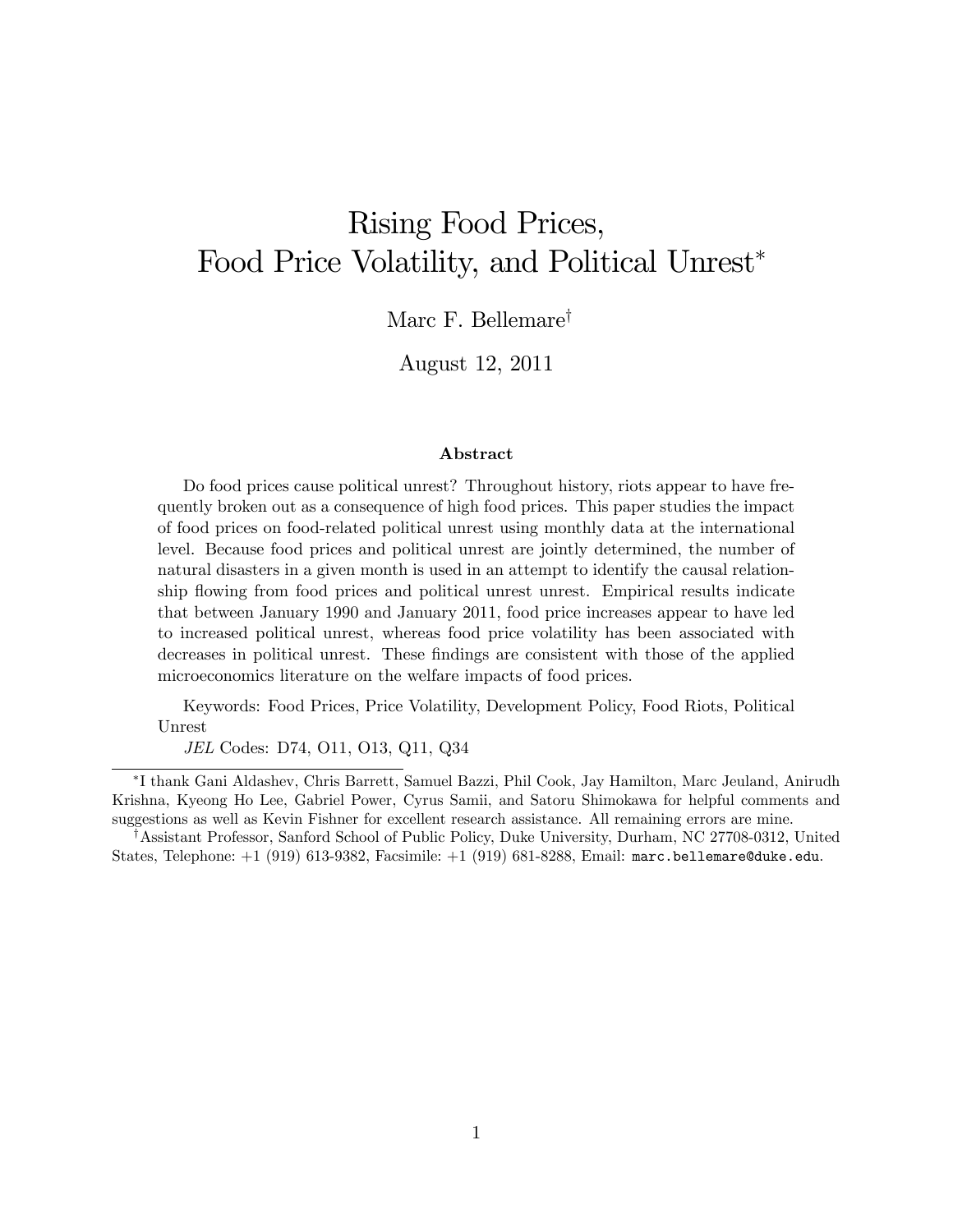# 1 Introduction

Can food prices cause political unrest? Economic theory is quite clear on the subject. Take two households who are net consumers of food and who differ only in their respective levels of income. If food is a normal good (that is, if the demand for food is increasing in income), the impact of a price change on welfare will be felt comparatively more by the poorer of those two households, who devotes a higher share of its budget to food consumption. In developing countries, poor households often allocate more than 50 percent of their budget to food purchases–a proportion that increases directly as a result of increases in food price increases. For a large enough increase in the price of food, the welfare loss incurred by the poor may threaten their very subsistence, which in turn may push them toward desperate measures.

But so much for the theory. Do food prices actually cause political unrest? Throughout history, riots appear to have frequently broken out as an ostensible consequence of high food prices in areas with high concentration of poor households. Since the turn of the millennium, the world has experienced two major food crises. The first one took place in 2008. Although food prices increased by only 3 percent between January 2007 and December 2008, they increased by 51 percent between January 2007 and March  $2008<sup>1</sup>$ . This rise in food prices was associated with food riots in several developing and emerging countries across Africa, Asia, Europe, and the Americas (Schneider, 2008; Bush, 2010).<sup>2</sup> The second food crisis,

<sup>&</sup>lt;sup>1</sup>All the food price figures in this paper are from the Food and Agriculture Organization (FAO) of the United Nations' Food Price Index, available at http://www.fao.org/worldfoodsituation/wfs-home/ foodpricesindex/en/.

 $2$ The expressions "political unrest" and "food riots" are used interchangeably throughout this paper. The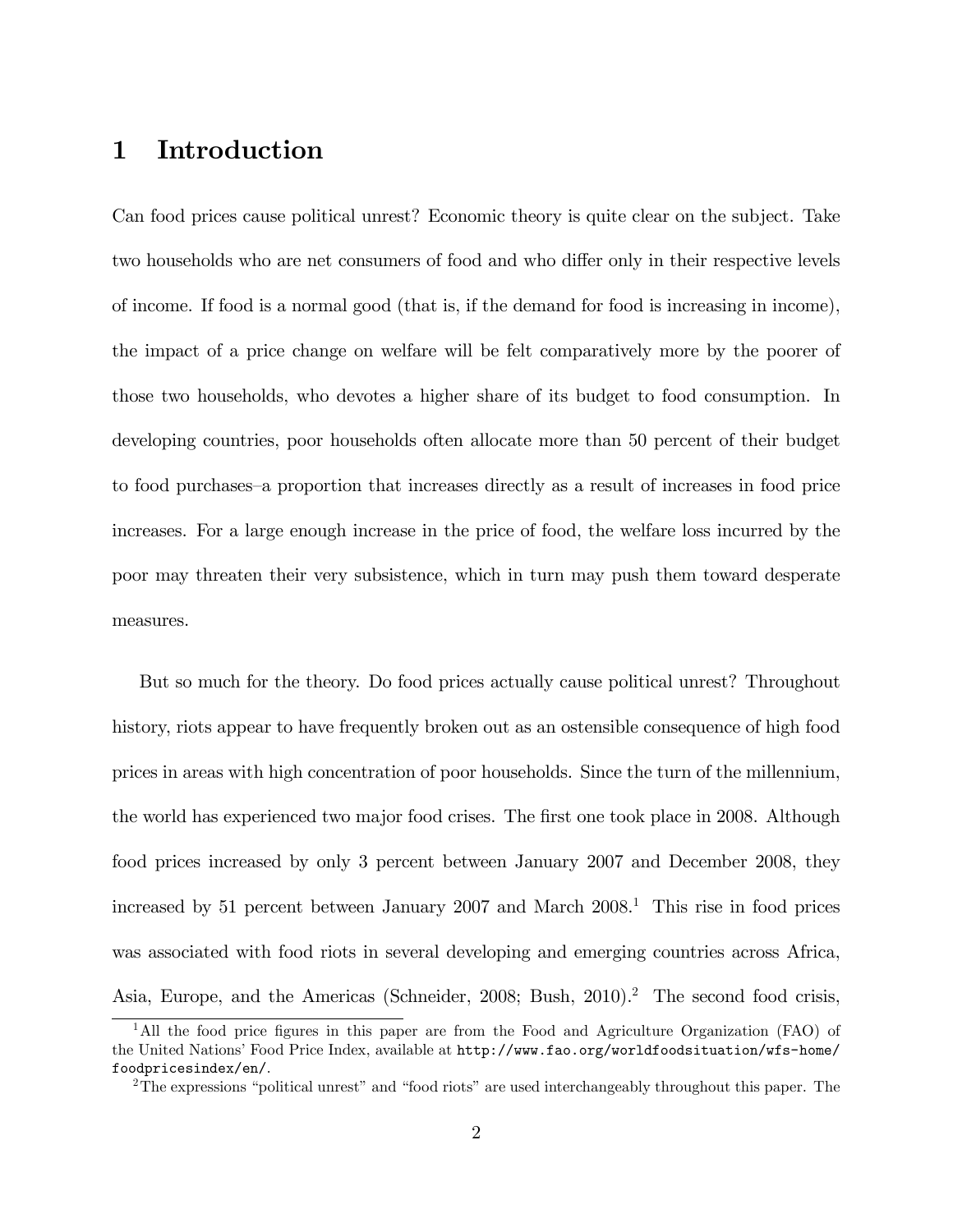which began at the end of 2010 and saw food prices increase by 40 percent between January 2010 and February 2011, has culminated by the current famine in the Horn of Africa and is still ongoing. Once again, a rapid rise in food prices was associated with political unrest throughout the world, but it was perhaps most prominently associated with the so-called Arab Spring of 2011–a series of events which began with food riots in Algeria and in Tunisia in early January 2011 (Ciezadlo, 2011), and which led to the collapse of the Ben Ali regime in Tunisia and of the Mubarak regime in Egypt. Although it is not possible to assert that food prices caused the Arab Spring – the correlation between food prices and political unrest does not mean that one causes the other  $-$  this does raise the question of whether food prices cause political unrest.

To further complicate the relationship between food prices and political unrest, there appears to be a considerable amount of confusion in the media and among policy makers in discussions of how food prices may cause political unrest. For some, this means *rising* food prices. Economists have long known (see, for example, the seminal work of Deaton, 1989) that an increase in the price of a commodity, although it increases the welfare of the households who are net sellers that commodity, decreases the welfare of the relatively many more households who are net buyers of that commodity, and there are numerous instances of political unrest associated with rising food prices throughout history (RudÈ, 1964; Walton and Seddon, 1994; Schneider, 2008; Bush, 2010).

For others, this means *food price volatility*. At the end of January 2011, French president reader should keep in mind, however, that the two are generally not synonyms-political unrest encompasses social movements other than food riots, such as labor strikes, coups, and so on.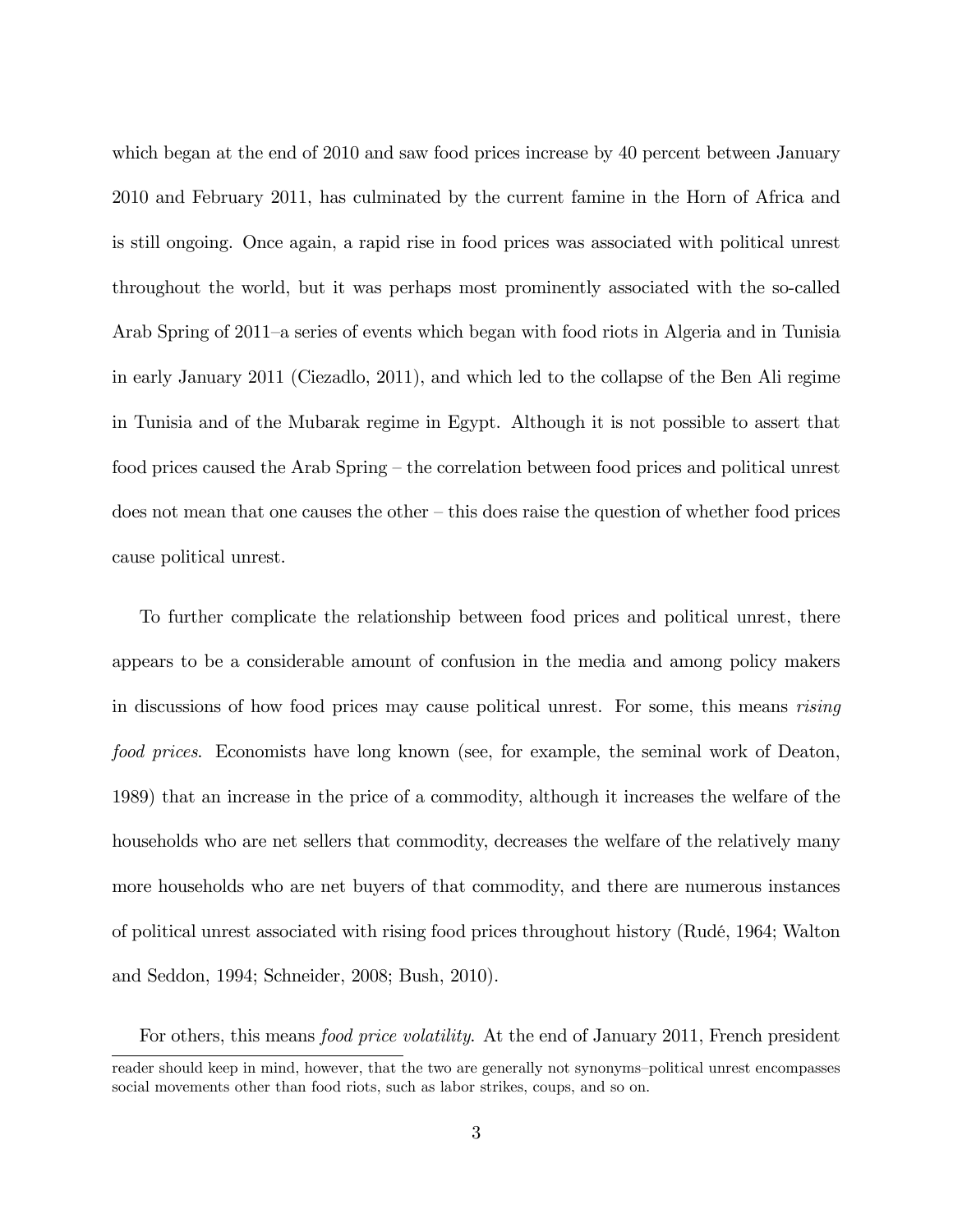Nicolas Sarkozy declared that during his tenure as head of the G-20, he would make price volatility his top priority, going so far as to say that "if we don't do anything, we run the risk of food riots in the poorest countries" (Reuters, 2011). The Brookings Institution noted in March 2011 that "the crux of the food price challenge is about price volatility rather than high prices per se (...) [i]t is the rapid and unpredictable changes in food prices that wreak havoc on markets, politics and social stability" (Kharas, 2011). Likewise, the FAO had convened its High-Level Panel of Experts on Food Security and Nutrition at the end of 2010 with the explicit goal of exploring the causes and consequences of food price volatility. But not only has food price volatility not significantly increased in recent years (Gilbert and Morgan,  $2010$ <sup>3</sup>, food price volatility has been found empirically to affect rural households in a developing country as follows: it decreases the welfare of net producers of food, who need to commit resources to production long in advance of realized prices, but it leaves net consumers of food largely unaffected (Barrett, 1996; Bellemare et al., 2011).

Given that food prices has occupied a considerable place in the development policy discourse over the last few years, this paper studies the relationship between food prices and political unrest.<sup>4</sup> More specifically, this paper looks at two research questions. It first looks at whether the relationship between food price levels and political unrest is causal. Because food prices and political unrest are jointly determined, however, the incidence of natural disasters (i.e., the number of unpredictable shocks to both the supply and demand of food)

<sup>&</sup>lt;sup>3</sup>Likewise, Jacks et al. (2011) show that although commodity prices are more volatile than the prices of manufactured goods, commodity price volatility has not increased significantly over the last 300 years.

<sup>&</sup>lt;sup>4</sup>A precise definition of how "political unrest" is defined in this paper is provided in section 4, when discussing how each variable retained for analysis was measured.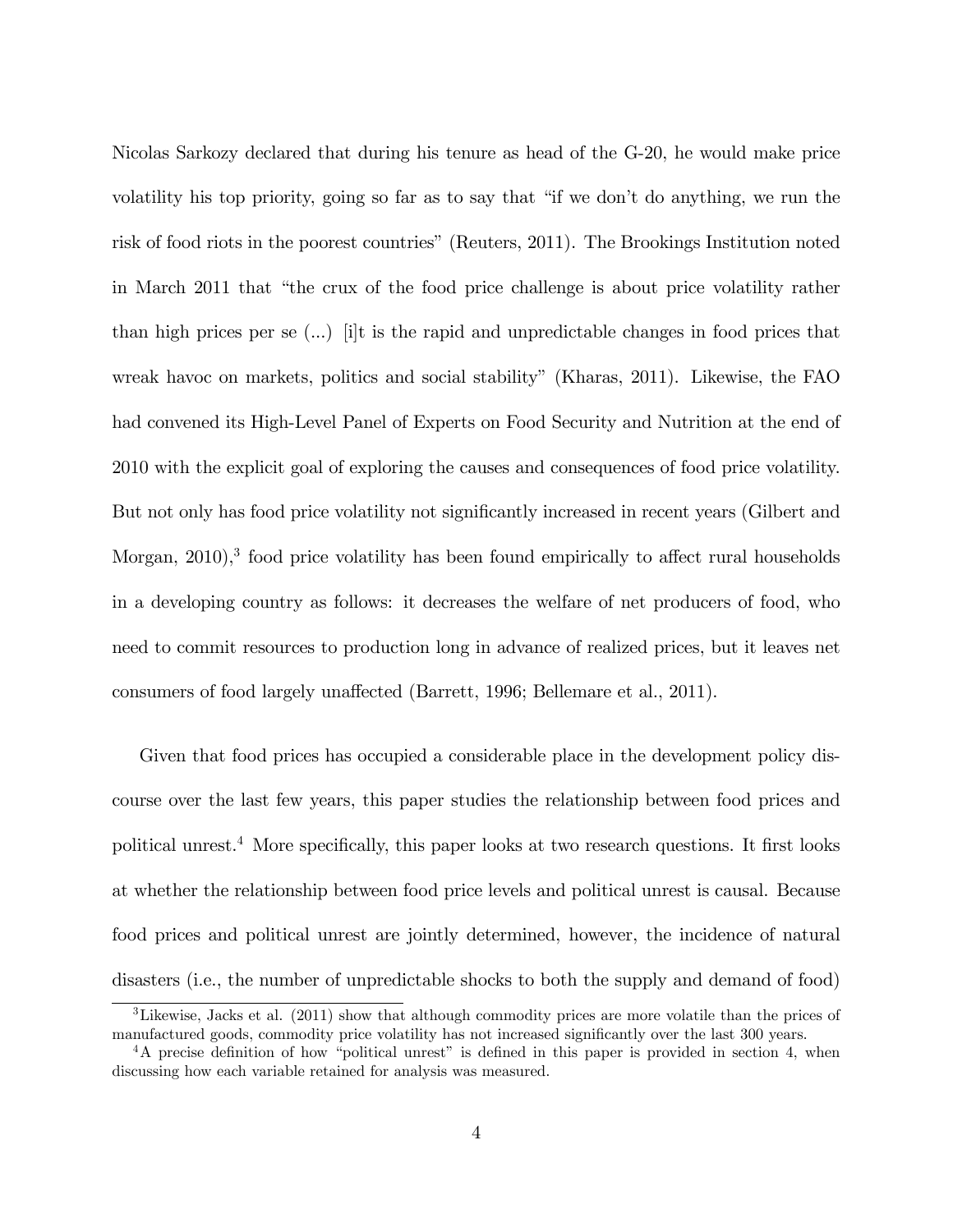is used as an instrumental variable in an attempt to make the food price level exogenous relative to political unrest. The idea behind this empirical setup is that a natural disaster that occurs in one part of the world affects world food prices, and a change in food prices makes it more or less likely to observe food riots in another part in the world in the short term. Indeed, this is what is thought to have happened in late 2010 and early 2011, when floods in Australia and droughts in Africa raised food prices, which then led to political unrest in North Africa.

Second, this paper looks at the relationship between food price levels and food price volatility on the one hand and on political unrest on the other hand in an attempt to contribute to the debate between those who argue that rising food prices cause political unrest and those who argue that food price volatility causes political unrest.

Using monthly data at the international level, the empirical results indicate that between January 1990 and January 2011, rising food prices have led to increased political unrest, whereas food price volatility  $\overline{\phantom{a}}$  defined here as the standard deviation of the food price series over the previous three or six months  $-$  has actually been associated with decreases in political unrest. This is not to say that food price volatility is desirable, however, as episodes of rising food prices are generally positively correlated with episodes of increased food price volatility, and because food price volatility today can lead to decreased output  $-$  and thus higher food prices – in the future (Clapp, 2009; Naylor and Falcon, 2010). What this means, however, is that it is difficult to make the case, as so many already have in the media and in policy circles, that food price volatility causes political unrest.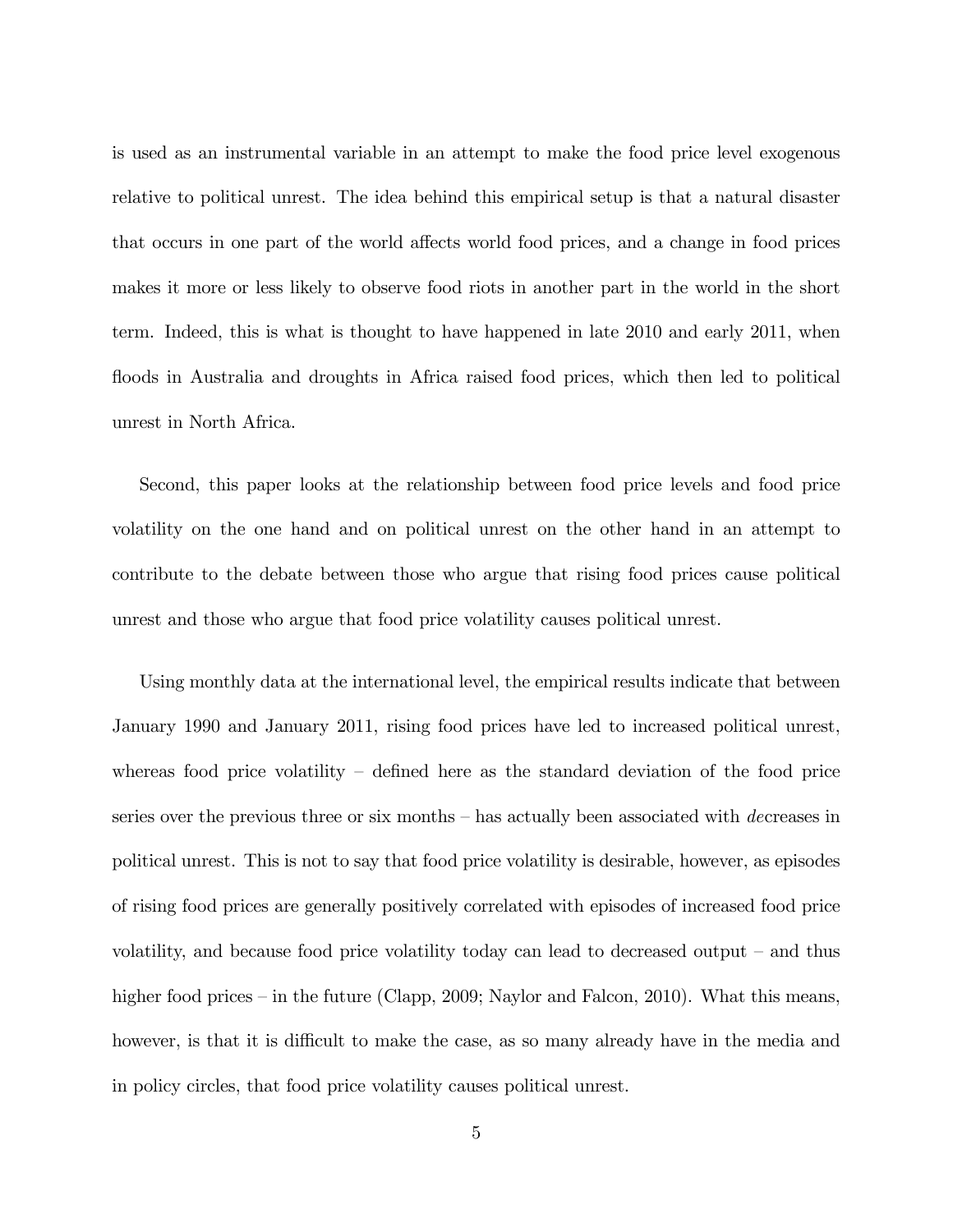Generally speaking, this paper is part of a small literature at the intersection of economics and political science studying the economic determinants of riots (DiPasquale and Glaeser, 1998; Bohlken and Sergenti, 2010). This paper is closest in spirit to a recent paper by Arezki and Brückner (2011), who look at the relationship between food prices and political instability. The analysis in this paper differs from that of Arezki and Brückner in a few ways. First, this paper relies on monthly food price data, whereas Arezki and Brückner use annual food price data. The advantage of using monthly data is that this allow capturing short-term (i.e., month-to-month) price fluctuations. This is important given that people are more likely to react to short-term (i.e., monthly) food price changes than they are to react to long-term (i.e., annual) price changes. The disadvantage of using monthly food price data, however, is that official monthly data on political unrest are not available. Arezki and Brückner's advantage is that they can rely on the PRS Group's International Country Risk Guide data for their measures of political unrest, whereas this paper relies on a proxy measure of political unrest constructed from media sources. The data limitations inherent to either approach highlight the trade-off between the monthly, international approach in this paper and Arezki and Brückner's annual, country-level approach. As such, the analyses in this paper and in Arezki and Brückner's are complementary.

Given that the world economy is increasingly integrated, an ever higher volume of food commodities are being traded. This means that food prices are increasingly correlated, and so episodes of rising food prices  $-$  which are expected to occur more frequently given the threat to agricultural productivity posed by climate change (Lobell et al.,  $2011$ ) – will be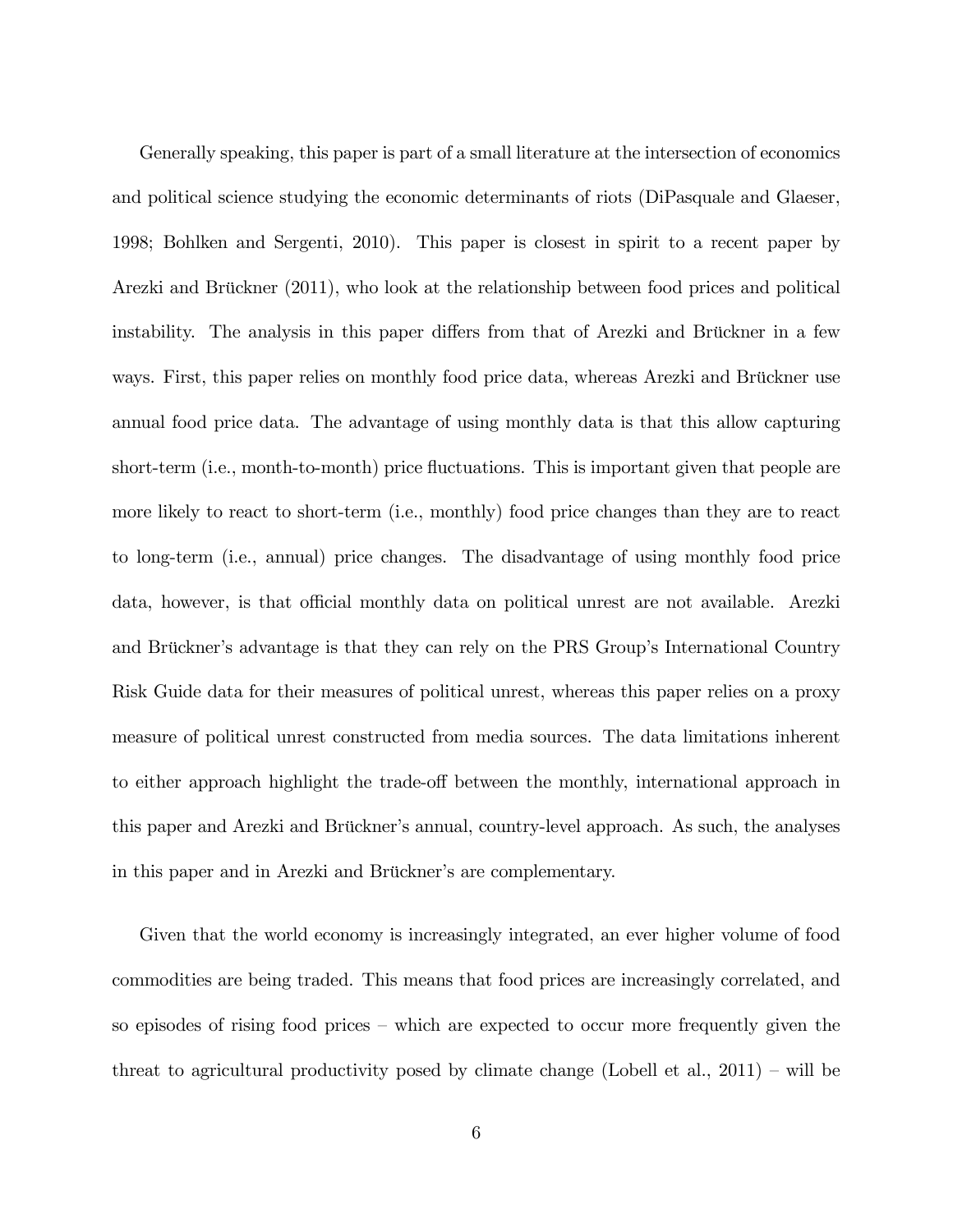increasingly correlated across countries. Thus, if there is a causal relationship between food prices and political unrest, this could ultimately mean that episodes of political unrest will occur simultaneously across countries, which means that food prices have the potential to cause irreversible damage to the health of affected populations by depriving them of nutrients and causing them to be malnourished (Haddad et al., 1999; Webb, 2010) as well as to be a destabilizing geopolitical force. Of course, the results in this paper do not imply that food prices are the only cause of food riots. Goldstone (1982) notes that food riots usually break out when high food prices are accompanied by widespread unemployment. Likewise, the results in this paper do not imply that rising food prices inevitably cause political unrest. Rather, the objective of this paper is to show that food prices can have a causal impact on political unrest in certain cases.

The rest of this paper is organized as follows. Section 2 provides some background by discussing food riots throughout history. In section 3, the empirical framework is laid out and explained. Section 4 discusses the data and presents descriptive statistics. In section 5, the empirical results are presented and discussed, along with the results of several robustness checks. Section 6 concludes.

#### 2 Food Riots in History

Throughout history, food riots have been frequent. They are thought to have helped bring about the French Revolution (Rudé, 1964), the fall of the Confederate States of America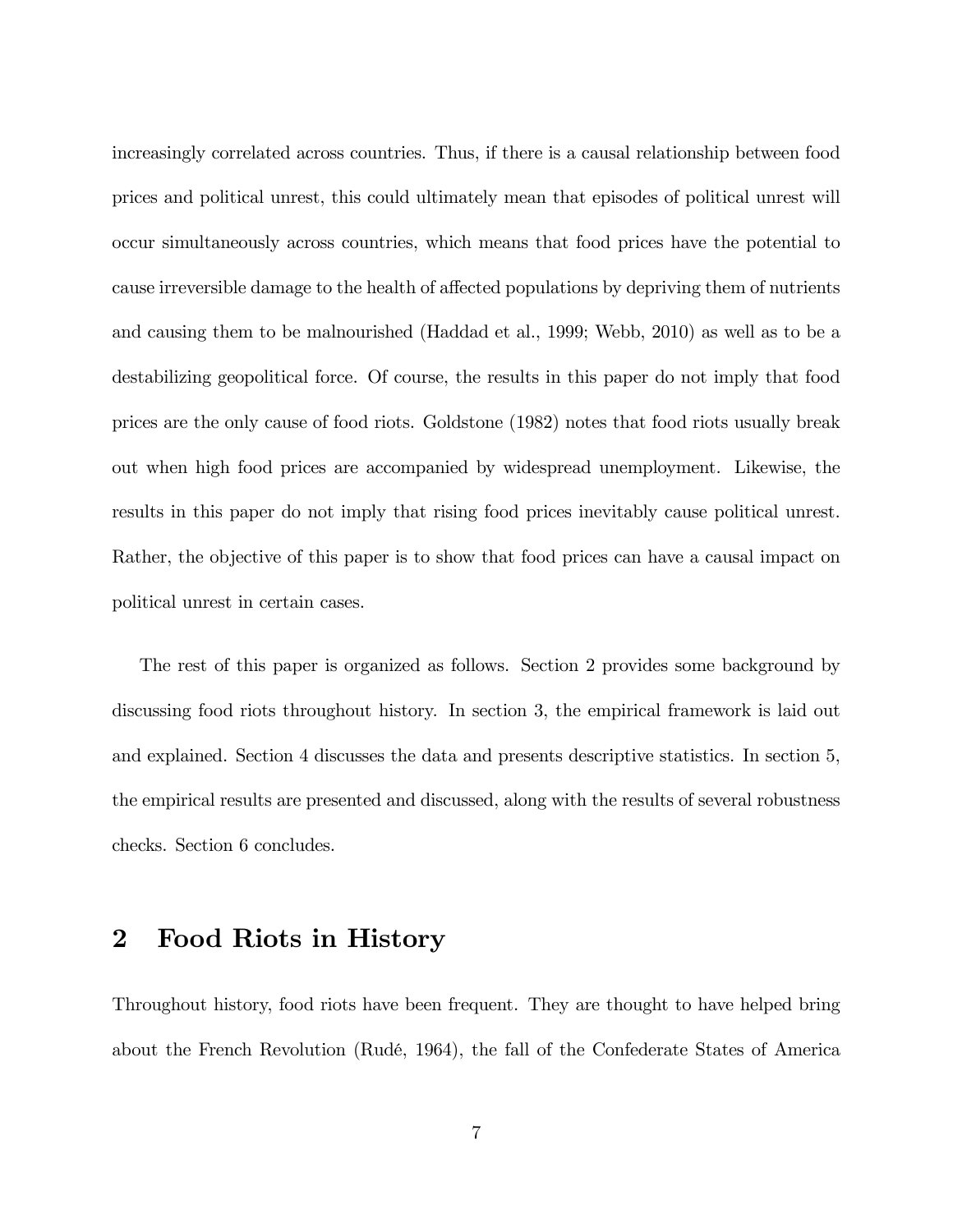(Smith, 2011), the Russian Revolution (Wade, 2005), and the fall of the British Raj in India (Arnold, 1979). Although there are several studies of food riots in the historical and sociological literatures, there are few quantitative studies of food riots other than that by Arezki and Brückner (2011). In order to put the empirical results in this paper in their proper context, what follows is an overview of food riots in modern and contemporary history.<sup>5</sup>

The earliest such study is Rudé's  $(1964)$  investigation of social movements – food riots, labor disputes, and political protests  $\overline{\phantom{a}}$  in France and England between 1730 and 1848. Rudé begins with the "disastrous harvest and famine of  $1709$ " (p.19) in France and goes on to discuss how bad harvests and other natural disasters in 1787 "stirred the whole countryside into a renewed outbreak of rebellion, which played a vital part in the revolutionary crisis of 1789î (p.20) that marked the beginning of the French Revolution. Between 1709 and 1789, however, food riots occurred in France as a consequence of bad harvests and subsequent shortages in 1725, 1740, 1749, 1768, 1775, and 1785. Yet until the French Revolution, food riots were not political in nature.<sup>6</sup> Rather, rioters targeted farmers, merchants, and traders in an effort to force a decrease in food prices. This phenomenon is known to historians as taxation populaire (Tilly, 1971), i.e., a situation in which farmers, merchants, and traders pay a "popular tax" by forgoing some profit or incurring a loss as a consequence of the price ceiling imposed by rioters.

In England where, as a consequence of the Industrial Revolution, a greater share of the

 ${}^{5}$  For a survey of the social science literature on riots broadly defined, see Wilkinson (2009).

 $6C$ iting Clark (1976), Walton and Seddon (1994) note that before the French Revolution, "there was no question of overthrowing the government or established order, of putting forward new solutions, or even of seeking redress of grievances by political action" (p. 29).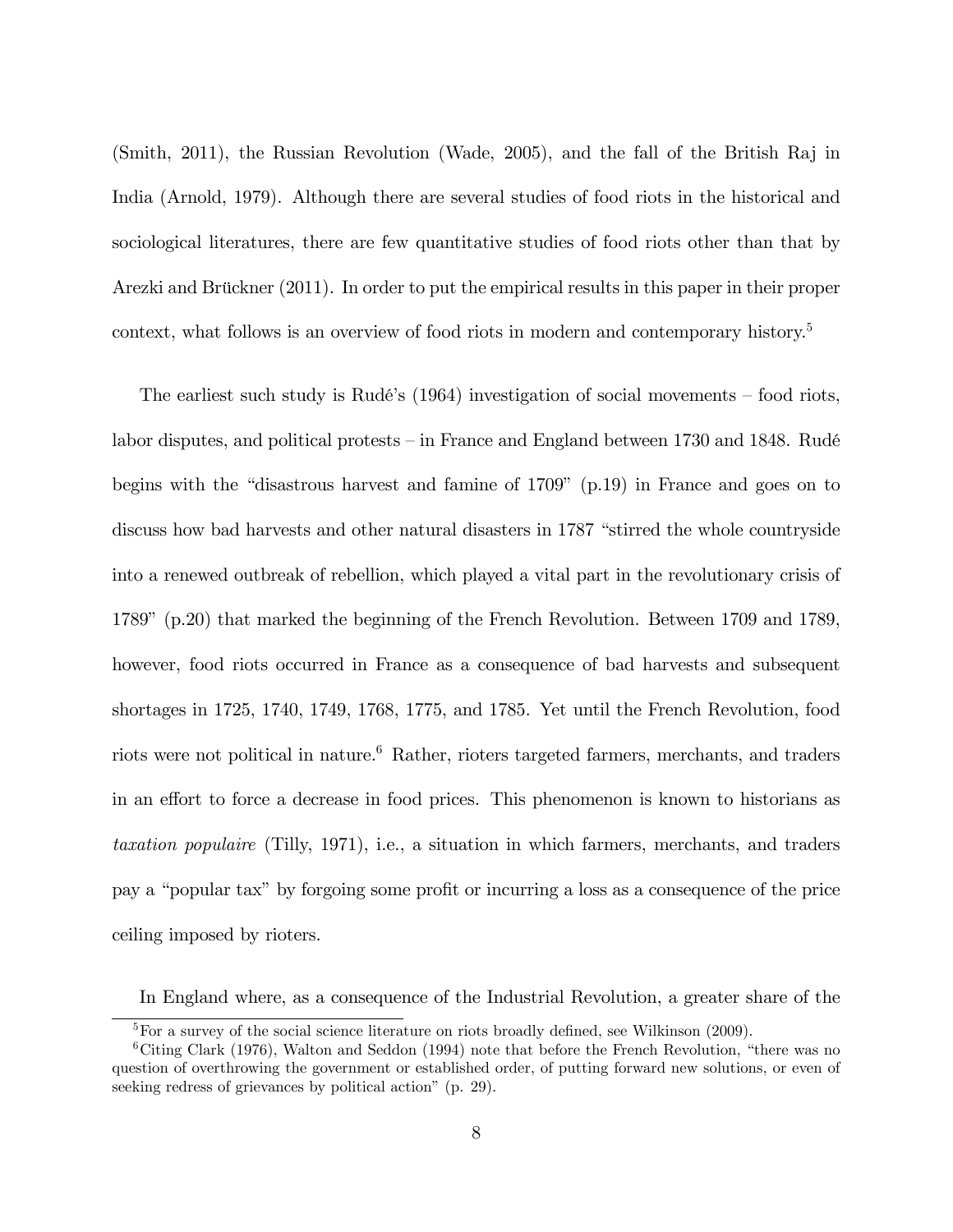population was composed of net consumers of food than in more rural France, RudÈ notes that " $[o]$ f some 275 disturbances that  $[he$  has noted between 1735 and 1800, two in every threeî (p.35) were food riots. Moreover, food riots tended to break out more often in the north and west than in the south and east of England given that food  $-$  more specifically,  $grain - was exported from the latter to the former.$ 

A study of more recent food riots is found in Walton and Seddon (1994), who study the impact of the International Monetary Fundís (IMF) structural adjustment programs on the economies of the developing world between 1970 and the early 1990s. According to Walton and Seddon, even though food riots had largely disappeared from the political landscape after the middle of the 19th century, they reappeared in the 1970s as a consequence of an increasingly integrated world economy in which local food prices were increasingly determined by the international political economy.

Walton and Seddon note that with the exception of Ceylon's *hartal* in 1953, in which countrywide food riots broke out in response to the government eliminating rice subsidies, there were only few food riots between the middle of the 19th century and the  $1970s$ ,<sup>7</sup> and the few that occurred were local, sporadic events.<sup>8</sup> The mid-1970s saw a resurgence of food riots, however, as Walton and Seddon count 146 food riots across 39 countries in response to austerity policies imposed by the IMF's structural adjustment policies between 1976 and 1992. What began in Peru in July 1976 and Egypt in January 1977 peaked in the mid-1980s

<sup>&</sup>lt;sup>7</sup>See Taylor (1996) for a study of some of the food riots that broke out in the first half of the 20th century.

<sup>8</sup>The food riots of 2001 in Argentina (Auyero and Moran, 2007) were also local in the sense that they did not occur in a context where food riots broke out in several countries.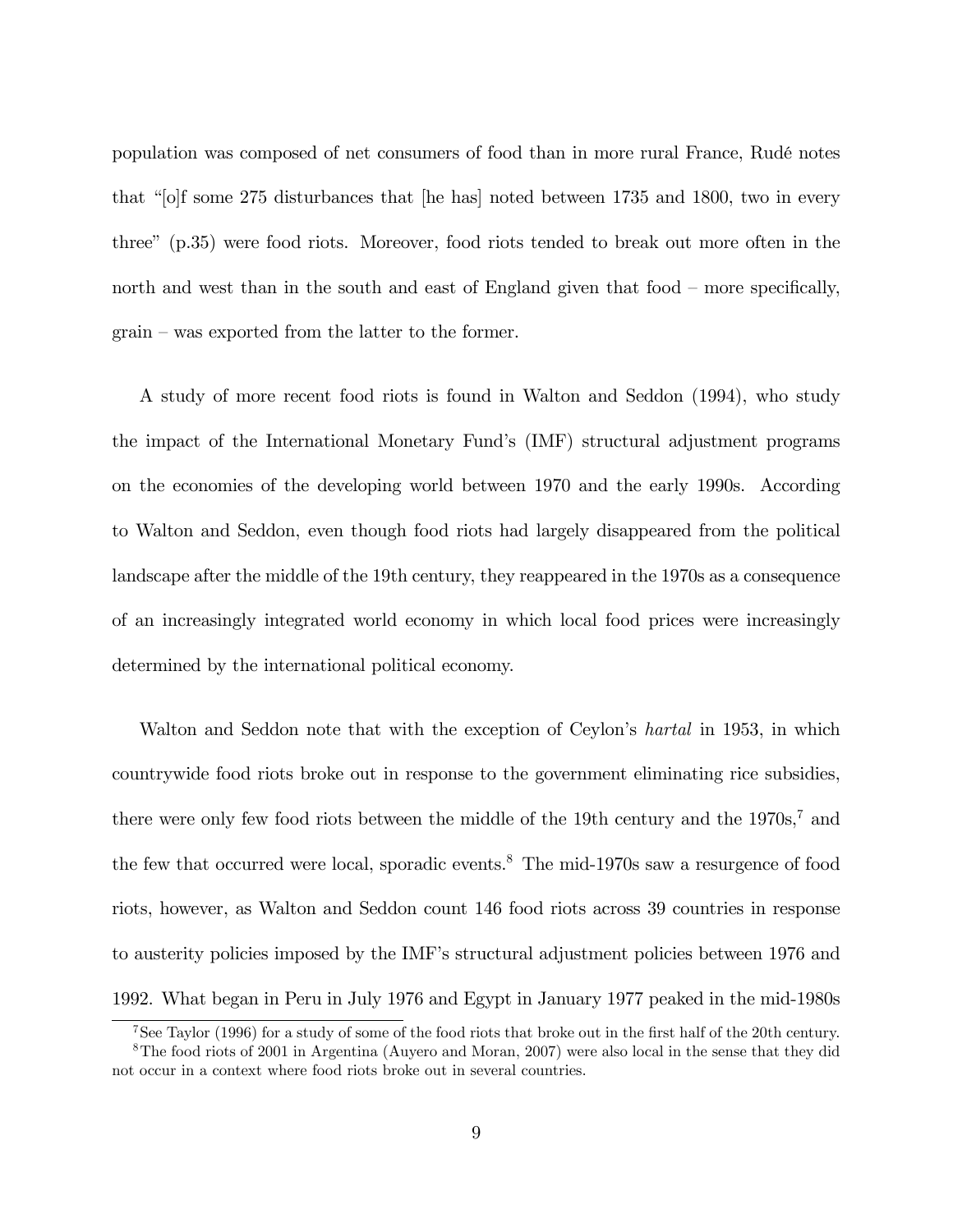and ended in India in February 1992 and Nepal in April 1992. Walton and Seddon's volume includes also case studies of food riots in Latin America, Africa, as well as in the Middle East and North Africa.

The "classical" food riots studied by Rudé (1964) often took place in the countryside and involved the rural poor (i.e., individuals and households who remained net buyers of food even though they might have produced some food themselves). By contrast, the "modern" food riots studied by Walton and Seddon (1994) almost always took place in cities and involved the urban poor and the working class (i.e., individuals and households who are net buyers of food). Classical and modern food riots also differ in their targets: whereas the targets of classical food riots were local food producers suspected of price gouging and grain merchants suspected of speculating, the targets of modern food riots were supermarkets, government institutions, and symbols of foreign affluence such as luxury hotels.

While it is still too early for the history of recent food riots to have been written, Schneider (2008) provides an overview of the riots that took place across Africa, Asia, Latin America, and the Middle East during the food crisis of 2008. For each of the 25 countries in which there were food riots, Schneider provides a description of the rioting that took place, of the governmentís response to political unrest, and of the state of democracy. Lastly, Bush (2010) displays an admirable prescience in his discussion of the consequences of the 2008 food riots in the Middle East and North Africa.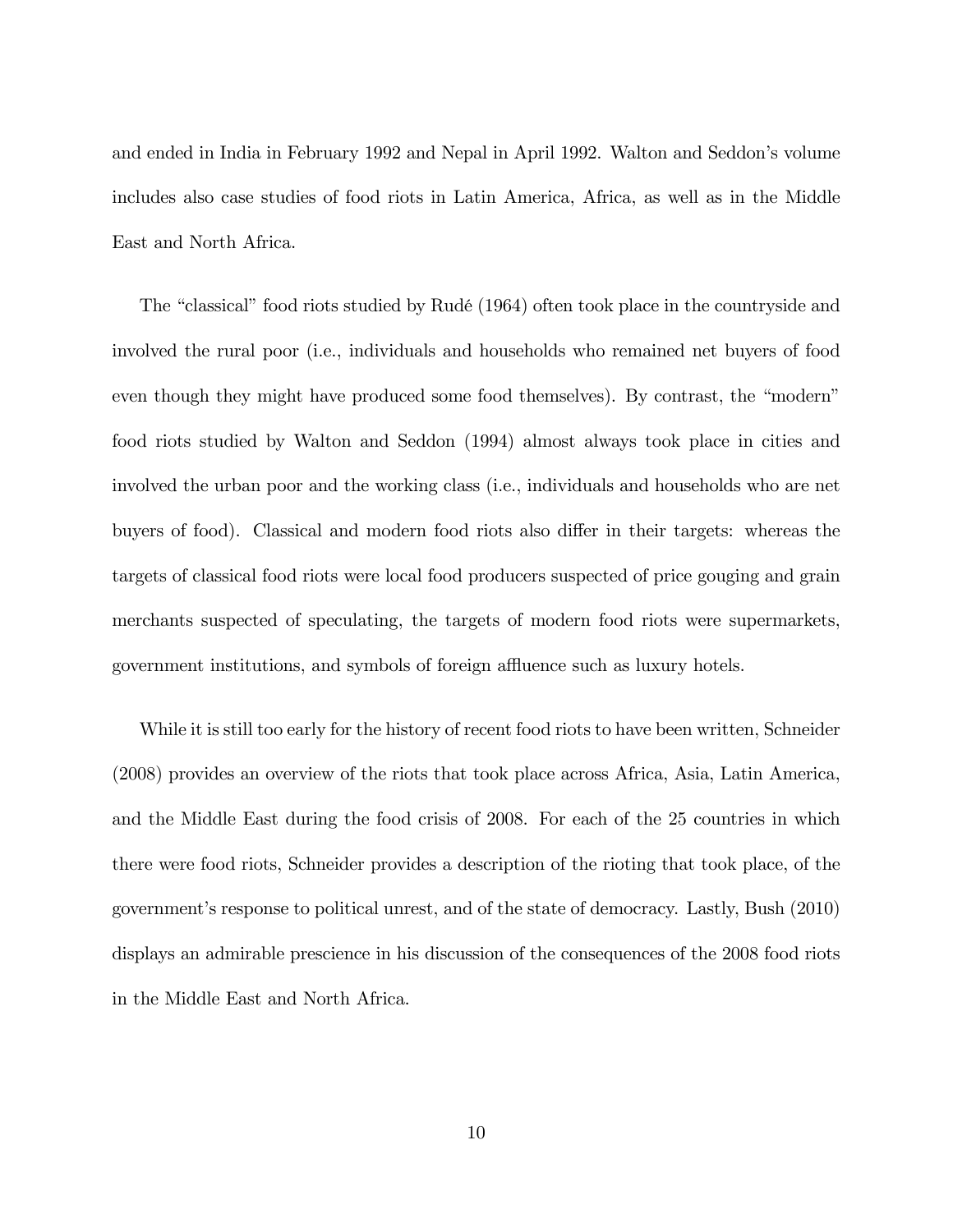## 3 Empirical Framework

The contribution of this paper lies in the way it identifies the impact of food prices on political unrest. This section thus first discusses on the equations to be estimated, and then the identification strategy used in an attempt to establish the causal impact of food prices on political unrest.

The first equation to be estimated in this paper is

$$
y_t = \alpha_1 + \beta_{1f} f_t + \beta_{1\sigma} \sigma_t + \beta_{1y} y_{t-1} + \beta_{1m} m_t + \beta_{1\tau} \tau_t + \epsilon_{1t},
$$
\n(1)

where the unit of observation t is one month,  $y_t$  denotes the level of political unrest in month t;  $f_t$  denotes the food price level;  $\sigma_t$  denotes three-month food price volatility, i.e., the standard deviation of the price series over the months  $t, t-1$ , and  $t-2; ^{9,10} y_{t-1}$  denotes political unrest in the previous month;  $m_t$  is a vector of monthly indicator variables in month  $t; \tau_t$  is a time trend, and  $\epsilon_t$  is an error term with mean zero. Because food riots tend to occur in poor countries, where the average diet consists mainly of cereals, equation 1 is estimated twice: once for an index of the overall price of food, and once for an index of the price of cereals. This provides a first robustness checks on the empirical results.

The equations in this paper are estimated by ordinary least squares (OLS). Because

<sup>&</sup>lt;sup>9</sup>Letting the three-month moving average of the price series evaluated at t be  $\mu_t = \frac{1}{3} \sum_{j=0}^{2} y_{t-j}$ , the three-month standard deviation is such that  $\sigma_t = \sum_{j=0}^{2} |y_{t-j} - \mu_t|$ . A three-month food price volatility of zero in a given month would mean that the food price index has remained constant over the last three months.

 $10$ A robustness check is conducted in section 5 which relies instead on six-month food price volatility, i.e., the standard deviation of the price series over the months  $t$  to  $t - 5$ .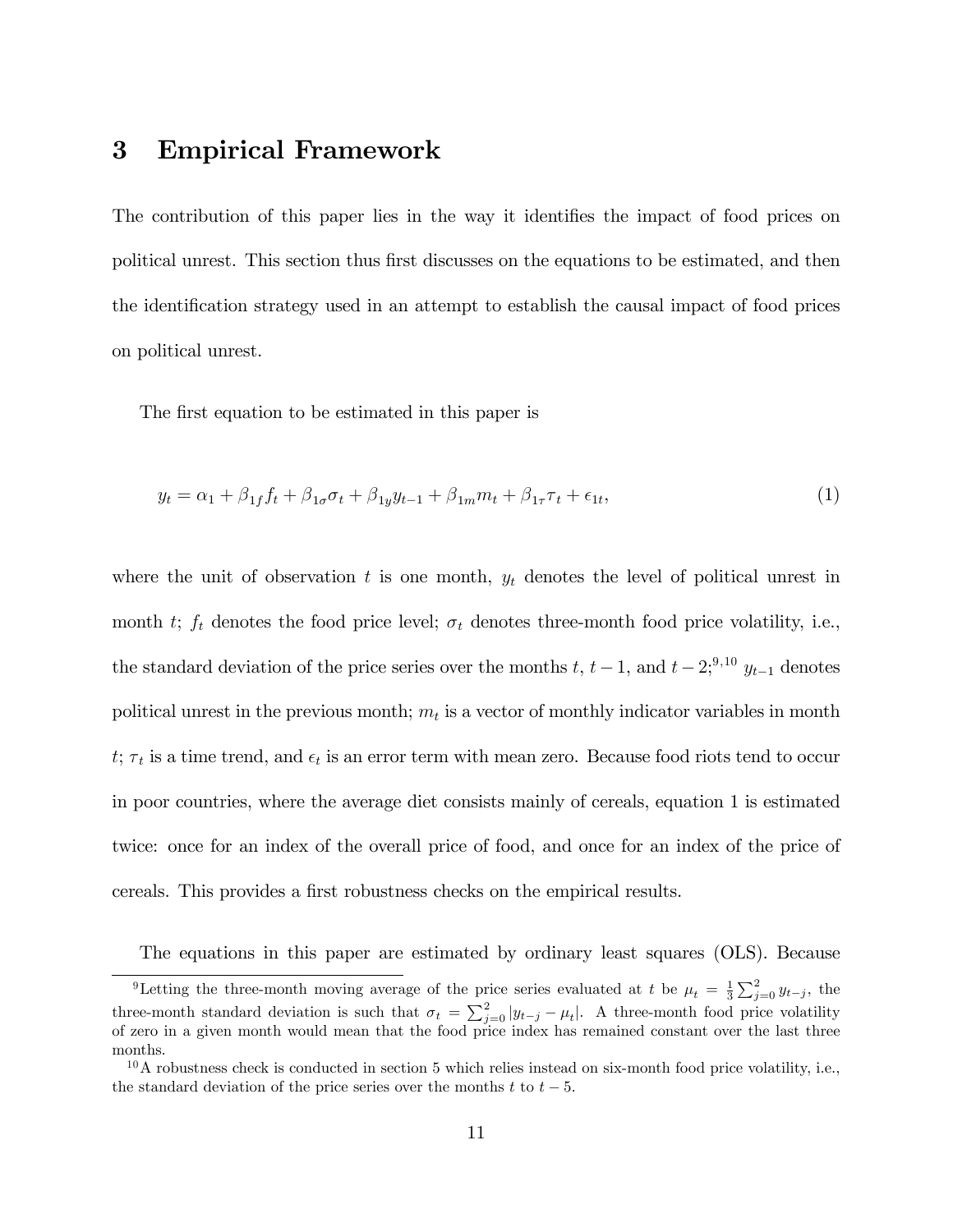Durbin-Watson tests below show that the standard errors are not serially correlated, the usual standard errors are reported. Likewise, Dickey-Fuller tests below indicate that one can reject the presence of a unit root for the dependent variable as well as for the instruments, but not for the level of food prices. In an investigation of alternative specifications for unit root tests, however, Wang and Tomek (2007) show that nominal food prices do not exhibit unit roots once structural breaks are accounted for. For this reason, and to keep the empirical specification in this paper as simple as possible, all variables in equation 1 are expressed in levels.

As was discussed in the introduction, the primary objective of this paper is to assess whether food prices cause political unrest. Because political unrest and food prices are jointly determined, however, the next section discusses the identification strategy used in this paper in an attempt to make a causal statement about the impact of food prices on political unrest.

#### 3.1 Identification Strategy

Food prices cannot be argued to be exogenous to political unrest in equation 1. Therefore, some thought must be given as to how to best make a causal statement about the impact of food prices on political unrest. The identification strategy used in this paper relies on the use of an instrumental variable  $(IV)$ , i.e., a variable that is correlated with food prices but uncorrelated with the error term in equation 1. Such an IV must thus be able to explain food prices without affecting political unrest except through food prices.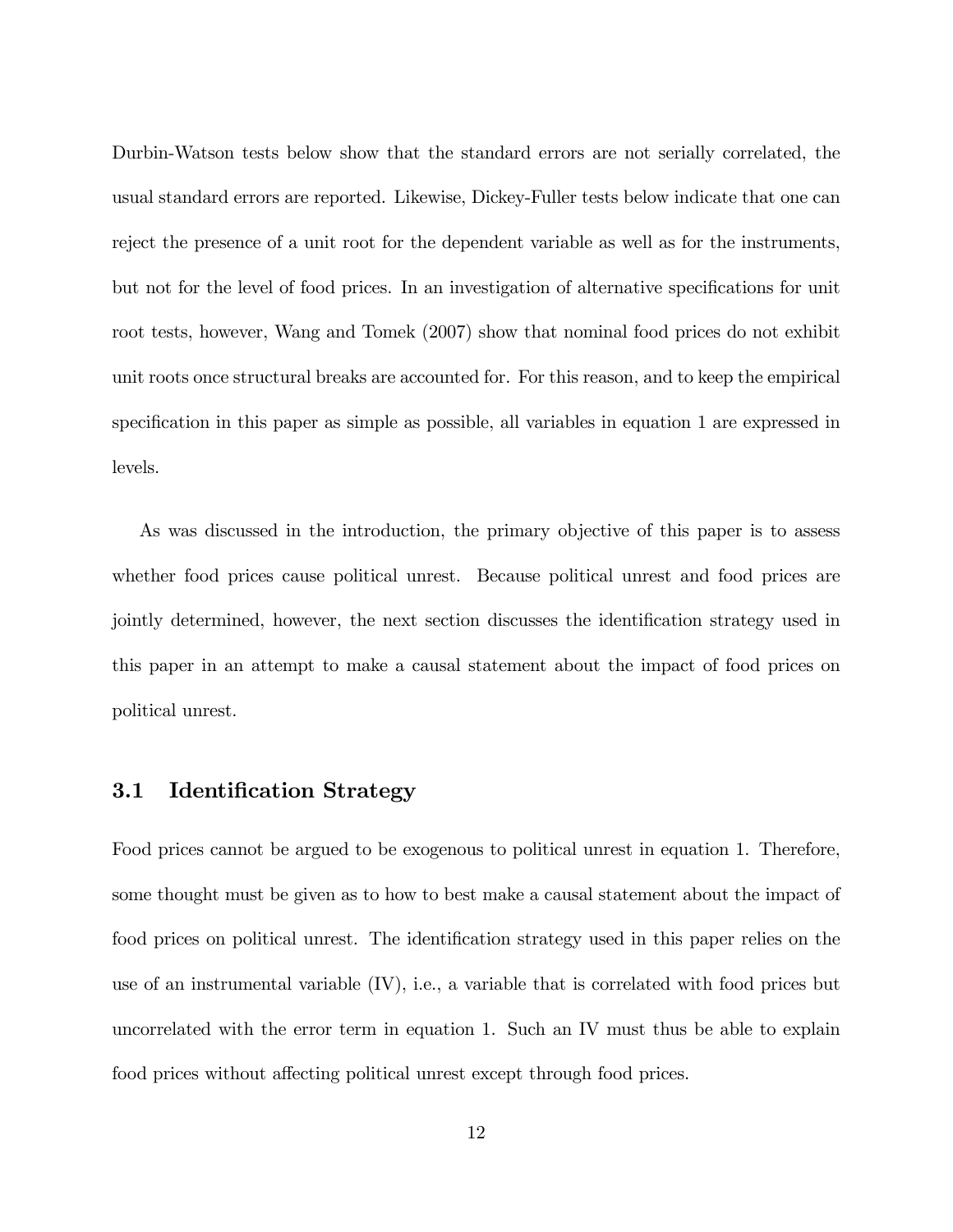The variable used to identify the causal relationship between food prices and political unrest in this paper is the number of natural disasters  $-\text{defined}$  here as drought, episodes of extreme temperature, floods, insect infestations, storms, volcanic eruptions, and wildfires  $-\text{in}$ a given month. That droughts, episodes of extreme temperature, floods, insect infestations, storms, and wildfires constitute shocks to the supply of food should not be controversial. That volcanic eruptions should be included among the natural disasters used as an IV, however, is not immediately obvious, but  $\acute{O}$  Gráda (2009) and Fraser and Rimas (2010) note that episodes of extreme food scarcity often follow volcanic eruptions.  $^{\rm 11}$ 

The identifying assumption is thus that natural disasters are uncorrelated with  $\epsilon_2$  in the equation

$$
y_t = \alpha_2 + \beta_{2f} \hat{f}_t + \beta_{2\sigma} \sigma_t + \beta_{2y} y_{t-1} + \beta_{2m} m_t + \beta_{2\tau} \tau_t + \epsilon_{2t},
$$
\n(2)

where  $f_t$  is the predicted value of  $f_t$  obtained from the first-stage regression of food prices on natural disasters and all the exogenous covariates in equation 2, such that

$$
f_t = \alpha_3 + \beta_{3n} n_t + \beta_{3n} \sigma_t + \beta_{3y} y_{t-1} + \beta_{3m} m_t + \beta_{3n} \tau_t + \epsilon_{3t},
$$
\n(3)

where  $n_t$  is the number of natural disasters in period t,  $\nu_t$  is an error term with mean zero, and all other variables are defined as above. Just as in the case of equation 1, equation 2 is

 $11$ Robustness checks are conducted in section 5 which rely on a progressively narrower definition of natural disaster by excluding in turn volcanic eruptions and wildfires, storms, insect infestations, and episodes of extreme temperature.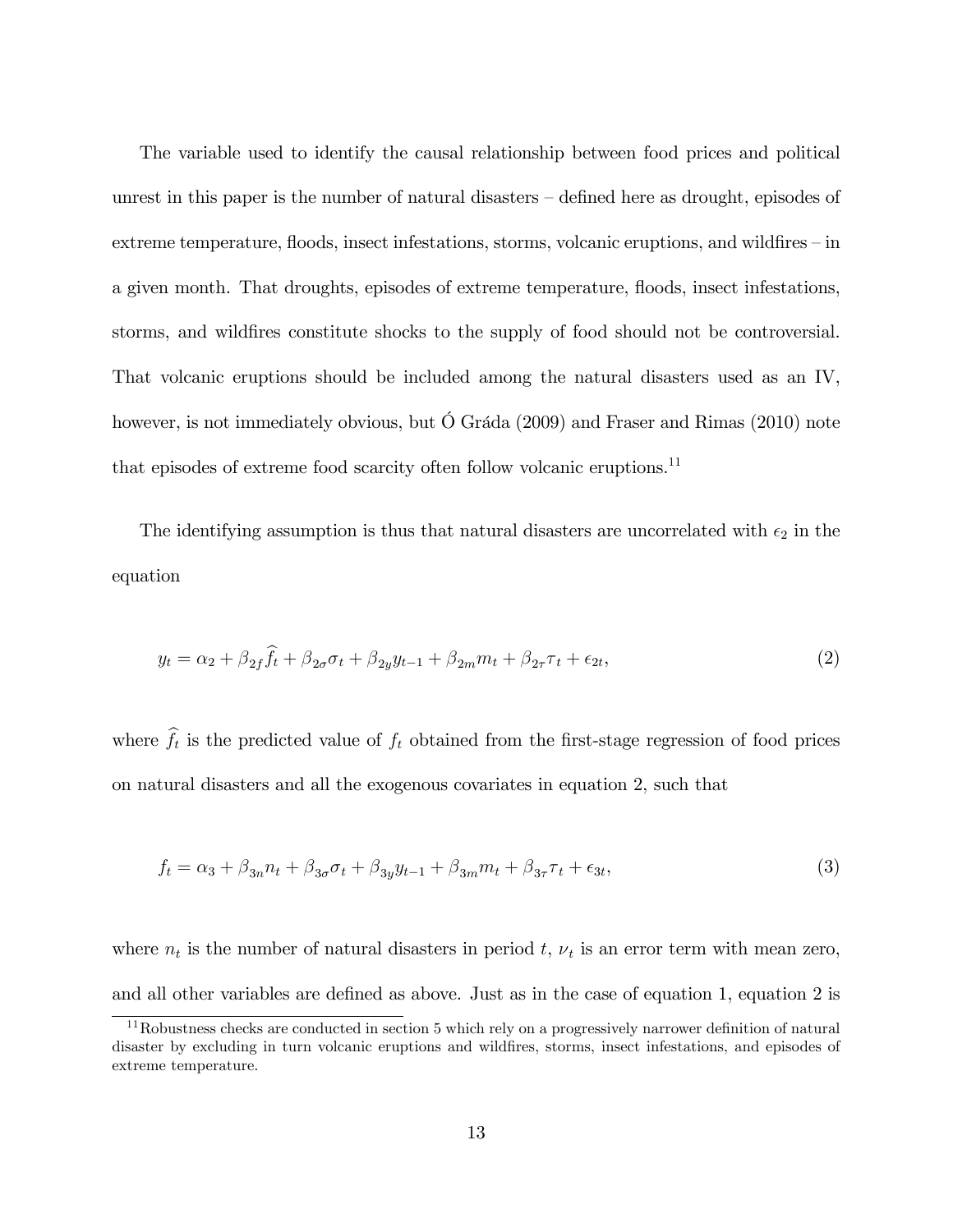estimated twice so as to provide a robustness check on the overall results: once for an index of the overall price of food, and once for an index of the price of cereals.

One may be tempted to use the number of natural disasters in period  $t$  as an instrument for food price volatility in addition to instrumenting for the food price level, and thus to run an additional first-stage regression like equation 3 with  $\sigma_t$  as the dependent variable. But this is an example of what Wooldridge  $(2002, p.236)$  refers to as a "forbidden regression," as each endogenous variable requires its own instrument. It is thus because there is only one instrument available in this case that the empirical results on the impact of food price volatility on political unrest cannot be argued to be causal in this paper.<sup>12</sup>

How are natural disasters a good IV for food prices in the context of equations 2 and 3? Within a given month, natural disasters constitute unpredictable shocks to the supply of and demand for food.<sup>13</sup> Although though the use of rainfall as an IV has recently been questioned due to the predictable nature of rainfall (see the discussion of Miguel et al., 2004 in Sovey and Green, 2011), the natural disasters used in this paper should be unpredictable. Indeed, although some of the natural disasters included in the IV are more likely in certain seasons (e.g., droughts and floods), the presence of month dummies in equations  $1$  to  $2$ should greatly reduce, if not altogether eliminate, the predictability of natural disasters. In

<sup>12</sup>During preliminary work, the IV was disaggregated into its constituent parts (i.e., droughts, episodes of extreme temperature, áoods, insect infestations, storms, volcanic eruptions, and wildÖres) in an attempt to establish the causal impacts. Those specifications were discarded because of weak IVs: the Stock-Yogo (2002) null hypothesis of a weak set of IVs could not be rejected in either Örst-stage equation for both food and cereals.

<sup>&</sup>lt;sup>13</sup>Although natural disasters are usually conceived of as shocks to the supply of food (see for example Del Ninno et al., 2003), the fact that natural disasters can kill or displace large numbers of people and affect food marketing infrastructure (e.g., roads, bridges, ports, and warehouses) makes them equally likely to also affect the demand for food.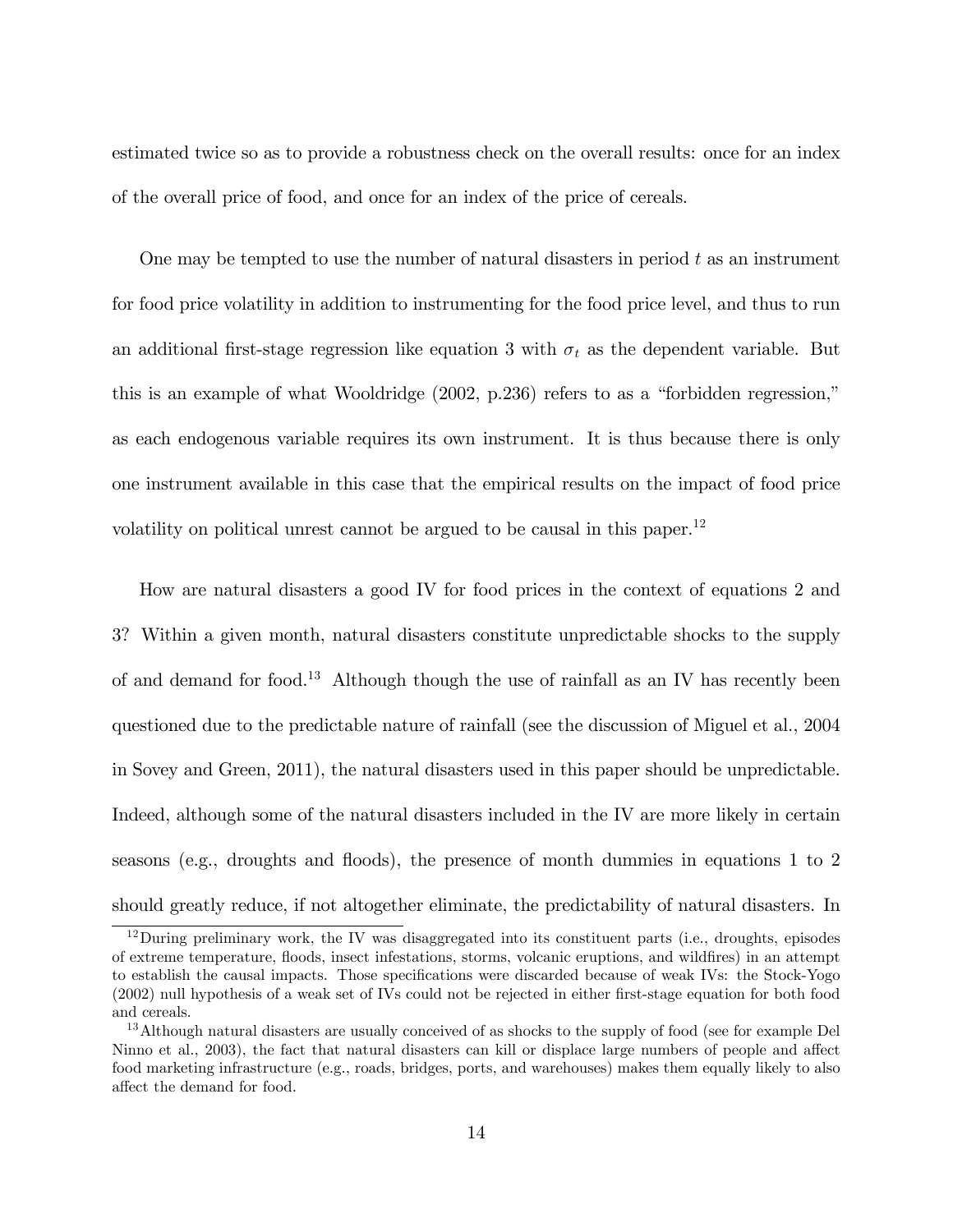other words, within a given month, the number of natural disasters should be unpredictable. Similarly, the inclusion of a time trend should control for increases in the number of food riots, food prices, food price volatility, and the number of natural disasters simply due to the passage of time. The inclusion of a time trend should thus control for the fact that the number of natural disasters has risen sharply between 1900 and 2010, along with the number of people affected and the estimated value of the damages caused by those same disasters (CRED, 2011).

Even though it is not possible by the very definition of what constitutes a natural disaster for political unrest to cause natural disasters, could a natural disaster occur early in a given month and influence the degree of political unrest later on in the same month through a variable other than food prices? This possibility cannot be ruled out. For example, the World Bank (2010, p.49) notes that disaster relief is often used by those who oversee its distribution as an additional weapon in civil conflicts. For example, Polman (2010) also provides several vivid examples where relief, assistance, and the efforts of nongovernmental organizations were captured by specific groups and used as weapons in civil conflicts. Likewise, the Indonesian government used some of the assistance it received after the tsunami of December 2004 to pacify some of the Free Aceh Movement insurgents, in which case disaster relief was used to foster peace rather than conflict (World Bank, 2010, p.49). Such occurrences, however, are highly unlikely given that the median lag on emergency shipment of relief aid is more than four months (Barrett and Maxwell, 2005).

Likewise, natural disasters could lead to job losses via destroyed capital, which would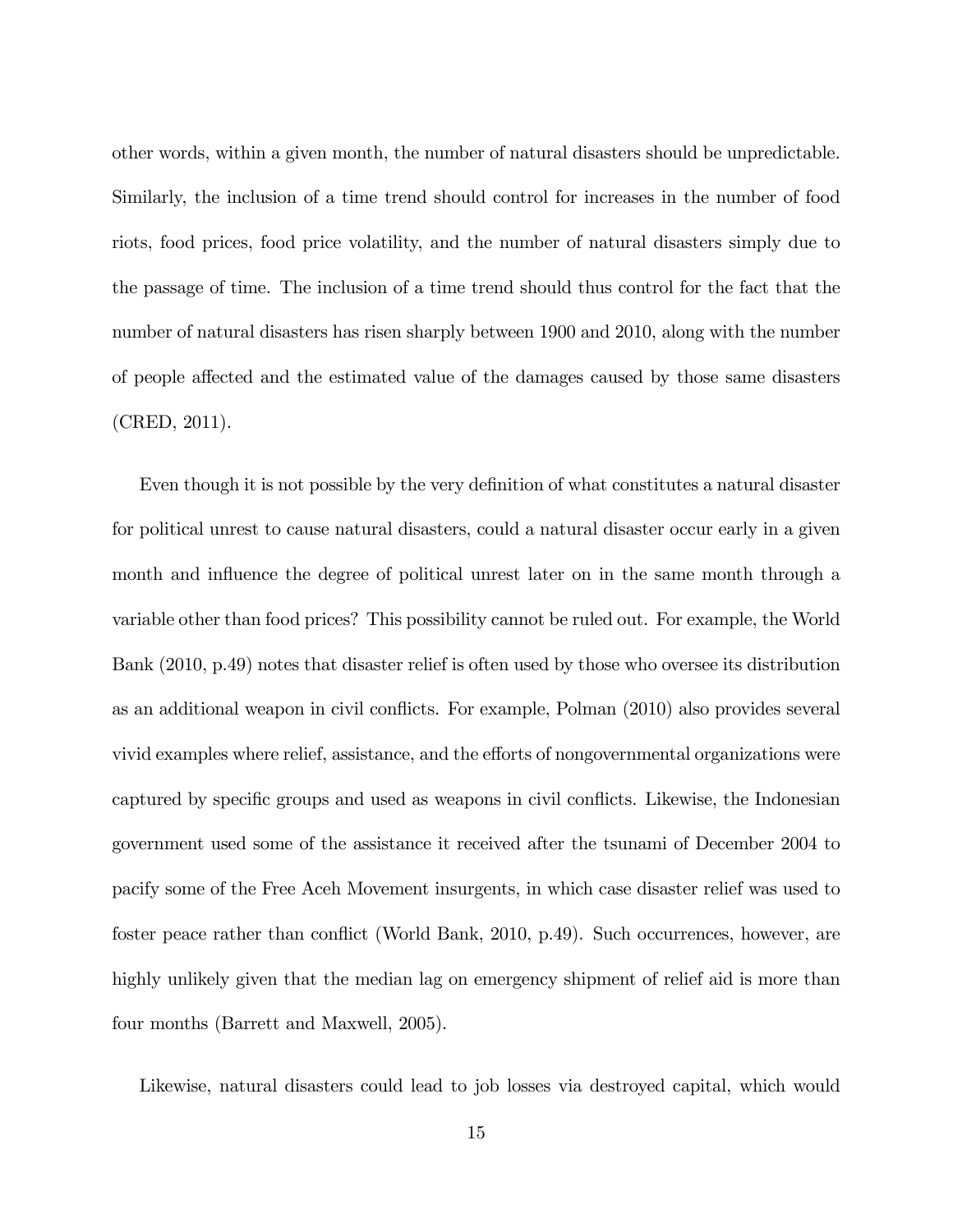make it easier to recruit disaffected and disenfranchised populations for civil conflict. This cannot be ruled out, but once again, it is unlikely that this can contaminate the empirical results. Indeed, for this to happen, it would need to be the case that a natural disaster directly leads to political unrest in the same region or country as the one in which it takes place, which would in turn require that that region or country is a price maker, i.e., that it has enough market power so as to significantly affect food or cereal prices worldwide. This is in not impossible, but it is highly improbable given the scope of the data, the fact that world markets are well integrated and that only few countries have enough market power to significantly affect the price of food, and the short time frame (i.e., one month) of each observation.

Although it is possible that within a given month, a natural disaster occurs that ináuences the degree of political unrest within the same month through a variable other than food prices, the dependent variable used in this paper makes this unlikely. Indeed, the dependent variable only measures instances of food-related political unrest, and not of protests, demonstrations, riots, strikes, etc. related to other resources, so the likelihood that  $n_t$  is correlated with  $\epsilon_{2t}$  should be relatively low. The next section gives a precise definition of the dependent variable as well precise definitions of the variables of interest, the IV, and the control variables, along with a discussion of descriptive statistics.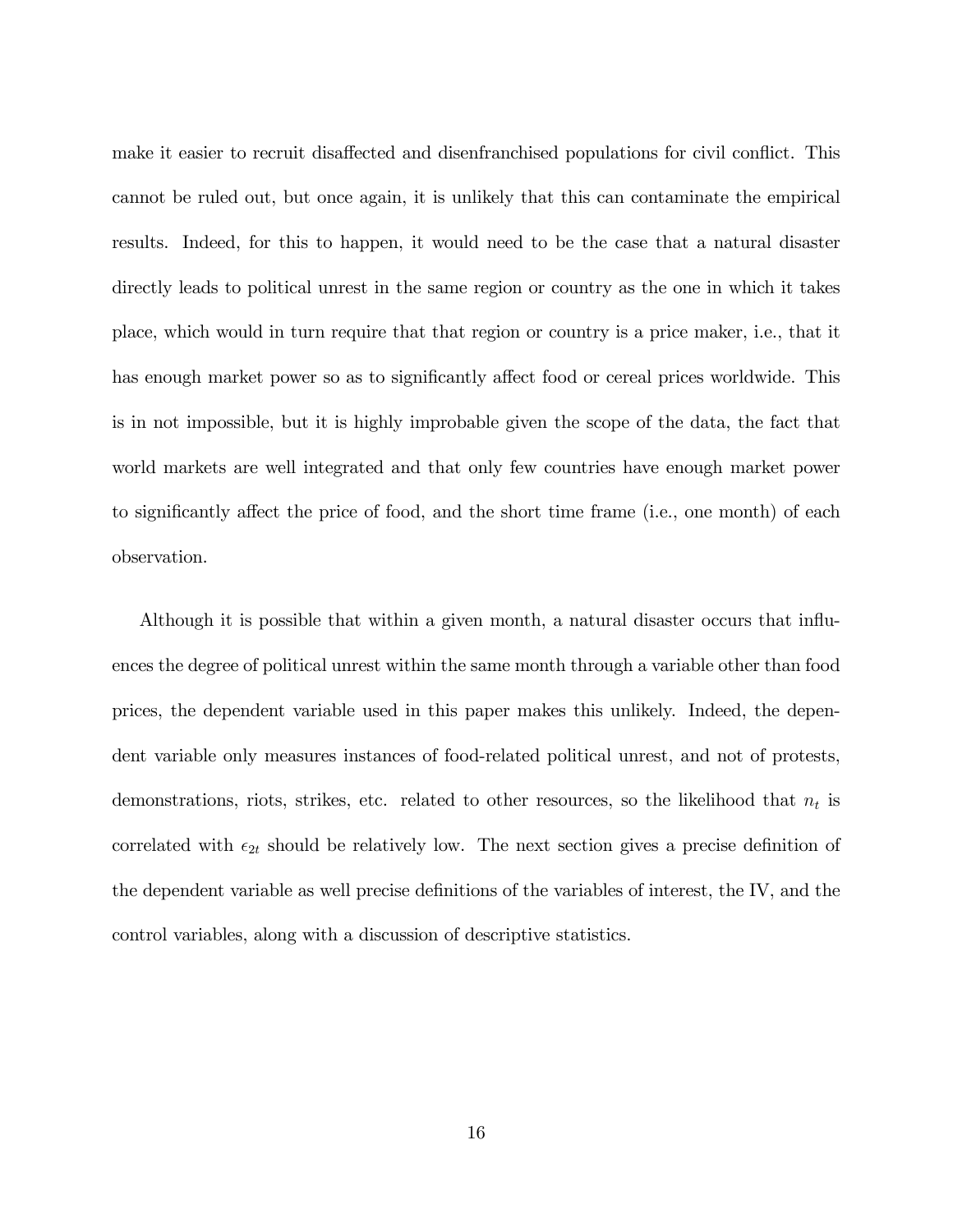#### 4 Data and Descriptive Statistics

The data used in this paper come from three sources. The measure of political unrest used as the dependent variable is a proxy for actual food-related political unrest. It comes from a LexisNexis Academic search of all news in English between January 1990 and January 2011 containing at least five occurrences of the terms "cereal," "commodity," "food," "grain," or "staple," and their plural forms and at least five occurrences of the terms "demonstration," "mob," "protest," "riot," "strike," "unrest" or "violence" and their plural forms. The "at least five occurrences" criterion was applied to each component of the search in an effort to weed out news items such as articles about food worker strikes in the hotel industry, for example. This variable will hereafter be referred to interchangeably as the number of food riots, political unrest, the count of news stories, or the news count.

The number of news sources covered by LexisNexis can vary between time periods as news outlets move in and out of the data base. In this paper, the assumption is that this occurs at random. Alternatively, even if one were to assume that this is a systematic measurement error problem, the identification strategy would account for this. Indeed, in that case, one would observe  $y'_t = y_t + \xi_t$ , in which case equation 1 would become

$$
y_t = \alpha_1 + \beta_{1f} f_t + \beta_{1\sigma} \sigma_t + \beta_{1y} y_{t-1} + \beta_{1m} m_t + \beta_{1\tau} \tau_t + \nu_{1t},\tag{4}
$$

where  $v_{1t} = \epsilon_{1t} - \xi_{1t}$ , the new error term, has two components (i) the usual error term from equation 1  $\epsilon_{1t}$ , and (ii) the measurement error on the dependent variable  $\xi_{1t}$ . A systematic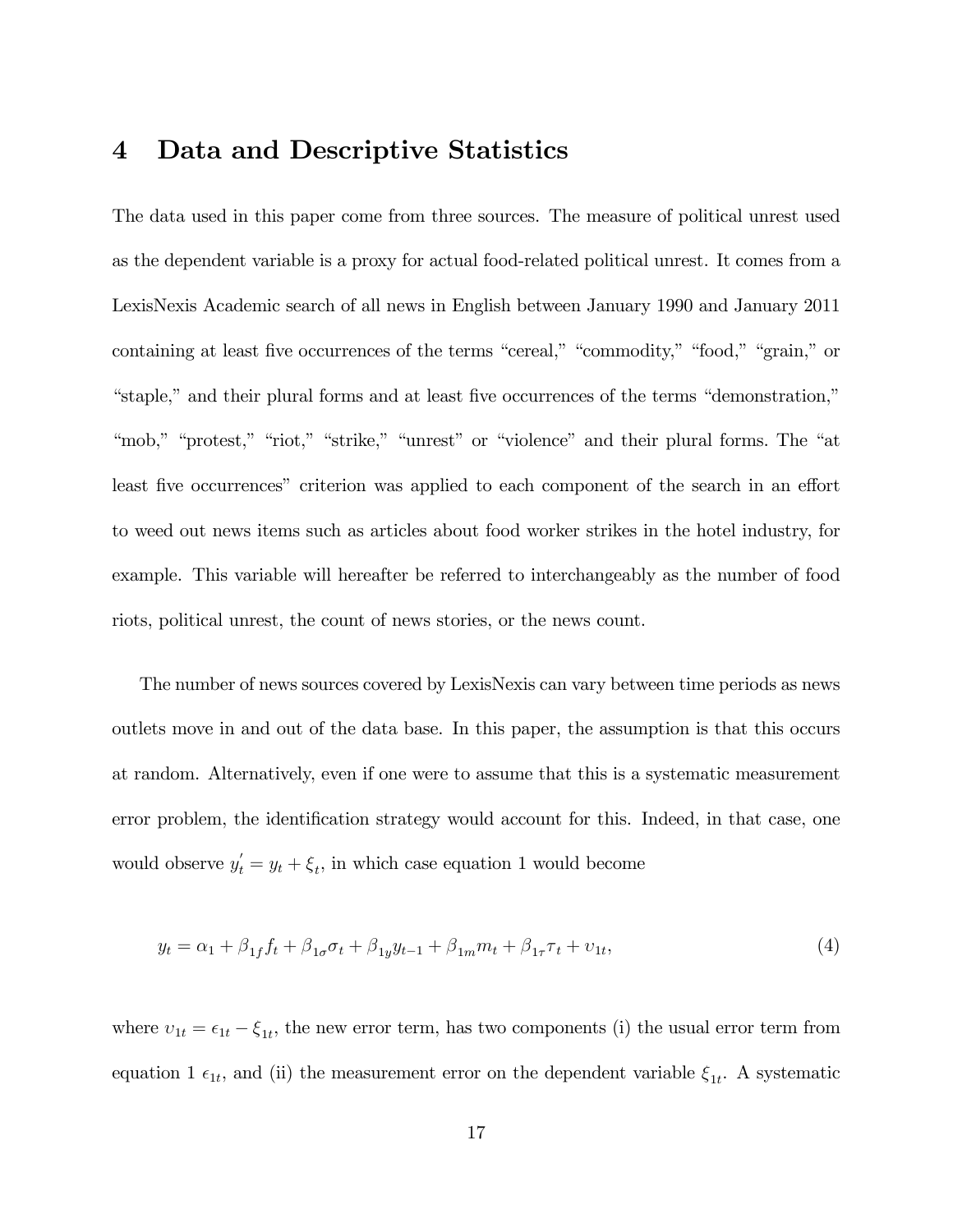measurement error problem would then mean that  $v_{1t}$  is correlated with  $f_t$  on the righthand side of equation 4, but this is an endogeneity problem similar to the one posed by the fact that political unrest and food prices are jointly determined. As a result, the IV used in an attempt to identify the causal impact of food prices on political unrest overcomes this endogeneity problem also by virtue of making the variation in food prices exogenous to political unrest.

The food prices used as the variables of interest are the FAO's food price index and the FAO's cereal price index.<sup>14</sup> The FAO's food price index is a monthly indicator of the price of food worldwide that covers Öve food groups (meat, dairy, cereals, oils and fats, and sugar) representing 55 commodities. To come up with an aggregate food price index, the FAO takes the average of the five food groups and weights them using group-specific export shares for the period 2002-2004. The size of the sample used for analysis in this paper  $-253$  monthly observations from January 1990 to January 2011 inclusively  $-$  was ultimately determined by the fact that the FAO only started recording food prices in January 1990.

The natural disaster data used to construct the IV come from the Center for Research on the Epidemiology of Disasters' (CRED) EM-DAT database, which was used by Strömberg (2007) to study the relationship between natural disasters and economic development. The disasters retained for analysis in this paper are those that are thought to constitute shocks to the supply of and demand for food: droughts, episodes of extreme temperature, floods,

 $14$ The indices used in this paper are deflated (i.e., real) measures. Robustness checks conducted with nominal food price indices during preliminary work leave the qualitative results unchanged. Those are not shown for brevity, but they are available from the author upon request.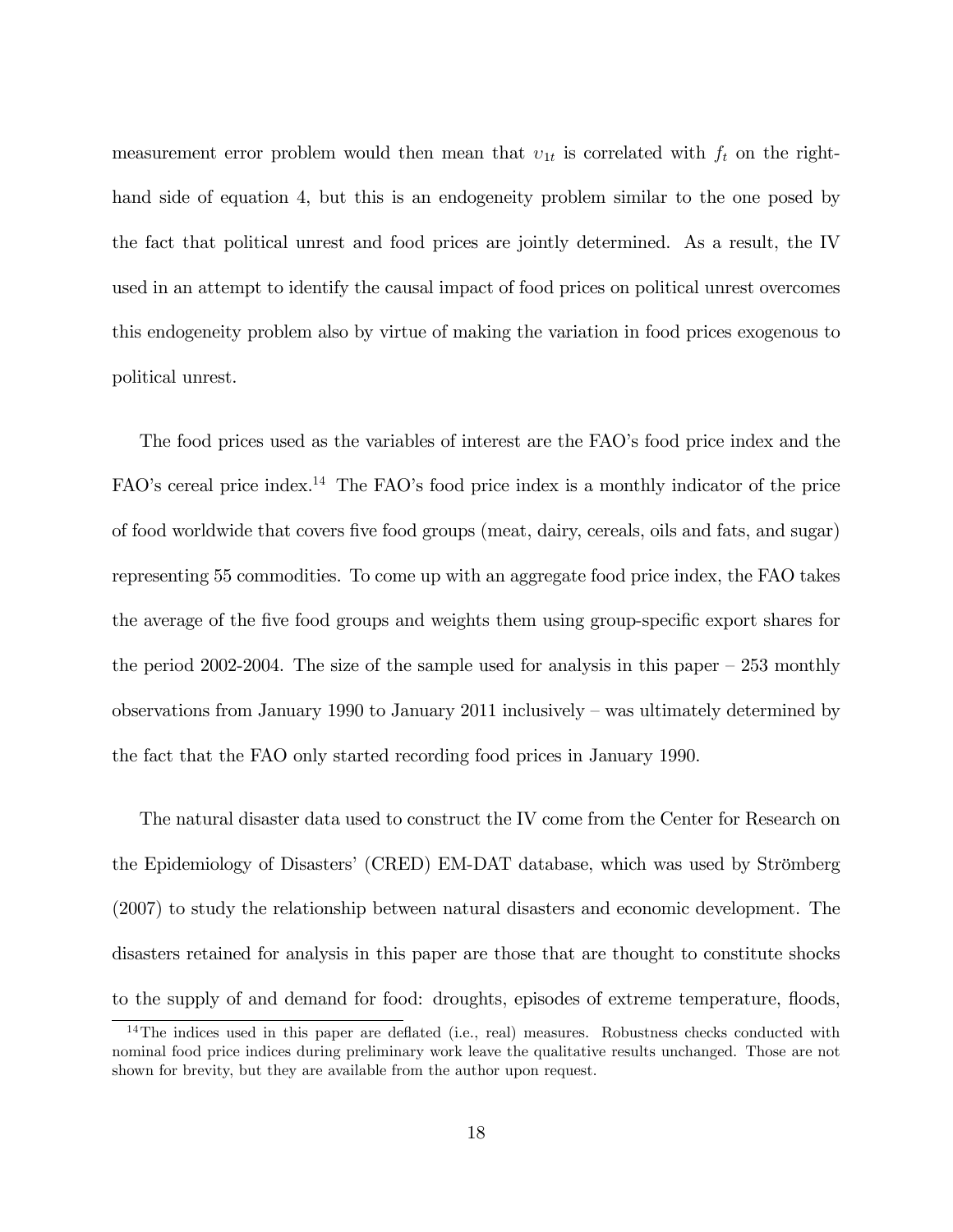insect infestations, storms, volcanic eruptions, and wildfires. Disasters such as earthquakes, mass movements, epidemics, and animal stampedes, however, were not retained. A natural disaster is included in the EM-DAT database only if it satisfies at least one of the following criteria:<sup>15</sup>

- 1. At least ten persons are killed,
- 2. At least 100 persons require immediate assistance, are displaced, or evacuated,
- 3. A state of emergency is declared by public officials, or
- 4. Public officials call for international assistance.

In the empirical, a natural disaster is recorded in the month when it began. A disaster that unfolded in the current month but which began in an earlier month is thus not recorded as having occurred in the current month. For example, an episode of extreme temperature that begins on April 15 and ends on July 13 is only recorded as having occurred in April. Natural disasters whose beginning month was coded as  $00$ <sup>"</sup> (i.e., unknown) in the EM-DAT database were simply dropped from the data because it was impossible to ascribe them to a specific month. This assumes that these "month-00" disasters occur at random.

Turning to the descriptive statistics in table 1, the average month sees about 69 mentions of food-related political unrest in the English-language media. This Ögure masks a considerable amount of heterogeneity, however, as the number of such mentions ranges from two in February 1990 to 473 in April 2008. Likewise, the food price index was equal to roughly 113

<sup>&</sup>lt;sup>15</sup>More information on the EM-DAT data can be obtained from http://www.emdat.be/explanatory-notes.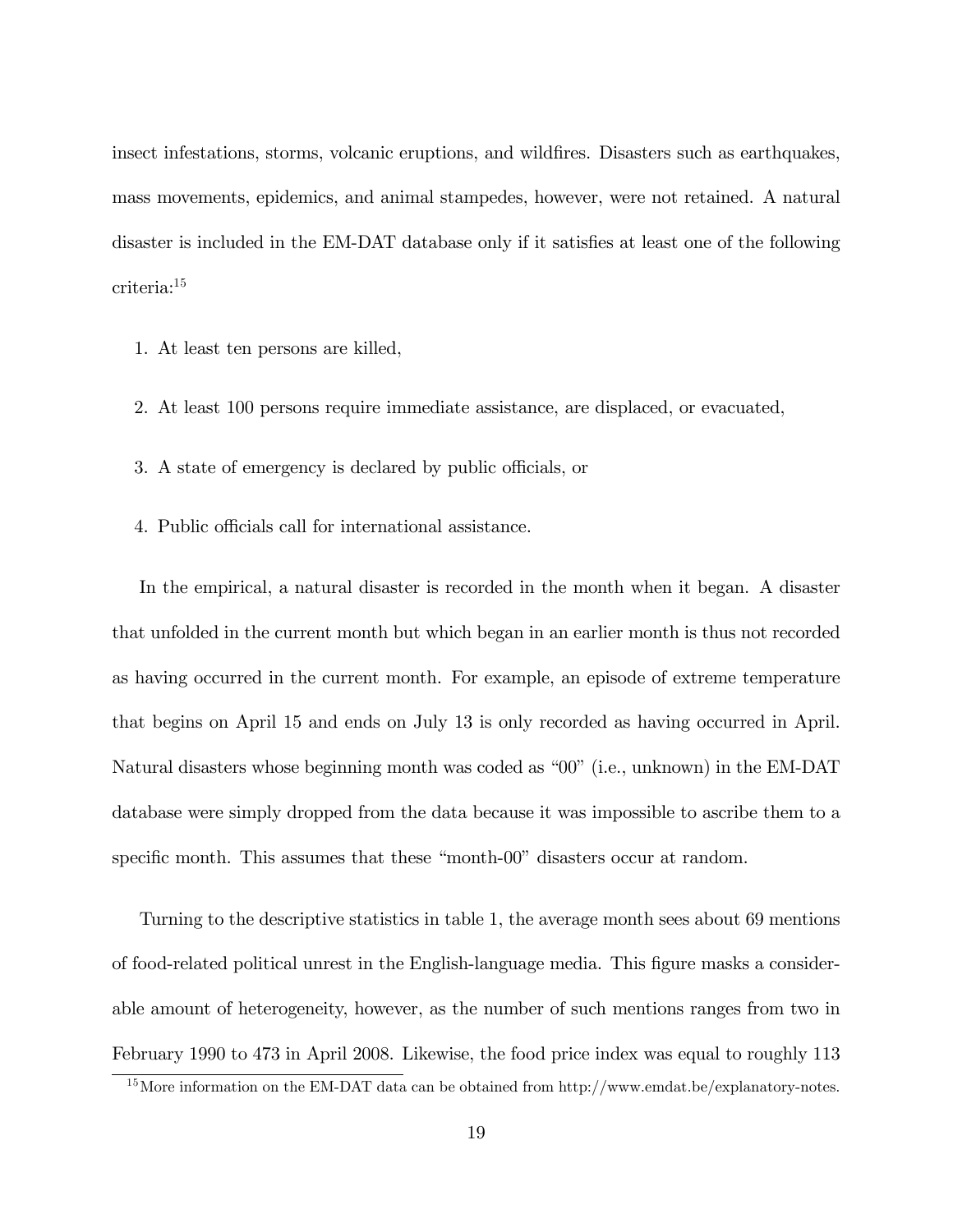on average, with a minimum of 83 in July 1999 and a maximum of 203.3 in January 2011. The cereal price index averaged about 112 between January 1990 and January 2011. The cereals price index, however, was markedly more volatile than the food price index, both in terms of the standard deviation and of the average three-month volatility for each price series. Indeed, the three-month standard deviation of the cereals price index is equal to 3.1 on average, whereas the three-month standard deviation of the food price index is equal to 2.2 on average. Six-month volatility exhibits a similar pattern.

Natural disasters most often take the form of floods and storms, with a monthly average of 11 áoods and eight storms. At the other end of the natural disaster spectrum, insect infestations, volcanic eruptions, and wildfires occur on average less than once a month, with 0.11 insect infestations, 0.47 volcanic eruptions, and 0.99 wildfires per month. The average month sees about 23 occurrences of natural disasters.

## 5 Estimation Results

Before presenting and discussing estimation results for various specifications of equations 1 and 2, it is instructive to start by looking at some nonparametric evidence so as to check whether food prices and political unrest appear correlated at all. In that spirit, figure 1 plots time series for the food price level, the three-month volatility of the food price level, and for the count of news stories about food riots between January 1990 and January 2011.

Figure 1 indicates that spikes in the food price level are often accompanied by a spike in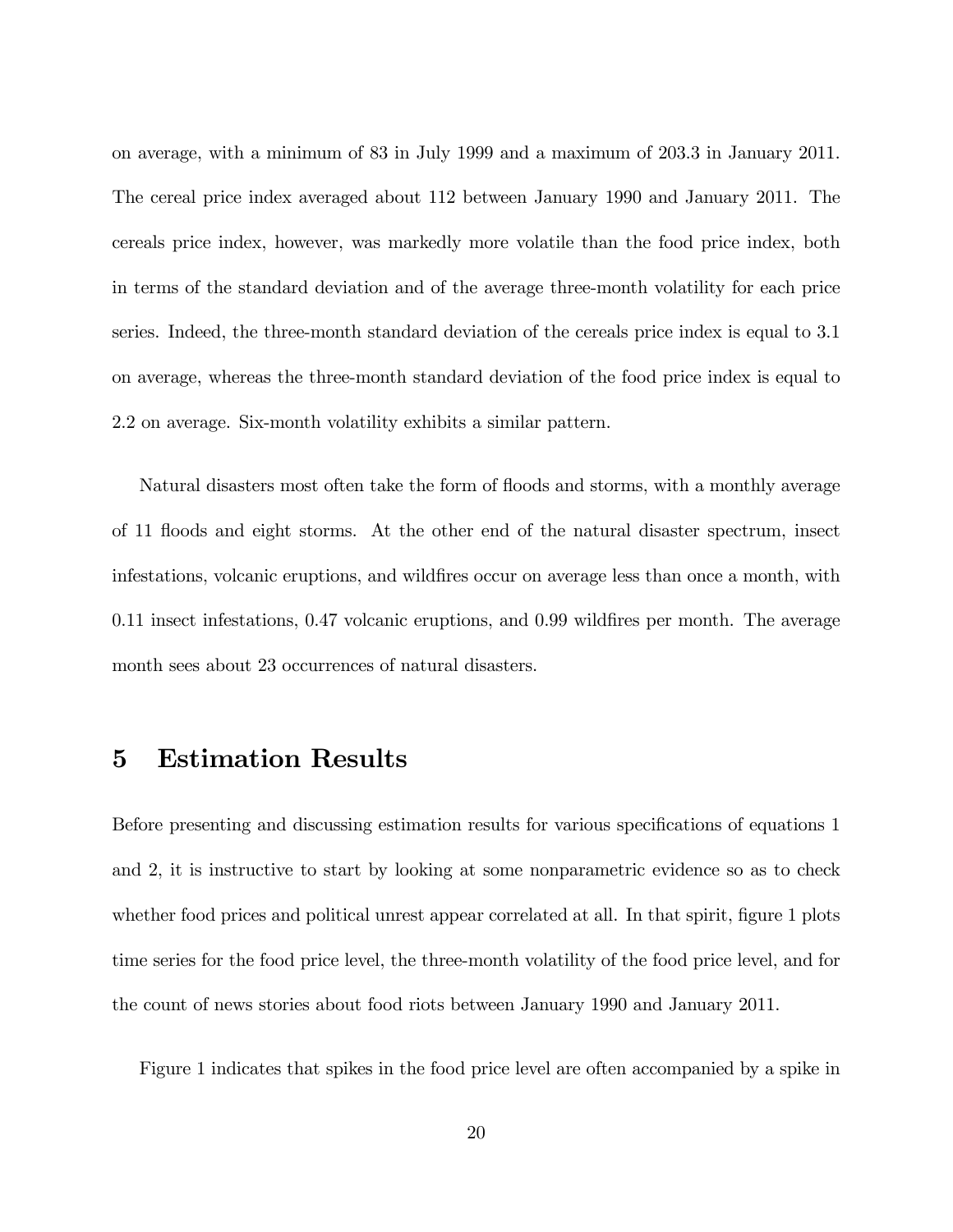the count of news stories. Spikes in food price volatility, however, seem to follow spikes in food prices. Although this is true by construction  $\sim$  food price volatility is defined here as the standard deviation of the food price level time series over the preceding three months, and so a food price spike in a given period should increase food price volatility in the same period, everything else equal  $-$  this already casts some doubt on the hypothesis that food price volatility causes political unrest.

Turning to the parametric evidence, the coefficient of correlation between the food price level and the count of news stories is equal to 0.61 and is significant at the 1 percent level. Likewise, the coefficient of correlation between food price volatility and the count of news stories is equal to  $0.30$ , and it is also significant at the 1 percent level. Similarly, the coefficient of correlation between the cereal price level and the count of news stories is equal to 0.60, the coefficient of correlation between cereal price volatility and the count of news stories is equal to 0.26. Both are significant at the 1 percent level.

Obviously, figure 1 and the correlation coefficients just discussed fail to control for confounding factors. The results in table 2a control for such confounding factors by including controls for the count of news stories in the previous month, a time trend, and a set of monthly dummy variables. The results in table 2a show that once those covariates are included, the food price level and the cereal price level are both positively associated with political unrest. Moreover, it appears that food price volatility is negatively correlated with political unrest.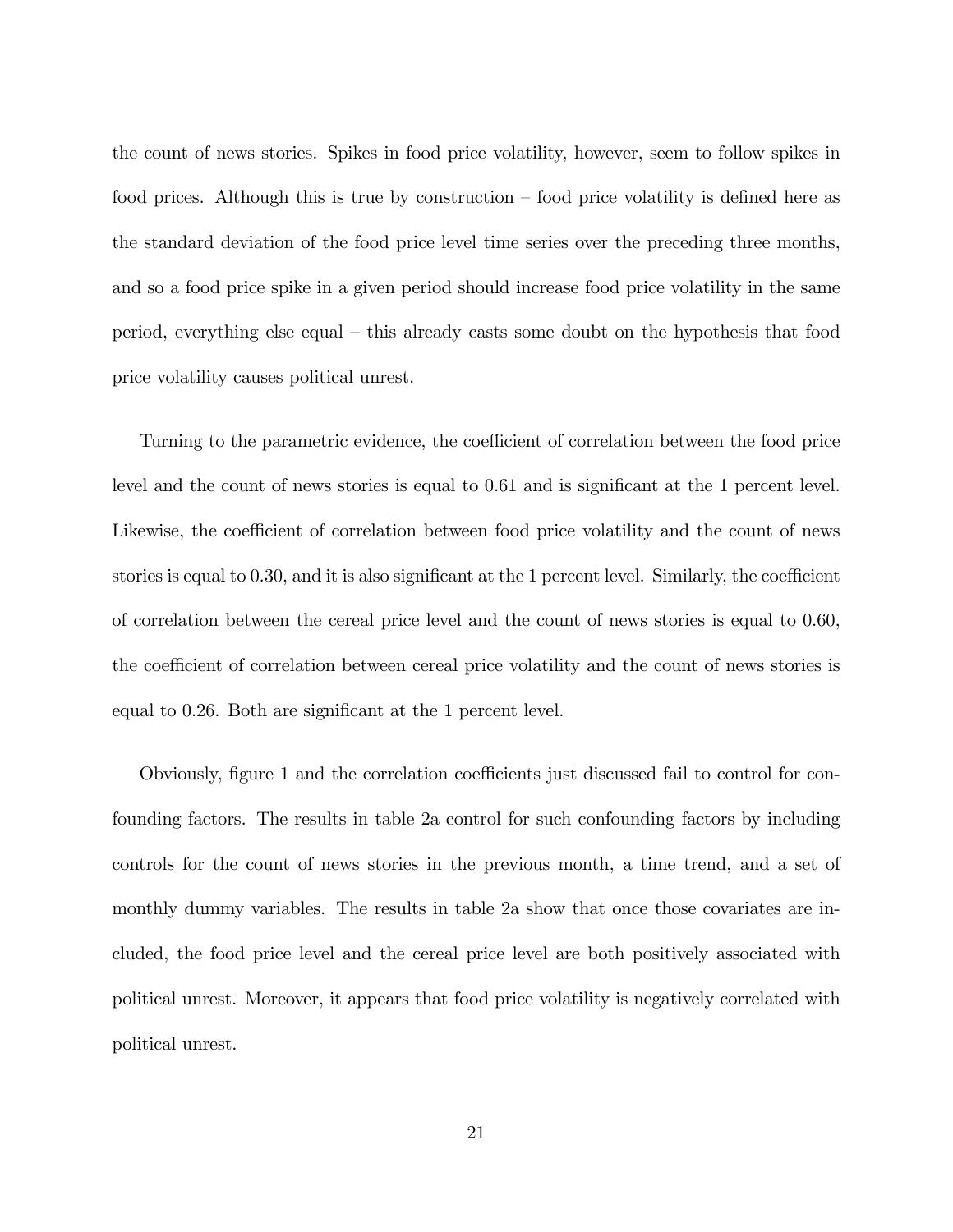As was discussed in section 3, Durbin-Watson tests indicate that the error term in the first two columns of table 2 are not serially correlated. For column 1, the test statistic was equal to 2.00. Given the lower and upper critical values of the test, which were respectively equal to 1.67 and 1.92, this constitutes evidence that the error term is not serially correlated. For column 2, the test statistic was equal to 1.96, which similarly constitutes evidence that the error term is not serially correlated, and thus that Newey-West standard errors are not necessary. Moreover, when conducting Dickey-Fuller (DF) tests, one rejects the null hypothesis of a unit root in the dependent variable (with a DF test statistic of  $-5.99$ , since this is below the 1 percent critical value of  $-3.46$ ), food and cereal price volatility (with DF test statistics of  $-4.87$  and  $-6.22$ ), and the instrumental variable (with a DF test statistic of  $-9.51$ ), but one cannot reject the null for the food and cereal price levels (with DF test statistics of 2.19 and 0.42, since this is above the 1 percent critical value of  $-3.46$ ). As was mentioned above, however, Wang and Tomek (2007) find that structural breaks in food prices account for their apparent nonstationarity. For this reason, and to make the interpretation of empirical results more straightforward, all the variables in this paper are expressed in levels.

Table 2a presents interesting correlations between food prices and political unrest, but those correlations are just that, and in no way do they imply that food prices actually cause political unrest. Table 2b attempts to make a causal statement about the impact of the food price level on political unrest by presenting estimation results in which natural disasters are used to instrument the food price level. First-stage instrumenting regressions for food prices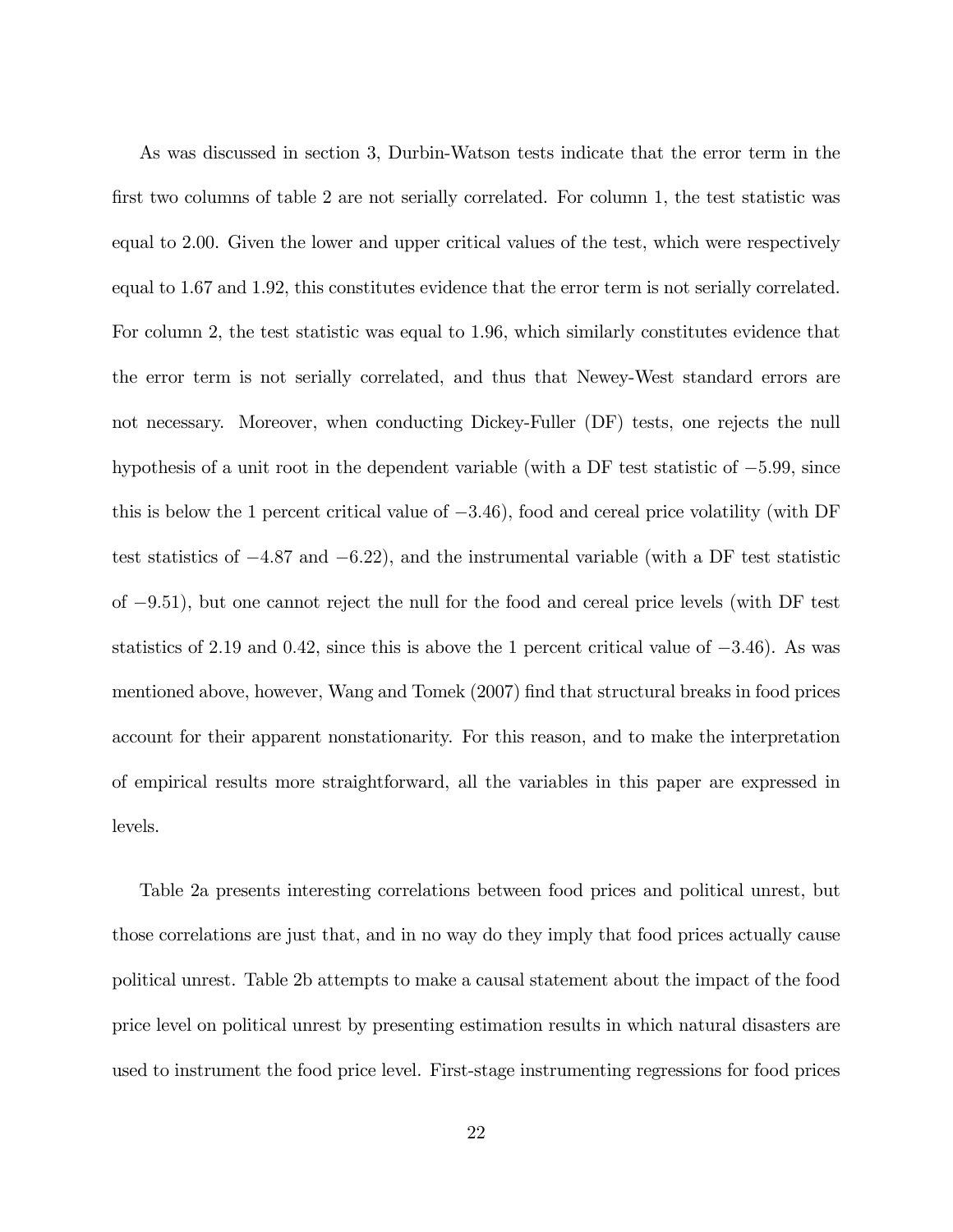are presented for these results, but they are omitted from the remainder of the empirical results both for brevity and because they are similar throughout. That is, the number of natural disasters in a given month depresses food prices in the same month. This may come as a surprise to some, but recall that natural disasters can affect the supply of and the demand for food. The fact that natural disasters depress the price of food suggests that natural disasters tend to matter most in regions and countries that produce a negligible amount of food. In such places, the effects of decreased demand for food on the part of large segments of the population affected by natural disasters appear to offset the effects of a decrease in the supply of food.

But what matters here is neither the sign nor the magnitude of the impact of natural disasters on food prices but its significance. In both cases, the IV is statistically significant at less than the 1 percent level. In fact, in both columns 1 and 3, the F-statistic on the IV exceeds the threshold of 10 set by Stock and Yogo (2002) for an IV not to be considered weak, which is also true of all of the IV estimation results in this paper. In addition  $-$  and following Angrist and Pischke (2008) and Chernozhukov and Hansen (2008), who recommend running a diagnostic regression of the dependent variable on the IV is good practice  $-\t{table}$ A1 presents the results of a reduced-form regression of political unrest on the number of natural disasters in a given month. That the reduced-form relationship between the IV and the dependent variable is significant at the 1 percent level is evidence in favor of a causal relationship flowing from natural disasters to political unrest.

The second-stage results in columns 2 and 4 of table 2b indicate that accounting for the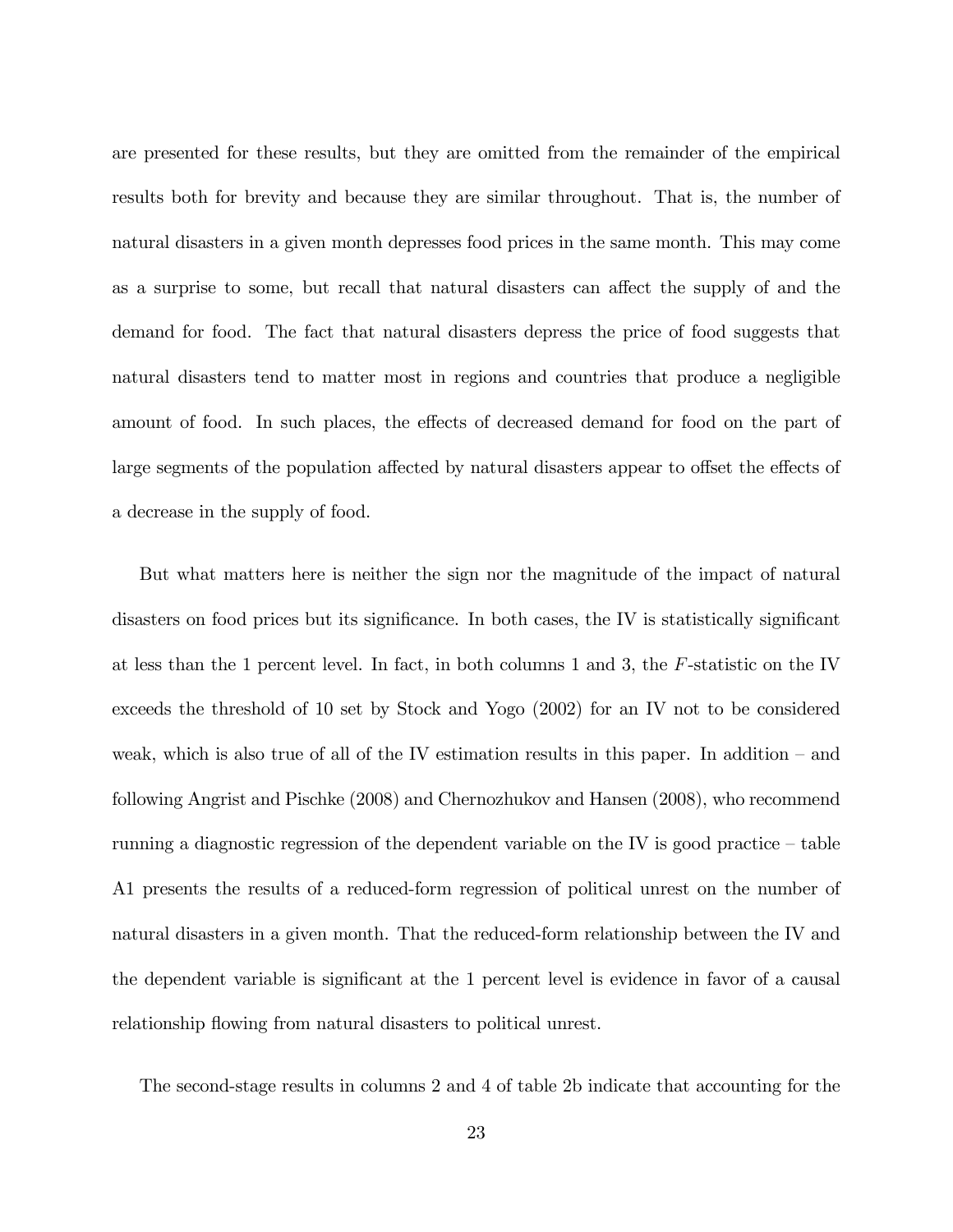endogeneity of food prices relative to political unrest entails a more than twofold increase in the estimated impact of food prices on political unrest. Thus, although the estimated coefficients for the food price level and for food price volatility in the naïve specifications of table 2a have the right sign and significance relative to the same estimated coefficients in columns 2 and 4 of table 2b, they understate the role of food prices as a determinant of political unrest. Furthermore, the results in columns 2 and 4 of table 2b show that even when attempting to make a causal statement about the impact of the food price level on political unrest, the negative relationship between food price volatility and political unrest remains.

Although it is impossible to make a causal statement about the impact of food price volatility on political unrest in the context of this paper, this is in line with empirical results in the applied microeconomics literature. Indeed, Bellemare et al. (2011) find holding food price levels constant, the negative effects of food price volatility are largely felt by food producers who, by virtue of having to dedicate resources to food production long before the resolution of price uncertainty, cannot make profit-maximizing production decisions in the presence of food price volatility. Food consumers, however, can always adjust their food consumption bundle after the resolution of price uncertainty, and so for them, greater food price volatility (holding the food price level constant once again) means an increased likelihood of enjoying price discounts on food. Since it is food consumers  $-\mu$  who are concentrated in urban areas, and who represent a large percentage of the population and most countries  $-$  rather than food producers – who are spread out over large rural areas, and who represent a small percentage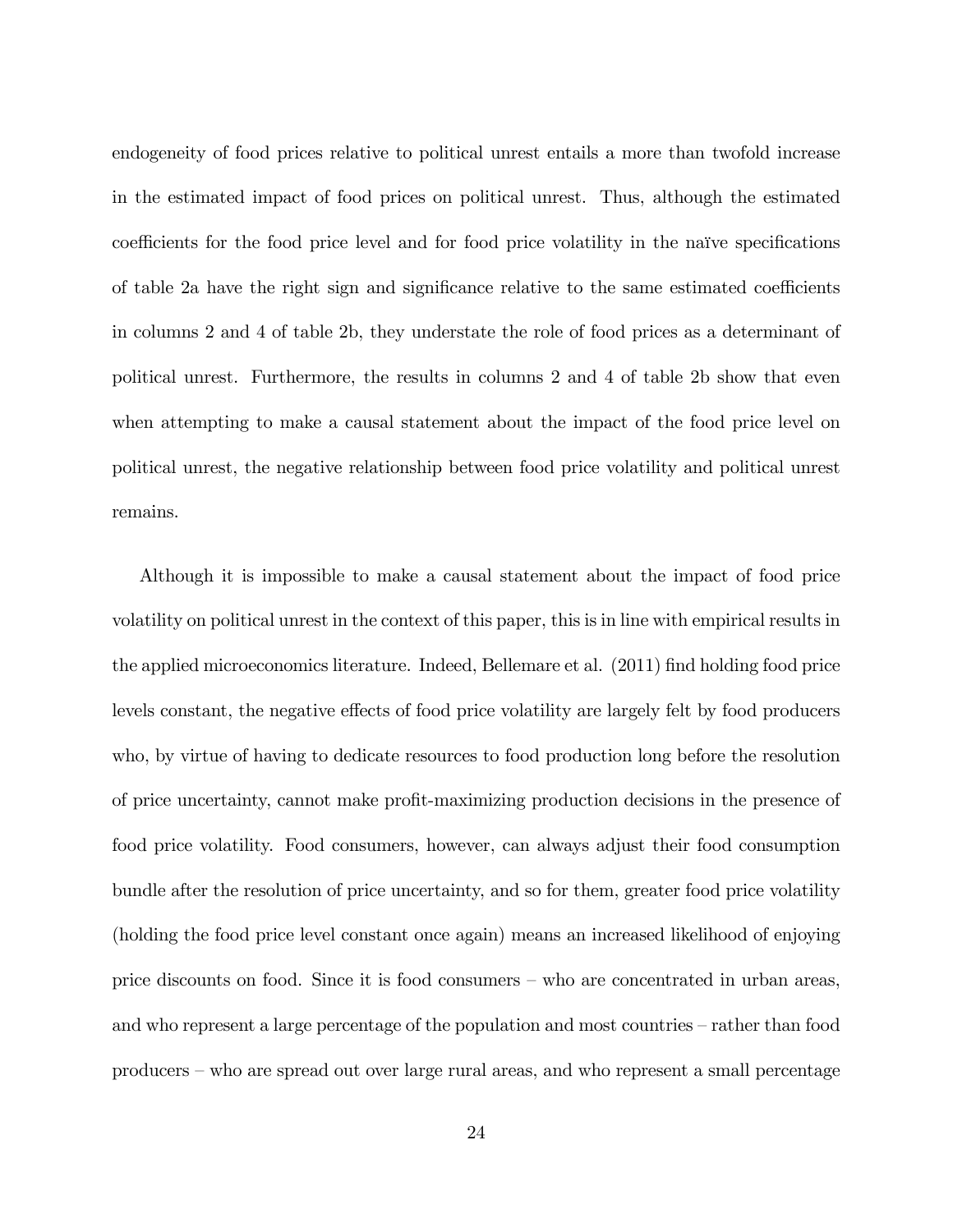of the population in most countries  $-\omega$  who drive political unrest according to the historical literature on food riots discussed in section 2, the sign and significance of the estimated coefficient on food price volatility are not surprising.

The results in tables 2a and 2b indicate also that the reporting of political unrest has been increasing over time, given the sign and significance of the linear time trend, and that the number of news stories about food riots in a given month is correlated with the number of news stories about food riots the previous month. This suggests that political unrest tends to carry over from month to month, but decreasingly so given that the estimated coefficient on the count of news stories in the previous month is less than one.

To make sure that political unrest in the current month is not significantly affected by political unrest in the months before the previous month, table 3 re-estimates the IV specifications in columns 3 and 4 of table 2 by including the count of news stories in  $t - 2$ and in  $t - 3$  as explanatory variables. The estimated coefficients for these two variables are not significant in either specification, and the estimated coefficients for the food price levels and food price volatilities are practically unaffected by the inclusion of these two variables. This contrasts with the Öndings in Besley and Burgess (2002), which imply that Indian state governments are more likely to respond to crop áood damage with humanitarian assistance when there is greater media coverage of the floods in India. In the context of this paper, greater media coverage in  $t-1$ ,  $t-2$ , and  $t-3$  need be associated with a decrease in political unrest in  $t$  (via improvements in food prices as a result of public food distribution) given that the data set covers several countries. This could be because the countries in which the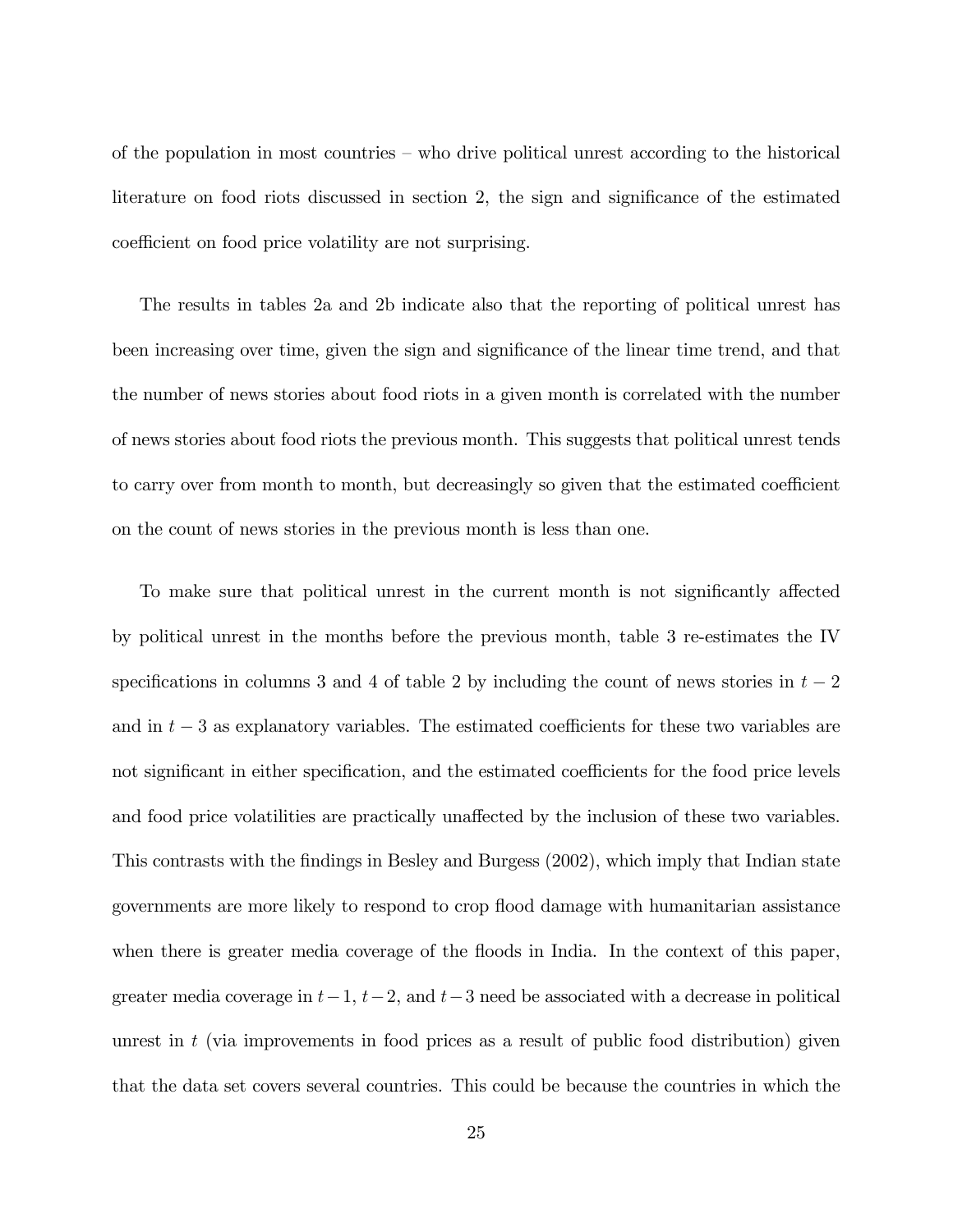media covers political unrest in  $t - 1$ ,  $t - 2$ , and  $t - 3$  are not necessarily the same as the countries in which there is political unrest in t.

The specification in table 4 consider whether the results in table 2b are driven by the food crises of 2008 and 2010-2011. The results in columns 1 and 2 thus include a dummy variable equal to one if the year is 2008 and equal to zero otherwise. Likewise, the results in columns 3 and 4 include a dummy variable equal to one if the year is 2010 or 2011 and equal to zero otherwise. While the dummy for 2008 is positive and significant in the specification focusing on food prices (column 1), which indicates that there has indeed been more foodrelated political unrest in 2008 than in the other years considered in this paper, it is not significant in the specification focusing on cereal prices (column 2). On average the dummy for 2010-2011 is not significantly different from zero. More importantly, the magnitude of the estimated coefficients for the food price levels remain once again unchanged. The magnitude of the estimated coefficients for the food price volatilities, however, increase slightly when controlling for the food crisis of 2008 relative to the results in table 2b, which suggests that the magnitude of the association between food price volatility and political unrest was actually weaker in 2008 than at other times.

Could the inclusion of food price volatility drive the result according to which food price levels appear to cause political unrest? The estimation results in table 5 answer that question in the negative by showing that the estimated coefficient for the food price levels are still significant when food price volatility is omitted, in both the OLS and IV specifications.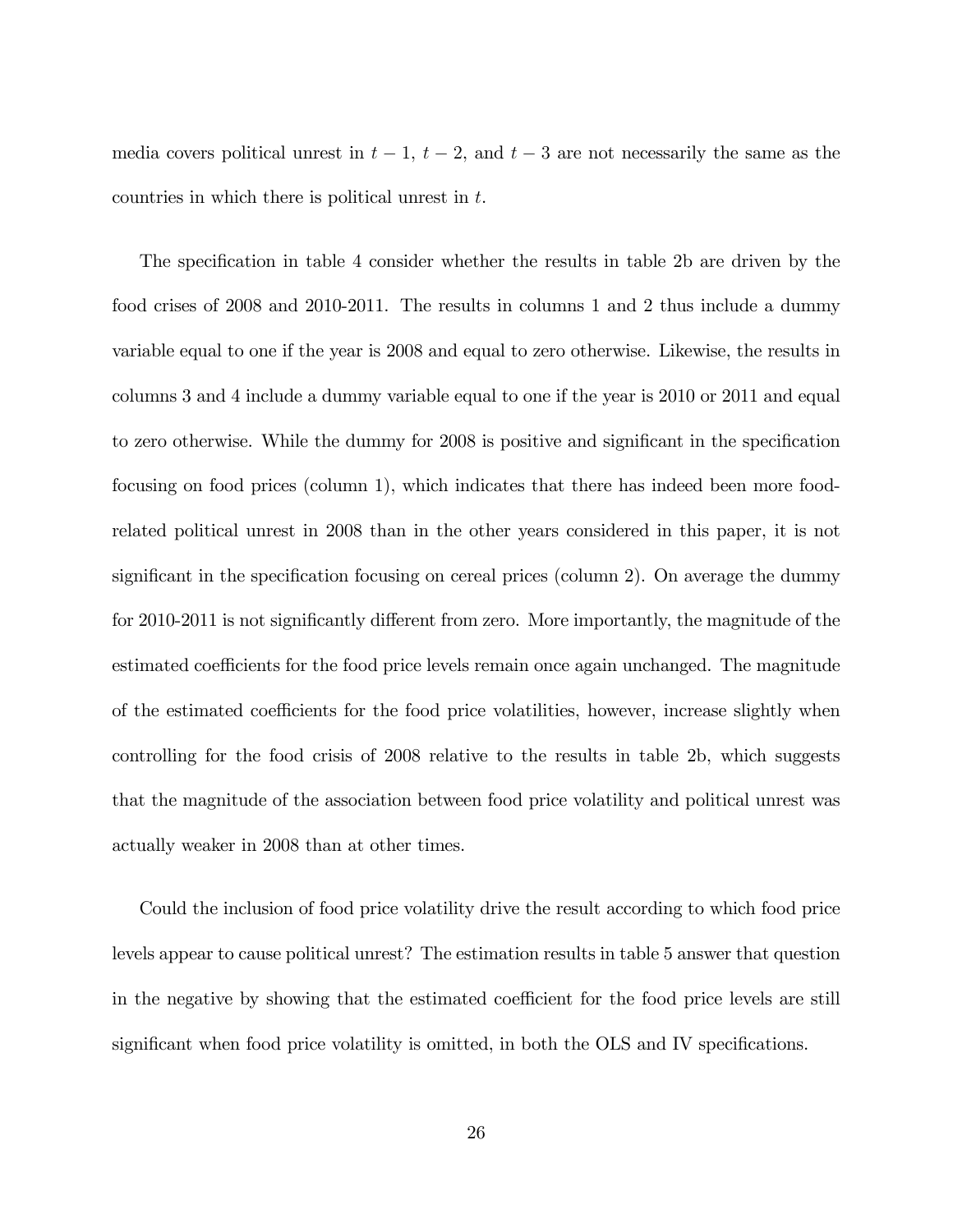Similarly, could excluding food price levels to only include food price volatility as a variable of interest explain the reasoning of some commentators, who have claimed that food price volatility causes political unrest? It cannot, as the estimated coefficients on both food and cereal price volatility in columns  $1$  and  $2$  of table  $6$  are not statistically different from zero at any of the conventional levels when the food and cereal price levels are omitted from their respective specification.

Finally, the appendix presents estimation results for several robustness checks. As regards the IV, to make sure that the results in this paper are robust to alternative definitions of ìnatural disasters,îand to make sure that the results are robust to the way various natural disasters can affect food prices, the results in table  $A2$  progressively exclude specific types of natural disasters from the IV. In column 1, volcanic eruptions and wildfires are eliminated given that they appear to be the least likely to affect food prices. Columns 2 to 4 progressively remove storms, insect infestations, and episodes of extreme temperature from the IV. The empirical results are stable across all these alternative definitions, for both food and cereal prices.

Following Angrist and Pischke (2008) once again, the specifications in table A3 test whether political unrest Granger-causes food prices by including three food price lags as well as three food price leads. The null hypothesis of no Granger causation flowing from political unrest to food prices is such that the estimated coefficients for the food prices in  $t + 1$ ,  $t + 2$ , and  $t + 3$  are not significant, save for the second food price lead. This could mean that political unrest Granger-causes food prices, but this appears unlikely given that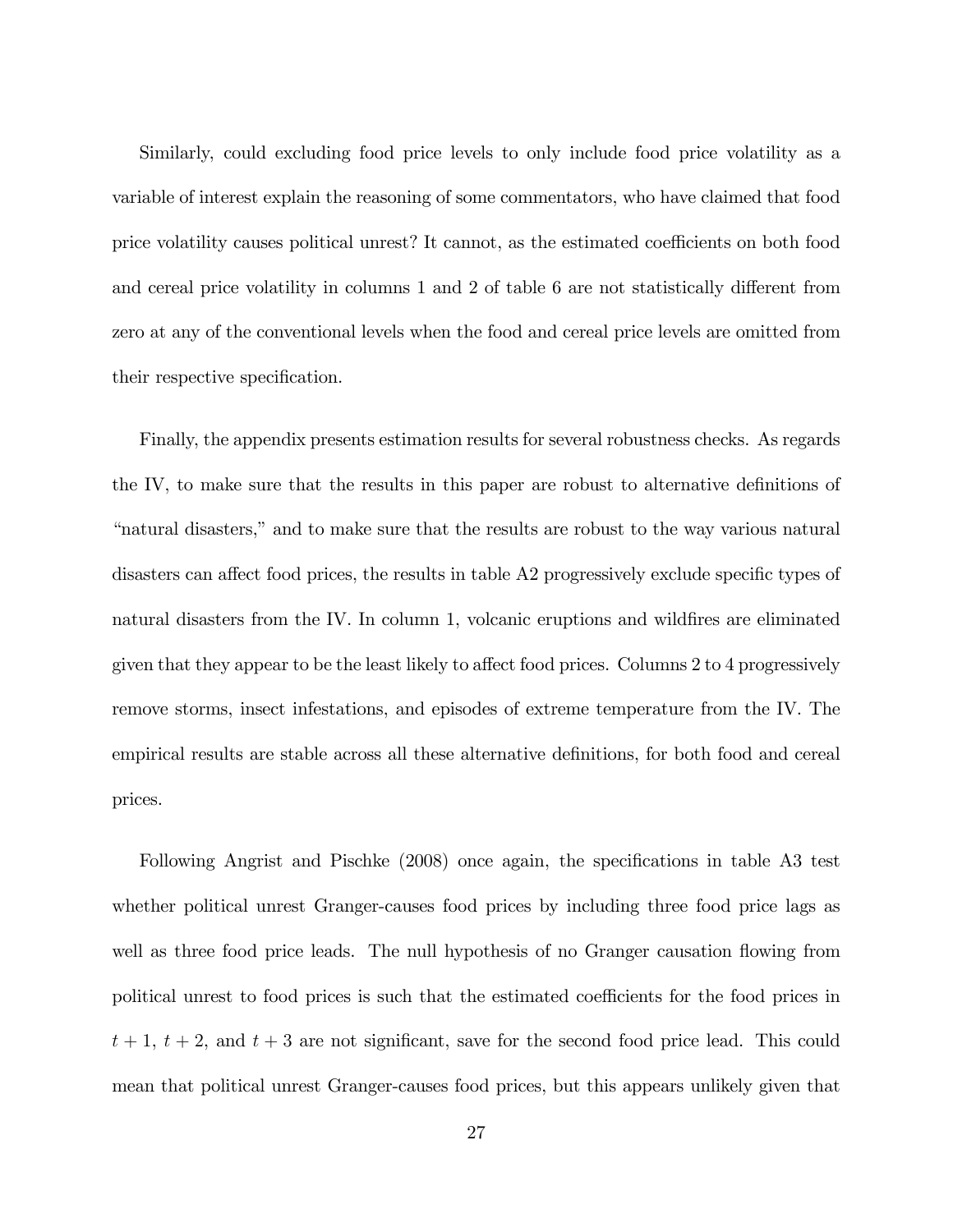the coefficient on the second food price lead is only significant at the 9.9 percent level and that all three food price leads are not jointly significant. This is strengthened by the results in the second column of table A3, which show that political unrest does not Granger-cause cereal prices.

Finally, the specifications in table A4 take a longer view of price volatility by considering six- instead of three-month food and cereal price volatility. In this case, although the relationship between food price volatility and political unrest is no longer statistically significant, the relationship between food price levels and political unrest is still statistically significant and positive, and of comparable magnitude. In other words, if food price volatility exerts an impact on political unrest, it appears that it is short-term (i.e., three-month) and not longer-term (i.e., six-month) price volatility that matters, and it appears that the relationship between political unrest and food price volatility, instead of being positive as is so commonly asserted by public commentators, is seemingly negative.

These results thus suggest that whether one considers the food price index or the cereals price index, there appears to be a robust causal relationship flowing from the food price level to political unrest, proxied here by the number of news stories about food riots. Likewise, the results suggest that food price volatility  $\sim$  often depicted in the media and by policy makers as the main culprit in causing political unrest  $-\mathrm{is}$ , if anything, negatively correlated with political unrest, although this relationship cannot be argued to be causal. Put simply, rising food prices appear to cause food riots, and the debate surrounding food prices should be recentered on rising food prices rather than focus on food price volatility.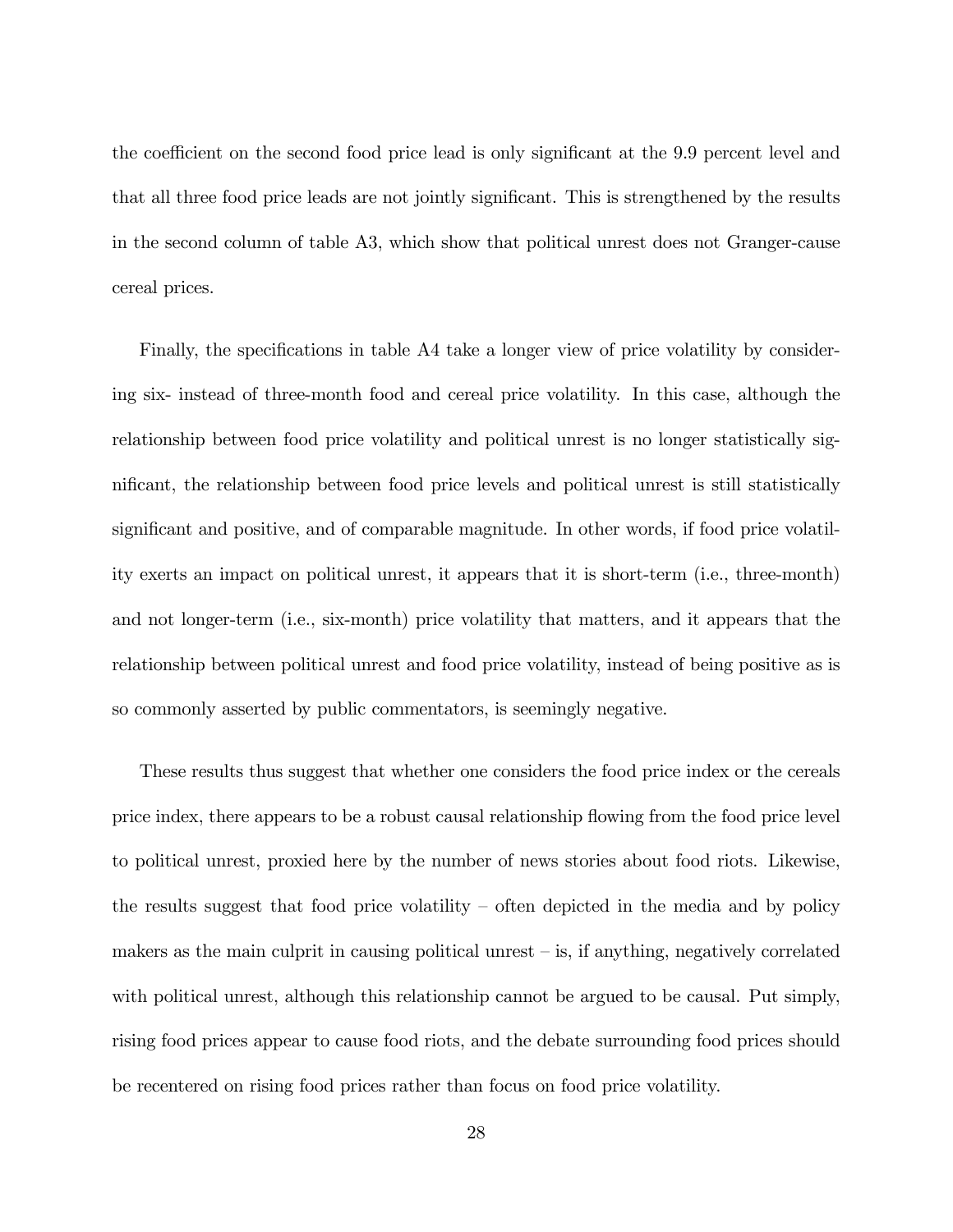# 6 Conclusion

Do food prices cause political unrest? The results in this paper indicate that the answer to this question is a qualified "yes." While rising food prices appear to cause food riots, food price volatility is negatively associated with political unrest. These findings go against much of the prevailing rhetoric surrounding food prices. Indeed, whereas many in the media and among policy makers were quick to blame food price volatility for the food riots of 2008 and of 2010-2011, the empirical results in this paper indicate that rising food price levels are to blame and that increases in food price volatility may actually decrease the number of food riots. Moreover, specifications that focus on food price volatility at the expense of food price levels show that the latter is not statistically significantly related to the former. These findings are in line with those in the applied microeconomics literature on the impacts of rising food prices (Deaton, 1989) and of food price volatility (Bellemare et al., 2011).

What are the implications of these findings for policy? First, policy makers should focus on rising food prices, which appear to cause political unrest, rather than on food price volatility, which is actually associated with decreases in political unrest. All of the time and resources that have so far been dedicated to food price volatility would have been better spent on addressing rising food prices. In the future, this means that policies aimed at increasing the supply of food will be the most helpful, whether this means investing in agricultural research aimed at increasing agricultural yields (Dorward et al., 2004), encouraging urban or peri-urban agriculture (Maxwell, 1995), liberalizing the international trade of agricultural commodities, increasing access to and the use of biotechnology in developing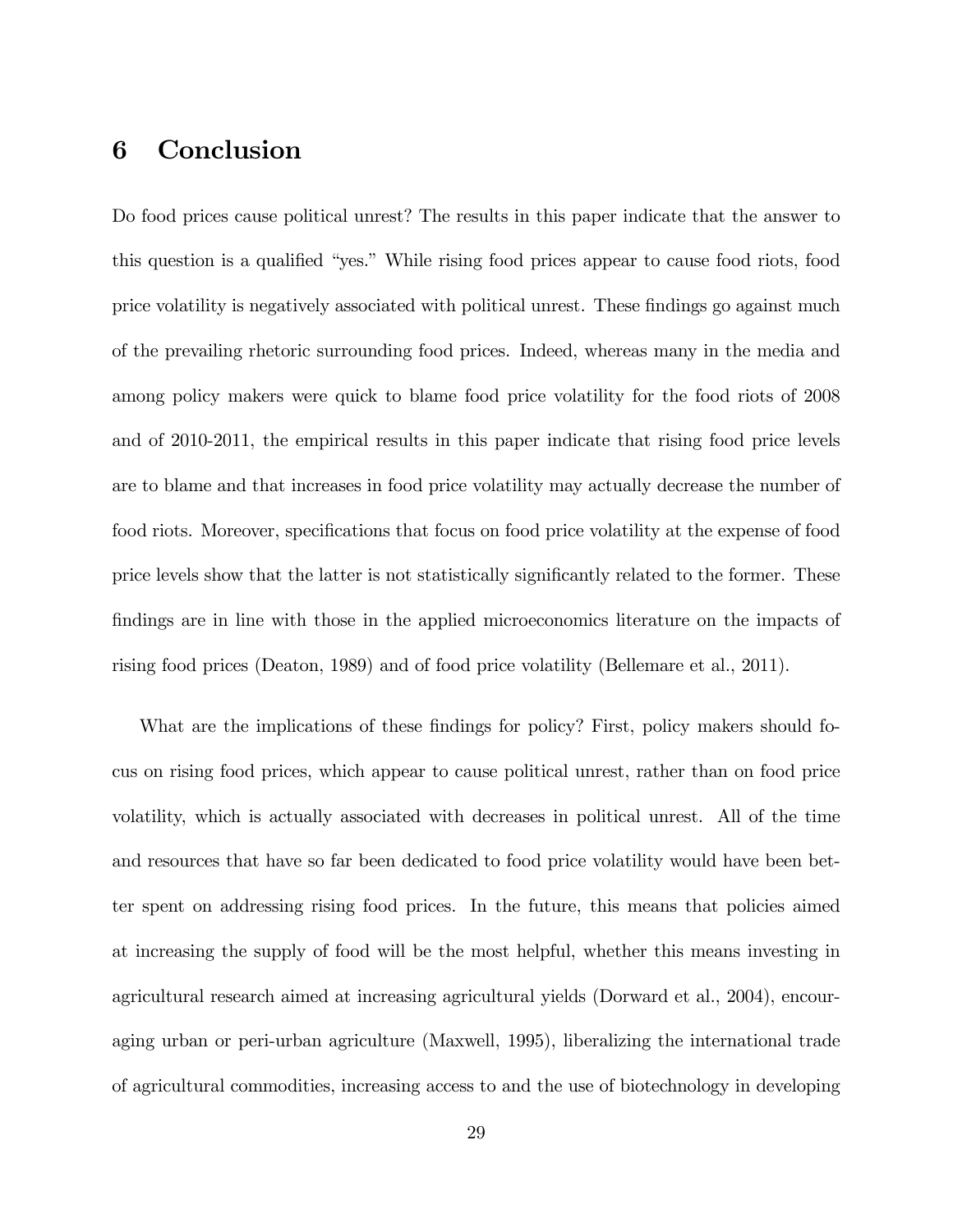countries (Paarlberg, 2009), eliminating farm subsidies in industrialized countries, and so on.

Second, although it may be tempting to do away with consumer food price subsidies in the current context of budget austerity, policy makers should be very cautious when trying to eliminate such subsidies. Indeed, in many developing countries, local political economy considerations introduce a systematic bias in favor of urban households when it comes to food policy, which pushes governments to subsidize the price of food in an effort to keep urban discontent at bay (Lipton, 1977; Bates, 1981). Given that food riots almost always occur in urban areas, however, abandoning these food price subsidies may be ill-advised, especially since these policies often appear to have been put in place to avoid food riots in the Örst place. In such cases, a better policy may be one that progressively abandons food price subsidies. This is especially so given that it is likely that individuals exhibit loss aversion over food prices (Timmer, 2010), i.e., for equal-valued increases and decreases in food prices, the welfare losses caused by price increases are larger in magnitude than the welfare gains caused by price decreases.

Although food prices are determined on international markets by forces beyond the control of national governments, policy responses to rising food prices are within the hands of national governments and should respond to local contexts. What type of policy is bestsuited to each of those contexts will have to rely on analyses conducted at a more micro level. For now, this type of analysis is left for future research.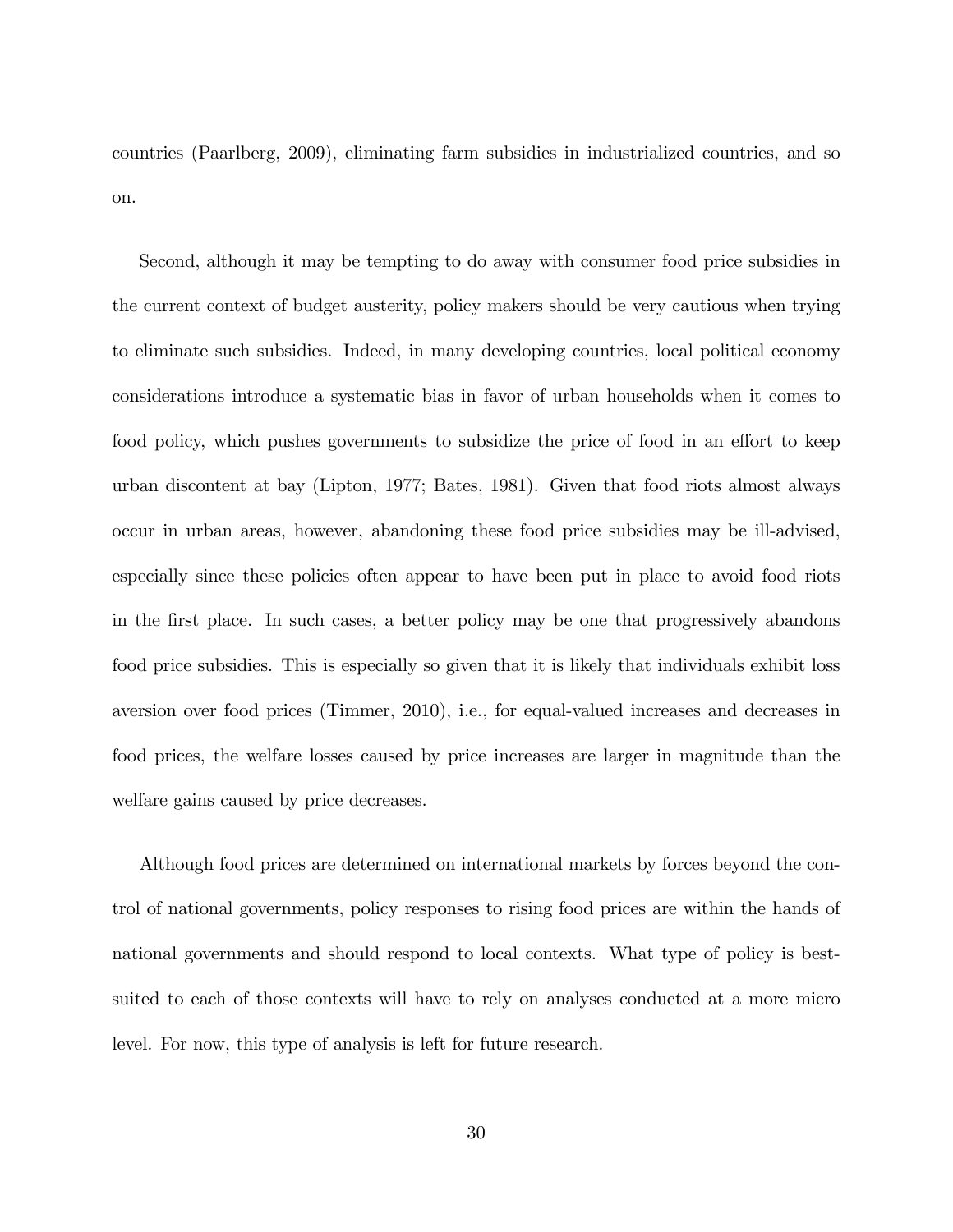### References

- [1] Angrist, Joshua D. and Jörn-Steffen Pischke (2008), *Mostly Harmless Econometrics*, Princeton: Princeton University Press.
- [2] Arezki, Rabah and Markus Brückner (2011), "Food Prices and Political Instability," Working Paper, International Monetary Fund.
- [3] Arnold, David  $(1979)$ , "Dacoity and Rural Crime in Madras, 1860-1940," *Journal of* Peasant Studies 6(2): 140-167.
- [4] Auyero, Javier and Thomas P. Moran  $(2007)$ , "The Dynamics of Collective Violence: Dissecting Food Riots in Contemporary Argentina," Social Forces 85(3): 1341-1367.
- [5] Barrett, Christopher B. (1996), "On Price Risk and the Inverse Farm Size–Productivity Relationship," Journal of Development Economics  $51(2)$ : 193-215.
- [6] Barrett, Christopher B. and Daniel G. Maxwell (2005), Food Aid After Fifty Years, London: Routledge.
- [7] Bates, Robert H. (1981), Markets and States in Tropical Africa, Berkeley: University of California Press.
- [8] Bellemare, Marc F., Christopher B. Barrett and David R. Just  $(2011)$ , "The Welfare Impacts of Commodity Price Volatility: Evidence from Rural Ethiopia," Working Paper, Duke University.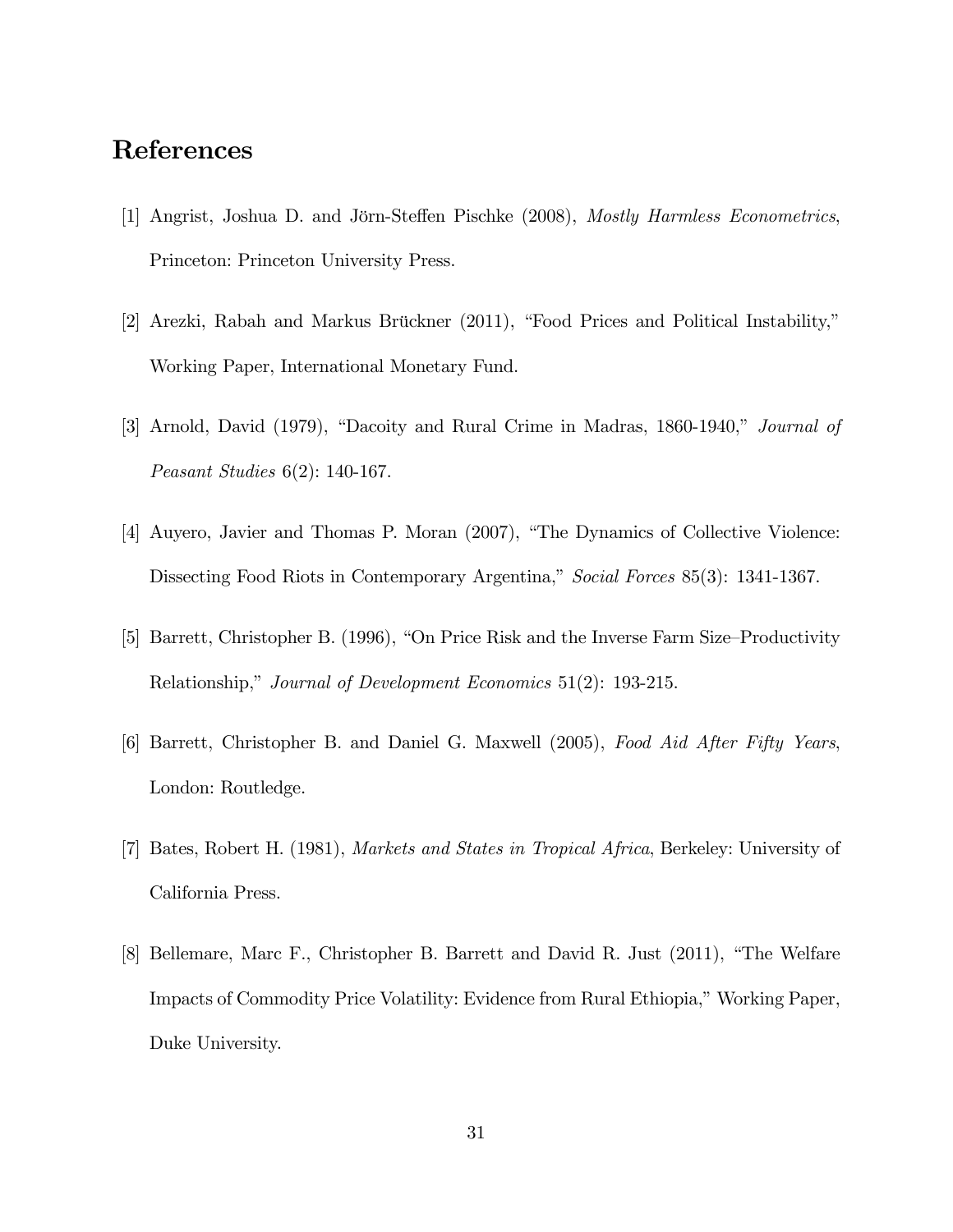- [9] Besley, Timothy, and Robin Burgess (2002), "The Political Economy of Government Responsiveness: Theory and Evidence from India," Quarterly Journal of Economics 117(4): 1415-1451.
- [10] Bohlken, Anjali Thomas and Ernest J. Sergenti (2010), "Economic Growth and Ethnic Violence: An Empirical Investigation of Hindu-Muslim Riots in India," Journal of Peace Research 47(5): 589-600.
- [11] Bush, Ray (2010), "Food Riots: Poverty, Power, and Protest," Journal of Agrarian Change 10(1): 119-129.
- [12] Chernozhukov, Victor and Christian Hansen (2008), "The Reduced Form: A Simple Approach to Inference with Weak Instruments," *Economics Letters* 100(1): 68-71.
- [13] Ciezadlo, Annia  $(2011)$ , "Let Them Eat Bread," in The New Arab Revolt: What Happened, What It Means, and What Comes Next, New York: Council on Foreign Relations, also available at http://www.foreignaffairs.com/articles/67672/ annia-ciezadlo/let-them-eat-bread, last accessed June 9, 2011.
- [14] Clapp, Jennifer (2009), "Food Price Volatility and Vulnerability in the Global South: Considering the Global Economic Context," Third World Quarterly 30(6): 1183-1196.
- [15] Clark, Peter (1976), "Popular Protest and Disturbances in Kent," Economic History Review 29(3): 365-381.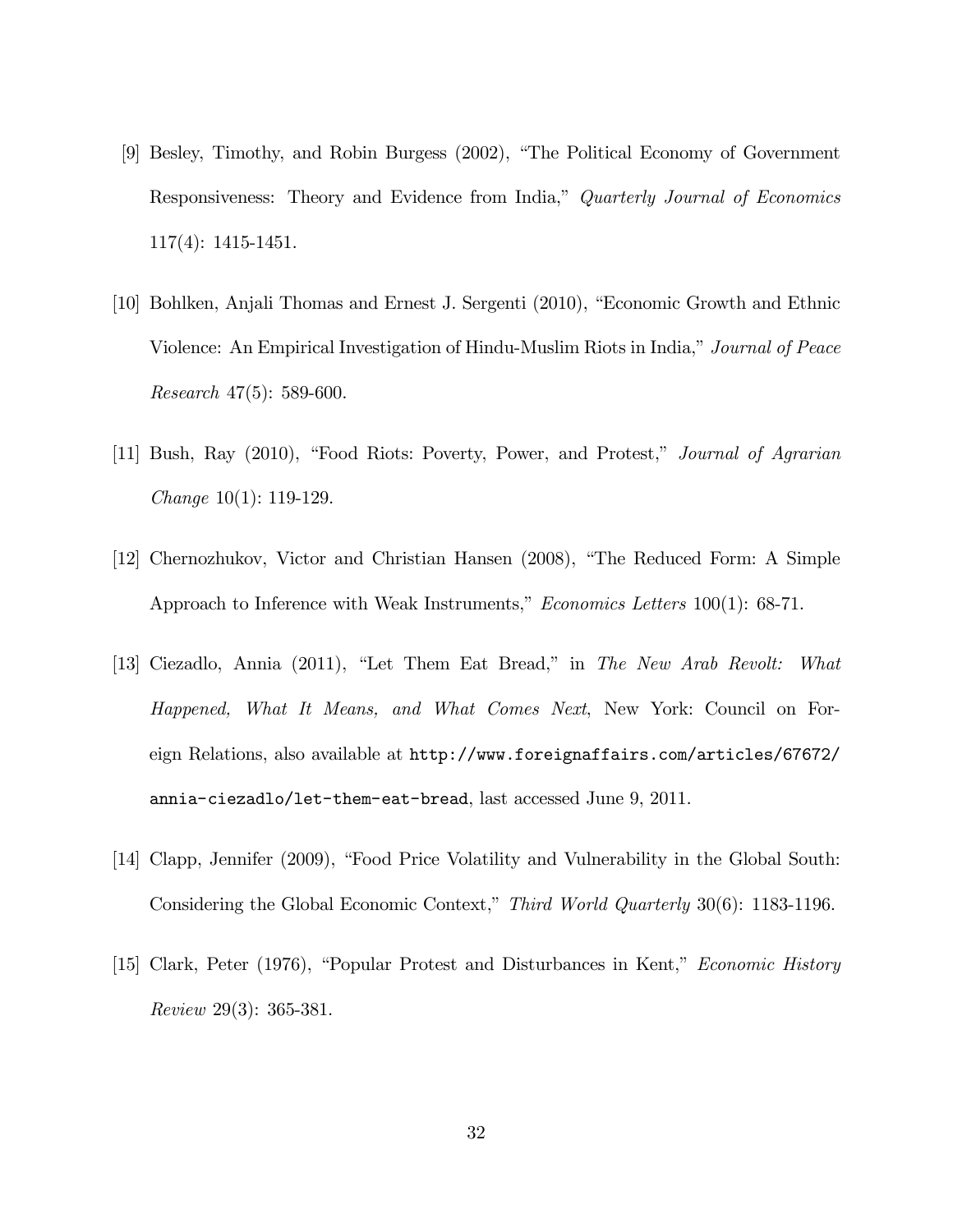- [16]  $CRED$  (2011), "Natural Disaster Trends,"  $http://www.emdat.be/$ natural-disasters-trends last accessed July 12, 2011.
- [17] Deaton, Angus (1989), "Household Survey Data and Pricing Policies in Developing Countries," World Bank Economic Review 3(2): 183-210.
- [18] Del Ninno, Carlo, Paul A. Dorosh and Lisa C. Smith (2003), "Public Policy, Markets and Household Coping Strategies in Bangladesh: Avoiding a Food Security Crisis Following the 1998 Floods," *World Development*  $31(7)$ : 1221-1238.
- [19] DiPasquale, Denise, and Edward L. Glaeser (1998), "The Los Angeles Riot and the Economics of Urban Unrest," Journal of Urban Economics 43(1): 52-78.
- [20] Dorward, Andrew, Jonathan Kydd, Jamie Morrison and Ian Urey (2004), "A Policy Agenda for Pro-Poor Agricultural Growth," World Development 32(1): 73-89.
- [21] Fraser, Evan D.G. and Andrew Rimas (2010), Empires of Food, New York: Free Press.
- [22] Gilbert, Christopher L. and C. Wyn Morgan (2010), "Food Price Volatility," *Philosoph*ical Transactions of the Royal Society B 365(1554): 3023-3034.
- [23] Goldstone, Jack A.  $(1982)$ , "The Comparative and Historical Study of Revolutions," Annual Review of Sociology 8: 187-207.
- [24] Haddad, Lawrence, Marie T. Ruel and James L. Garrett (1999), "Are Urban Poverty and Undernutrition Growing? Some Newly Assembled Evidence," World Development 27(11): 1891-1904.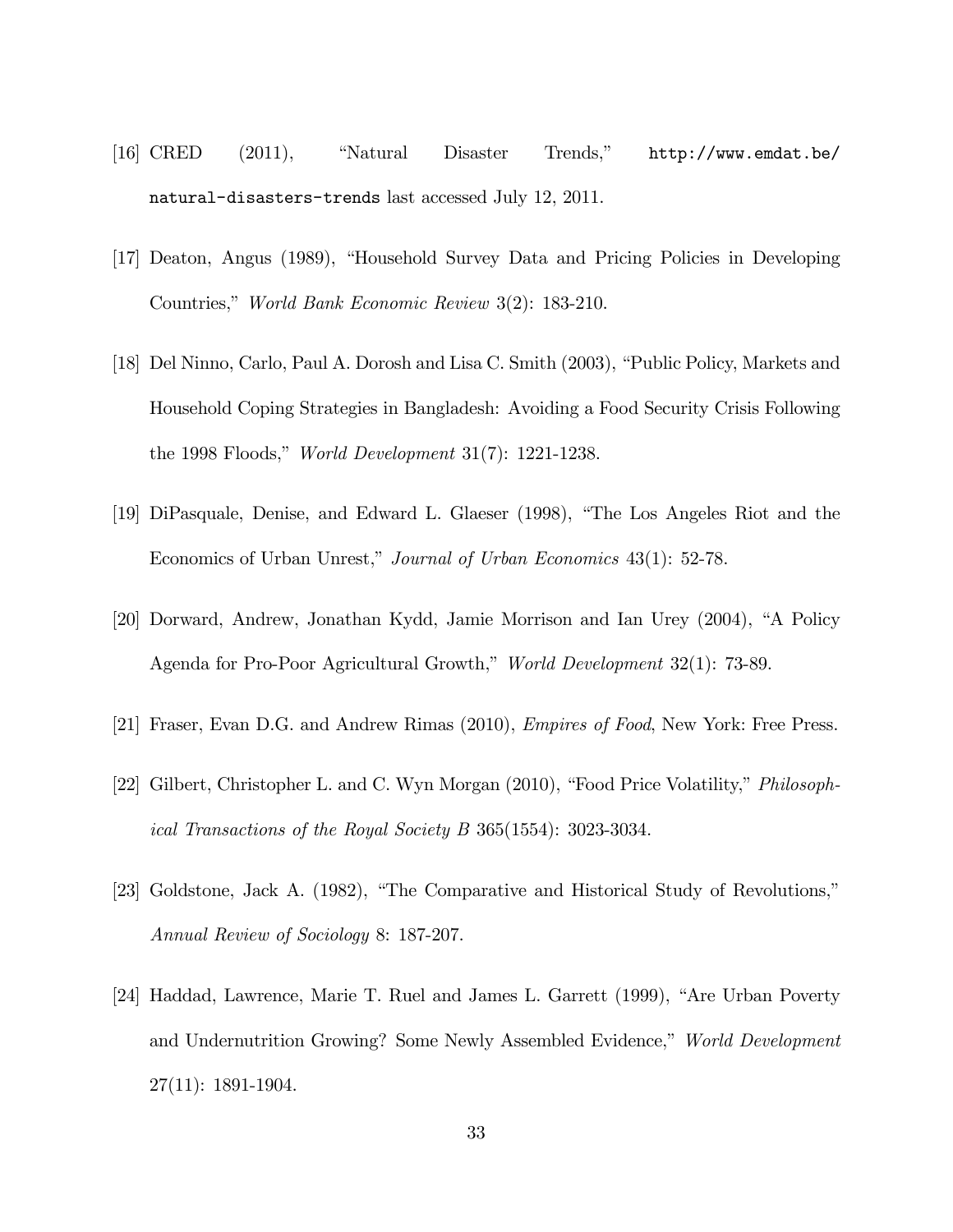- [25] Jacks, David S., Kevin H. O'Rourke and Jeffrey G. Williamson (2011), "Commodity Price Volatility and World Market Integration since 1700," Review of Economics and Statistics forthcoming.
- [26] Kharas, Homi (2011), "Making Sense of Food Price Volatility,"  $http://www.$ brookings.edu/opinions/2011/0303\_food\_prices\_kharas.aspx last accessed July 11, 2011.
- [27] Lobell, David B., Wolfram Schlenker and Justin Costa-Roberts (2011), "Climate Trends and Global Crop Production Since 1980," Science forthcoming.
- [28] Maxwell, Daniel G. (1995), "Alternative Food Security Strategy: A Household Analysis of Urban Agriculture in Kampala," World Development 23(10): 1669-1681.
- [29] Miguel, Edward, Shanker Satyanath and Ernest Sergenti (2004), "Economic Shocks and Civil Conflict: An Instrumental Variables Approach," Journal of Political Economy 112(4): 725-753.
- [30] O Gráda, Cormac (2009), Famine: A Short History, Princeton: Princeton University Press.
- [31] Naylor, Rosamond L. and Walter P. Falcon (2010), "Food Security in an Era of Economic Volatility," Population and Development Review 36(4): 693-723.
- [32] Paarlberg, Robert (2009), Starved for Science: How Biotechnology Is Being Kept Out of Africa, Cambridge: Harvard University Press.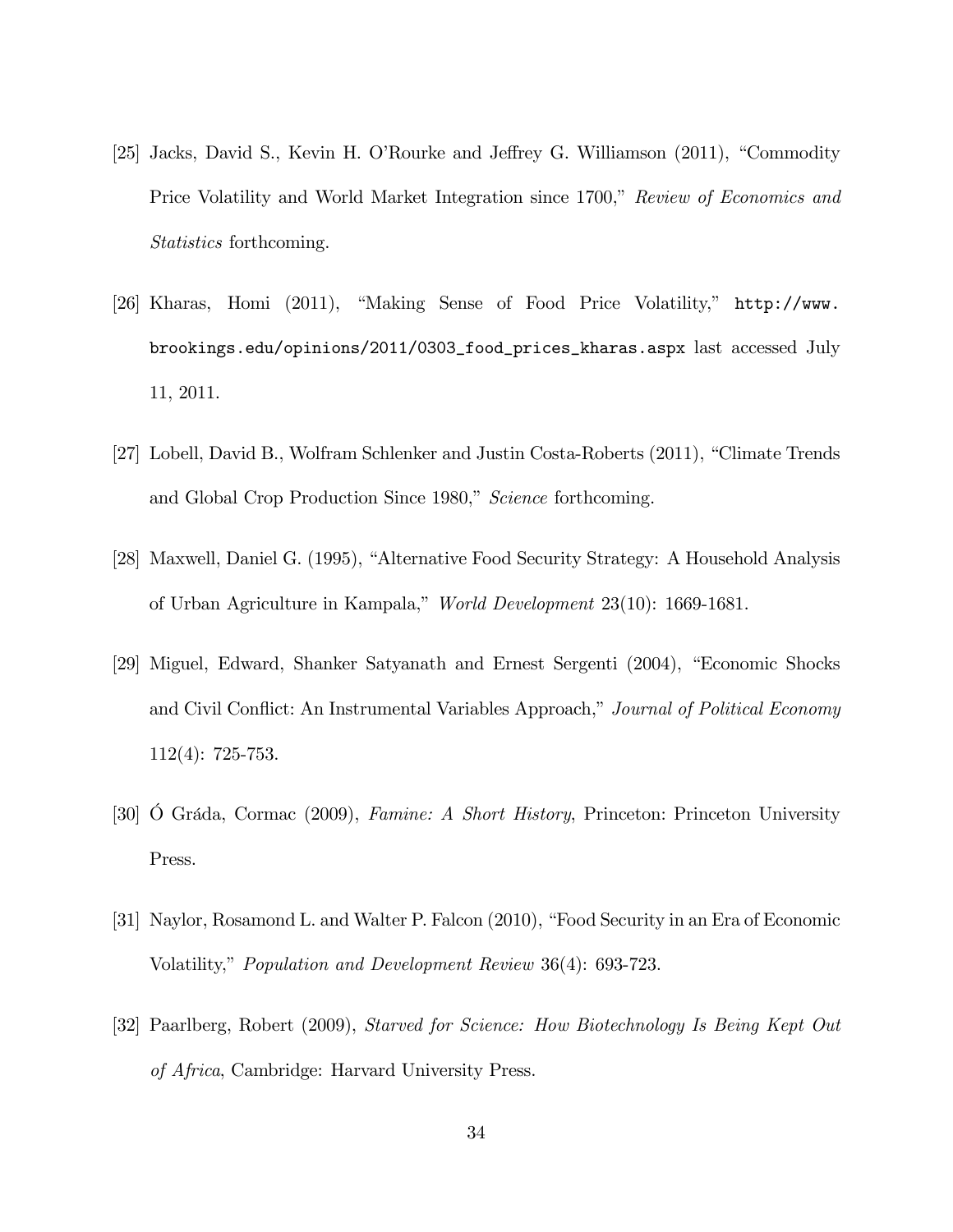- [33] Polman, Linda (2010), The Crisis Caravan: What's Wrong with Humanitarian Aid, New York: Metropolitan Books.
- [34] Reuters (2011), "Comments from Sarkozy G-20 News Conference," http://www. reuters.com/article/2011/01/24/us-g20-highlights-idUSTRE70N1SB20110124 last accessed June 9, 2011.
- [35] Rudé, George (1964), *The Crowd in History*, New York: Wiley.
- [36] Schneider, Mindi (2008), "We Are Hungry!'  $-$  A Summary Report of Food Riots, Government Responses, and States of Democracy in 2008," Working Paper, Cornell University.
- [37] Sovey, Allison J. and Donald P. Green (2011), "Instrumental Variables Estimation in Political Science: A Readers' Guide," American Journal of Political Science 55(1): 188-200.
- [38] Smith, Andrew F. (2011), Starving the South, New York: St. Martin's Press.
- [39] Stock, James H. and Motohiro Yogo (2002), "Testing for Weak Instruments in Linear IV Regression," Working Paper, National Bureau of Economic Research.
- [40] Strömberg, David (2007), "Natural Disasters, Economic Development, and Humanitarian Aid," Journal of Economic Perspectives  $21(3)$ : 199-222.
- [41] Taylor, Lynne (1996), "Food Riots Revisited," *Journal of Social History*  $30(2)$ : 483-496.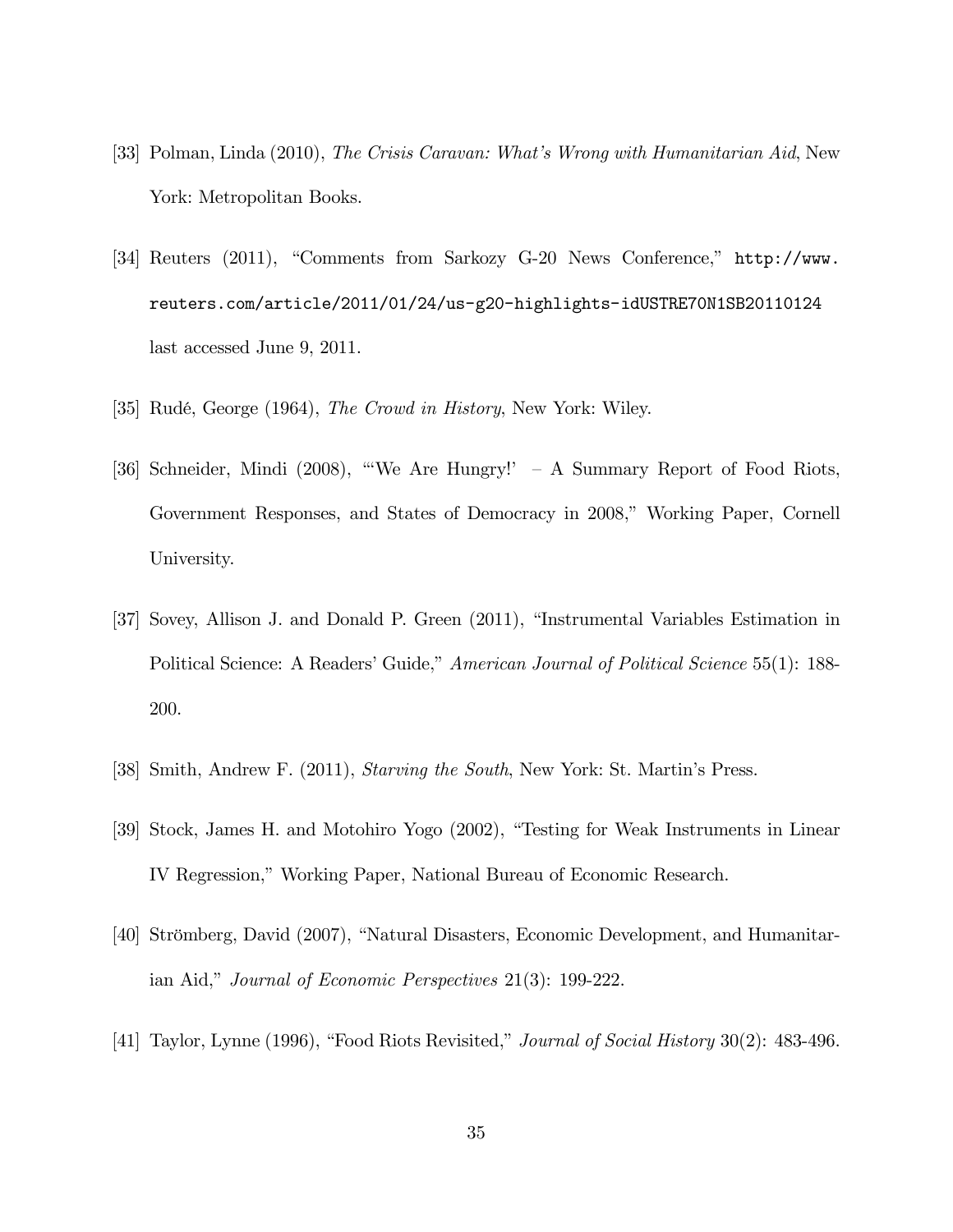- $[42]$  Tilly, Louise A.  $(1971)$ , "The Food Riot as a Form of Political Conflict in France," Journal of Interdisciplinary History 2(1): 23-57.
- [43] Timmer, C. Peter (2010), "Behavioral Dimensions of Food Security," Proceedings of the National Academy of Science forthcoming.
- [44] Wade, Rex A. (2005), The Russian Revolution, 1917, Cambridge: Cambridge University Press.
- [45] Walton, John and David Seddon (1994), *Free Markets and Food Riots*, Oxford: Blackwell.
- [46] Wang, Dabin, and William G. Tomek (2007), "Commodity Prices and Unit Root Tests," American Journal of Agricultural Economics 89(4): 873-889.
- [47] Webb, Patrick (2010), "Medium- to Long-Run Implications of High Food Prices for Global Nutrition," *Journal of Nutrition* 140(1): 143S-147S.
- [48] Wilkinson, Steven I. (2009), "Riots," Annual Review of Political Science 12: 329-343.
- [49] World Bank (2010), Natural Hazards, Unnatural Disasters: The Economics of Effective Prevention, Washington: The World Bank.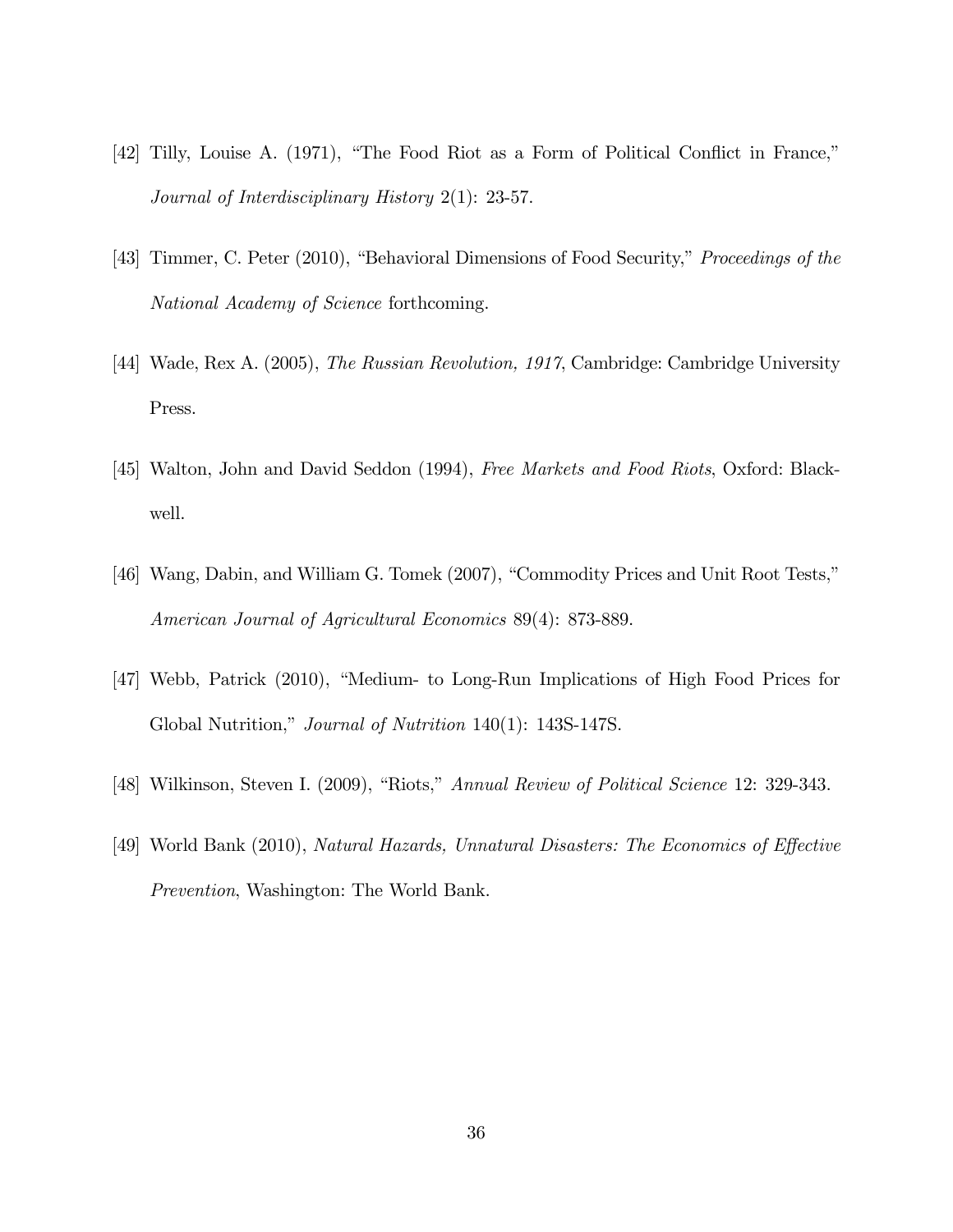

**Figure 1. Food Price Index, Three-Month Food Price Volatility, and Political Unrest, January 1990 to January 2011.**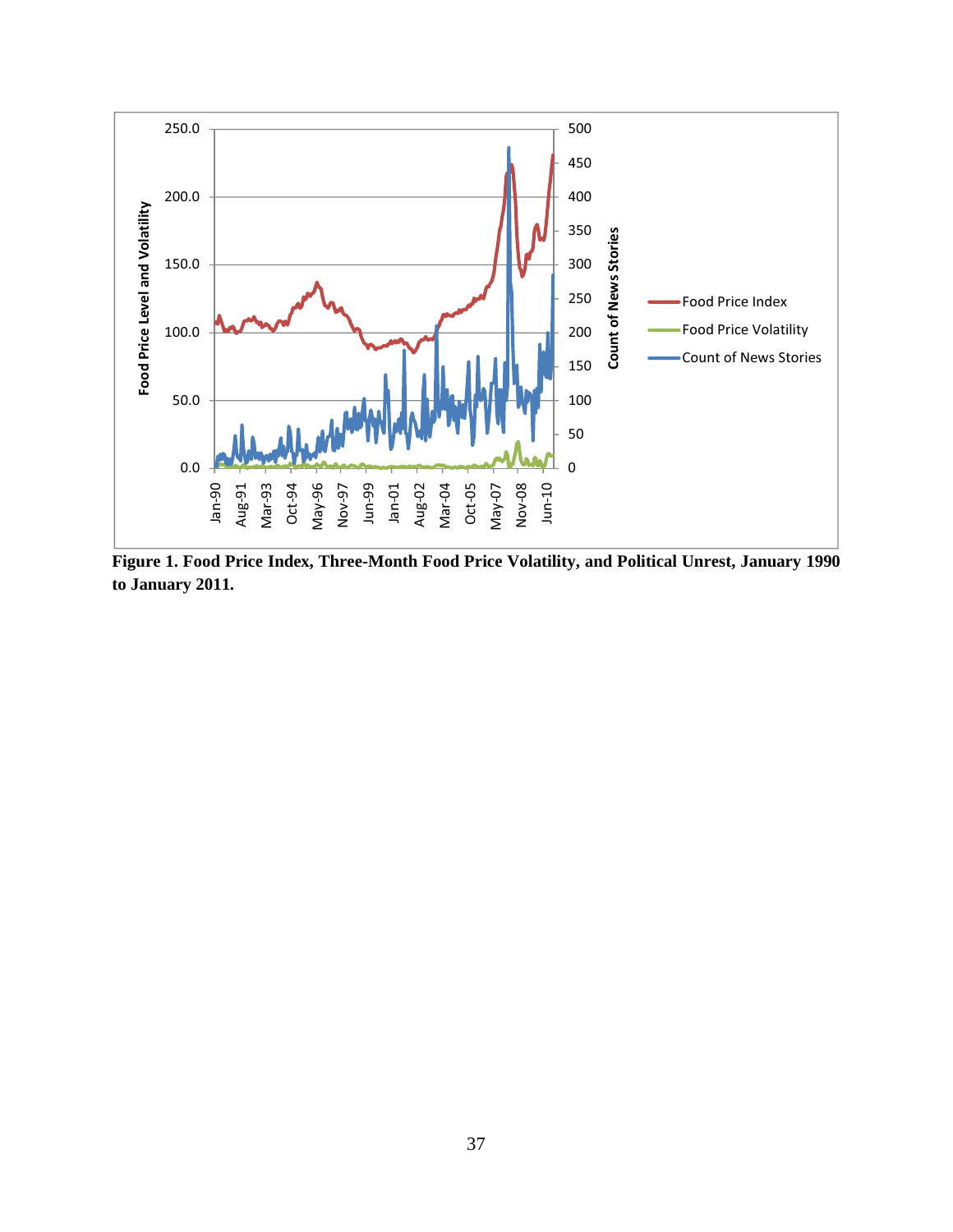| Variable                             | Mean   | (Std. Dev.) | <b>Observations</b> |
|--------------------------------------|--------|-------------|---------------------|
| Dependent Variable                   |        |             |                     |
| <b>Count of News Stories</b>         | 69.29  | (55.09)     | 253                 |
| <b>Food Prices</b>                   |        |             |                     |
| Food Price Index                     | 112.68 | (21.96)     | 253                 |
| Cereals Price Index                  | 111.88 | (30.44)     | 253                 |
| Food Price Three-Month Volatility    | 2.23   | (2.25)      | 251                 |
| Food Price Six-Month Volatility      | 3.63   | (3.70)      | 251                 |
| Cereals Price Three-Month Volatility | 3.06   | (3.23)      | 248                 |
| Cereals Price Six-Month Volatility   | 5.22   | (5.08)      | 248                 |
| <b>Natural Disasters</b>             |        |             |                     |
| Drought                              | 1.15   | (1.27)      | 253                 |
| <b>Extreme Temperature</b>           | 1.34   | (2.34)      | 253                 |
| Floods                               | 10.97  | (6.06)      | 253                 |
| <b>Insect Infestations</b>           | 0.11   | (0.57)      | 253                 |
| <b>Storms</b>                        | 8.06   | (4.74)      | 253                 |
| <b>Volcanic Eruptions</b>            | 0.47   | (0.70)      | 253                 |
| Wildfires                            | 0.99   | (1.34)      | 253                 |
| <b>Count of Natural Disasters</b>    | 23.09  | (9.45)      | 253                 |

**Table 1. Descriptive Statistics, January 1990 to January 2011** 

Note: All price figures are in real terms.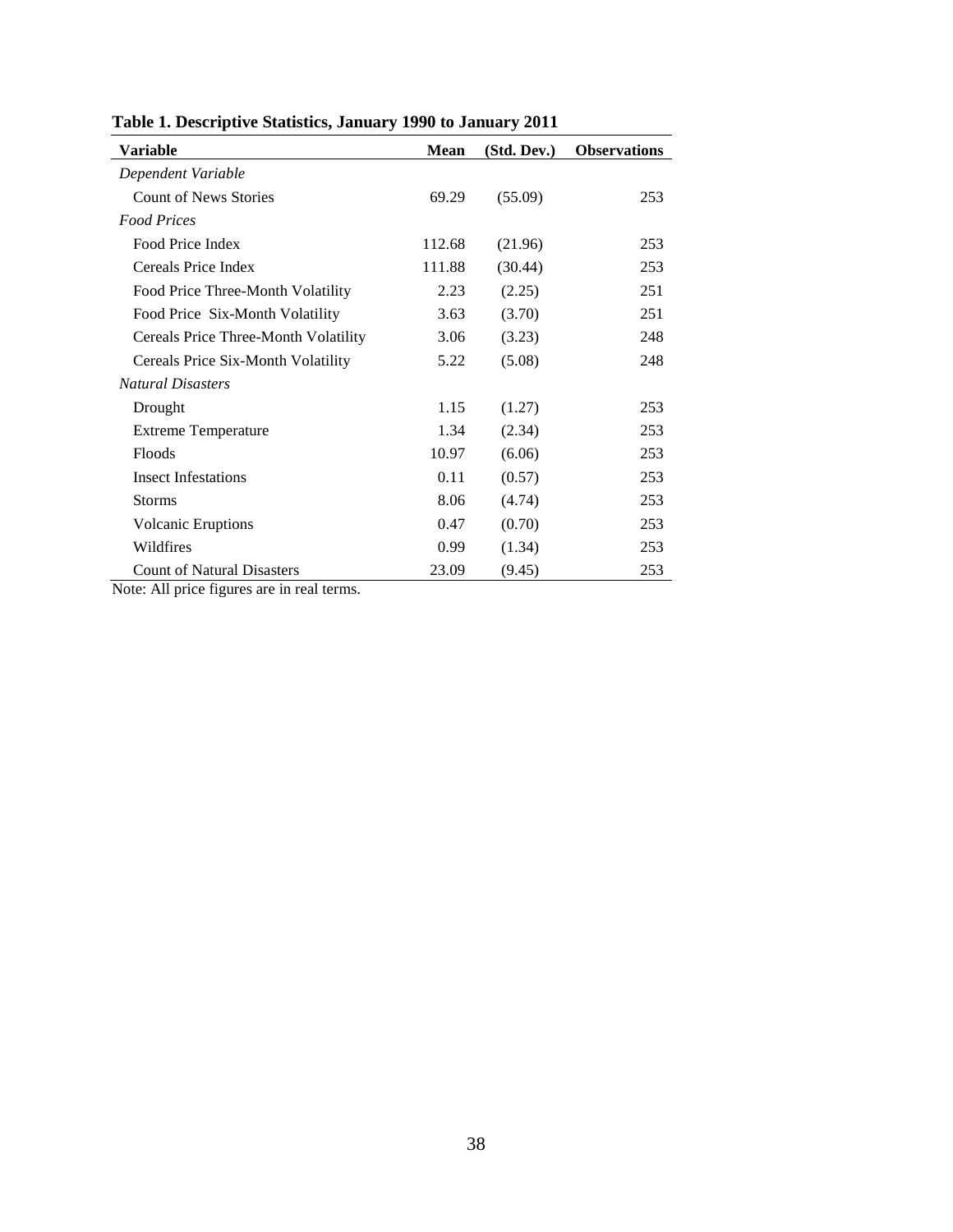|                                                                                                                   |             | <b>OLS</b> |             |                                                                       | <b>OLS</b> |             |
|-------------------------------------------------------------------------------------------------------------------|-------------|------------|-------------|-----------------------------------------------------------------------|------------|-------------|
| Variable                                                                                                          | Coefficient |            | (Std. Err.) | Coefficient                                                           |            | (Std. Err.) |
|                                                                                                                   |             |            |             | <b>Dependent Variable: Count of News Stories Involving Food Riots</b> |            |             |
| <b>Food Price</b>                                                                                                 | 0.656       | ***        | (0.151)     |                                                                       |            |             |
| Food Price Three-Month Volatility                                                                                 | $-2.064$    | $\ast$     | (1.243)     |                                                                       |            |             |
| <b>Cereals Price</b>                                                                                              |             |            |             | 0.614                                                                 | ***        | (0.113)     |
| Cereals Price Three-Month Volatility                                                                              |             |            |             | $-2.889$                                                              | ***        | (0.812)     |
| Count of News Stories in $t - 1$                                                                                  | 0.303       | ***        | (0.063)     | 0.282                                                                 | ***        | (0.062)     |
| Trend                                                                                                             | 0.292       | ***        | (0.046)     | 0.300                                                                 | ***        | (0.045)     |
| Intercept                                                                                                         | $-56.901$   | ***        | (15.646)    | -47.759                                                               | ***        | (12.238)    |
| Number of Observations                                                                                            |             | 251        |             |                                                                       | 251        |             |
| <b>Monthly Dummies</b>                                                                                            |             | Yes        |             |                                                                       | Yes        |             |
| <i>p</i> -value (Joint Significance)                                                                              |             | 0.00       |             |                                                                       | 0.00       |             |
| Durbin-Watson Statistic                                                                                           |             | 2.00       |             |                                                                       | 1.96       |             |
| R-square                                                                                                          |             | 0.65       |             |                                                                       | 0.66       |             |
| Note: The symbols ***, **, and * respectively denote statistical significance at the 1, 5, and 10 percent levels. |             |            |             |                                                                       |            |             |

**Table 2a. OLS Estimation Results for the Determinants of Political Unrest, 1990-2011.** 

With respect to the full sample of 253 observations, two observations are lost because food price three-month volatility is calculated using food prices in *<sup>t</sup>*, *<sup>t</sup>* - 1, and *<sup>t</sup>* - 2. The Durbin-Watson statistic is used to assess whether the error term is serially correlated.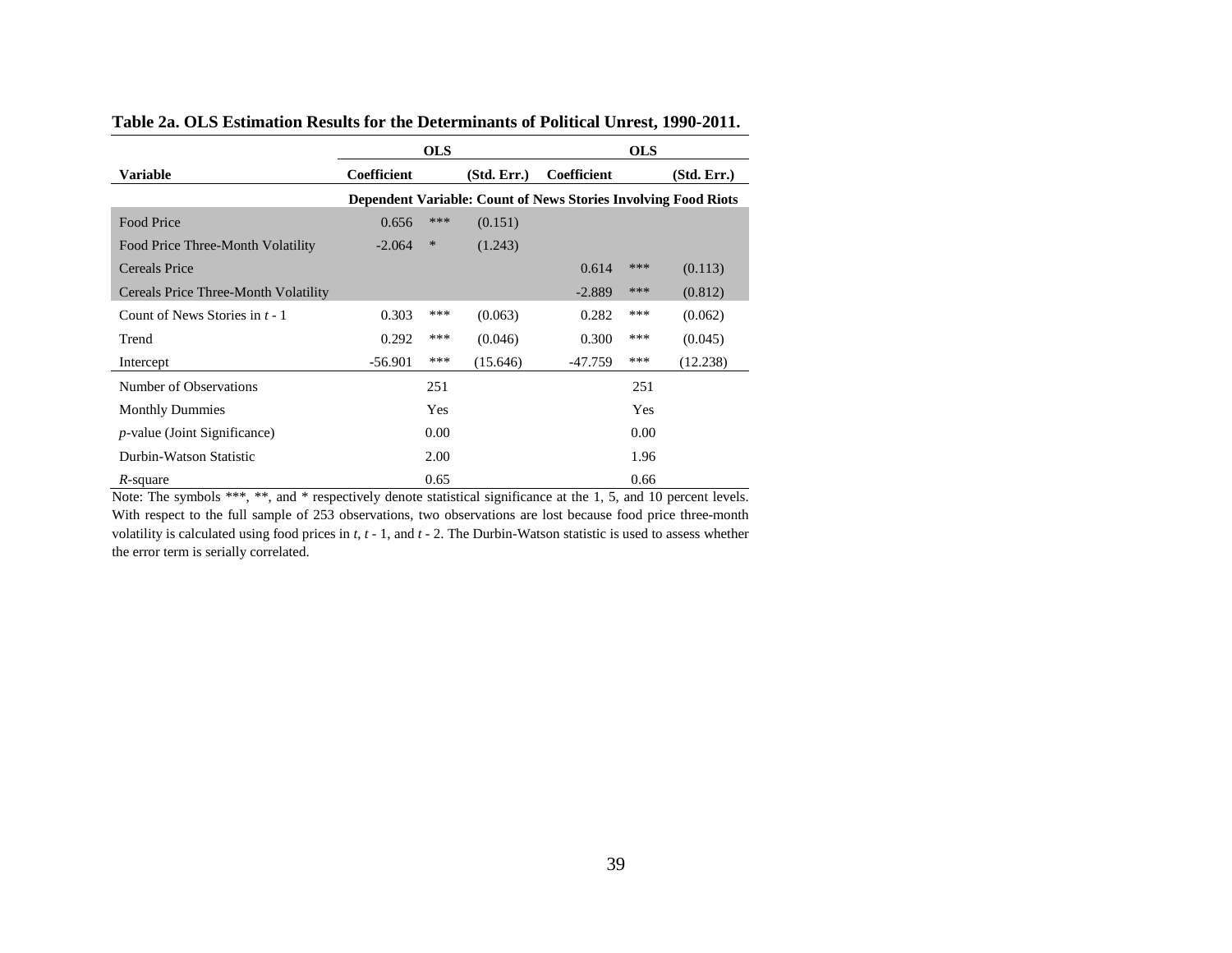|                                      |             | (1)                 |               |                              | (2)                  |                |                     | (3)                 |               |                              | (4)                  |                |  |
|--------------------------------------|-------------|---------------------|---------------|------------------------------|----------------------|----------------|---------------------|---------------------|---------------|------------------------------|----------------------|----------------|--|
|                                      |             | <b>First Stage:</b> |               |                              | <b>Second Stage:</b> |                |                     | <b>First Stage:</b> |               |                              | <b>Second Stage:</b> |                |  |
|                                      |             | <b>Food Price</b>   |               | <b>Count of News Stories</b> |                      |                | <b>Cereal Price</b> |                     |               | <b>Count of News Stories</b> |                      |                |  |
| <b>Variable</b>                      | Coefficient |                     | (Std.<br>Err. | Coefficient                  |                      | (Std.<br>Err.) | Coefficient         |                     | (Std.<br>Err. | Coefficient                  |                      | (Std.<br>Err.) |  |
| Food Price                           |             |                     |               | 1.305                        | $\ast$               | (0.520)        |                     |                     |               |                              |                      |                |  |
| Food Price Three-Month Volatility    | 3.977       | ***                 | (0.444)       | $-4.965$                     | $\ast$               | (2.564)        |                     |                     |               |                              |                      |                |  |
| Cereals Price                        |             |                     |               |                              |                      |                |                     |                     |               | 0.905                        | ***                  | (0.324)        |  |
| Cereals Price Three-Month Volatility |             |                     |               |                              |                      |                | 4.234               | ***                 | (0.346)       | $-4.200$                     | ***                  | (1.595)        |  |
| Count of News Stories in $t - 1$     | 0.119       | ***                 | (0.025)       | 0.222                        | $**$                 | (0.090)        | 0.163               | ***                 | (0.032)       | 0.231                        | ***                  | (0.082)        |  |
| Trend                                | 0.116       | ***                 | (0.021)       | 0.249                        | ***                  | (0.058)        | 0.147               | ***                 | (0.027)       | 0.278                        | ***                  | (0.051)        |  |
| <b>Count of Natural Disasters</b>    | $-0.638$    | ***                 | (0.132)       |                              |                      |                | $-0.964$            | ***                 | (0.166)       |                              |                      |                |  |
| Intercept                            | 100.122     | ***                 | (4.330)       | $-113.781$                   | $\ast$               | (46.381)       | 98.782              | ***                 | (5.462)       | $-71.122$                    | ***                  | (27.321)       |  |
| Number of Observations               |             |                     | 251           |                              |                      |                |                     |                     |               | 251                          |                      |                |  |
| <b>Monthly Dummies</b>               |             |                     |               | Yes                          |                      |                |                     |                     |               | Yes                          |                      |                |  |
| $p$ -value (Joint Significance)      |             |                     | 0.00          |                              |                      |                |                     |                     |               | 0.00                         |                      |                |  |
| <i>F</i> -statistic (Instrument)     |             |                     |               | 23.43                        |                      |                |                     |                     |               | 33.52                        |                      |                |  |
| $R_{\text{c}011}$                    |             |                     | 0.63          |                              |                      |                |                     |                     |               | 0.65                         |                      |                |  |

#### **Table 2b. IV Estimation Results for the Determinants of Political Unrest, 1990-2011.**

*R*-square 0.63 0.65 Note: The symbols \*\*\*, \*\*, and \* respectively denote statistical significance at the 1, 5, and 10 percent levels. With respect to the full sample of 253 observations, two observations are lost because food price three-month volatility is calculated using food prices in *t*, *t* - 1, and *t* - 2. The *F*-statistic is used to assess whether the instrumental variable is weak (Stock and Yogo, 2002).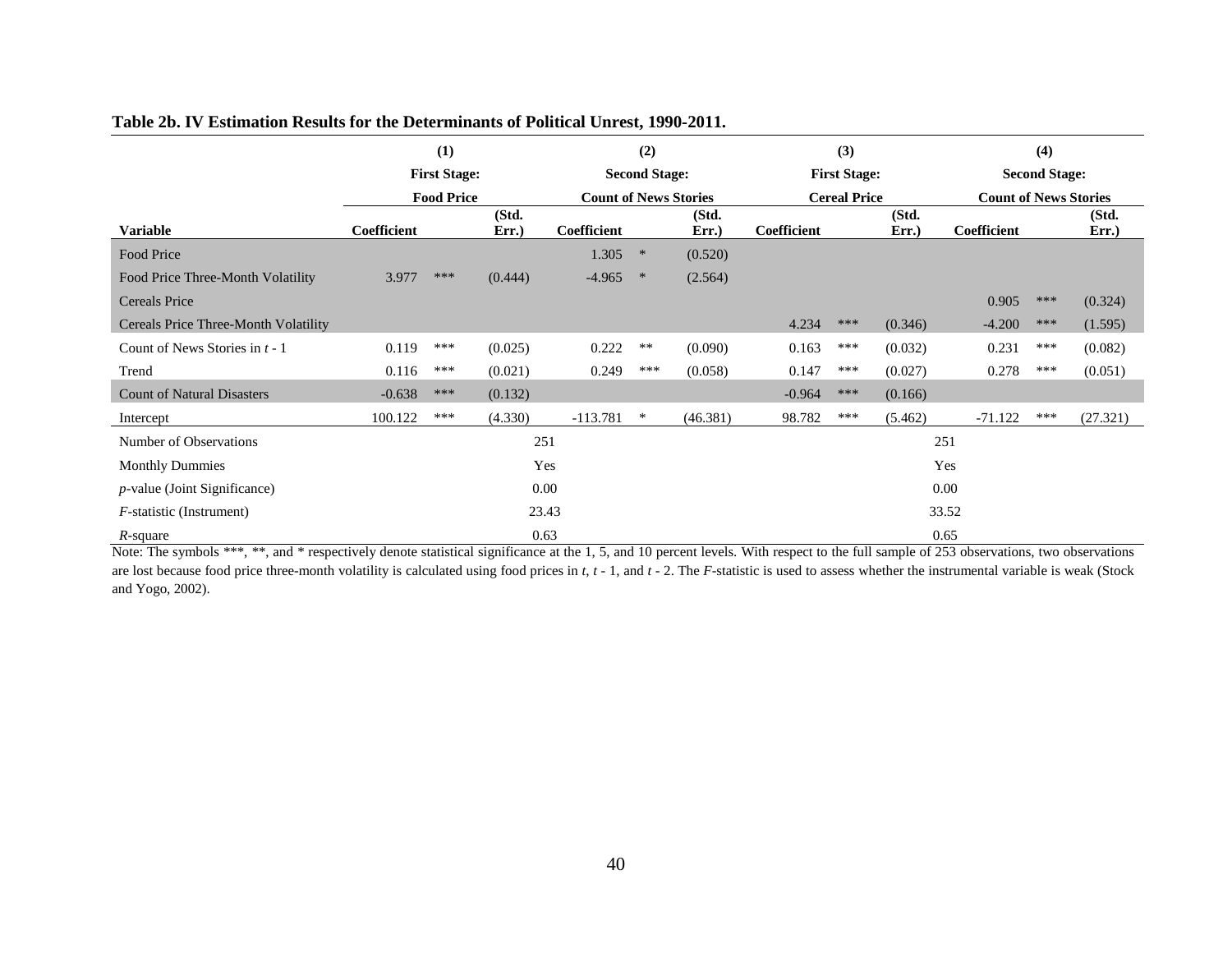|                                                                       |                    | IV    |             |             | IV    |             |
|-----------------------------------------------------------------------|--------------------|-------|-------------|-------------|-------|-------------|
| <b>Variable</b>                                                       | <b>Coefficient</b> |       | (Std. Err.) | Coefficient |       | (Std. Err.) |
| <b>Dependent Variable: Count of News Stories Involving Food Riots</b> |                    |       |             |             |       |             |
| Food Price                                                            | 1.283              | $**$  | (0.523)     |             |       |             |
| Food Price Three-Month Volatility                                     | $-5.012$           | **    | (2.529)     |             |       |             |
| Cereals Price                                                         |                    |       |             | 0.890       | ***   | (0.331)     |
| Cereals Price Three-Month Volatility                                  |                    |       |             | $-4.182$    | ***   | (1.602)     |
| Count of News Stories in $t - 1$                                      | 0.201              | **    | (0.086)     | 0.214       | ***   | (0.079)     |
| Count of News Stories in $t - 2$                                      | 0.042              |       | (0.076)     | 0.034       |       | (0.074)     |
| Count of News Stories in $t - 3$                                      | 0.038              |       | (0.069)     | 0.036       |       | (0.067)     |
| Trend                                                                 | 0.221              | ***   | (0.060)     | 0.254       | ***   | (0.054)     |
| Intercept                                                             | -111.777           | **    | (46.700)    | $-70.003$   | $***$ | (27.893)    |
| Number of Observations                                                |                    | 250   |             |             | 250   |             |
| <b>Monthly Dummies</b>                                                |                    | Yes   |             |             | Yes   |             |
| $p$ -value (Joint Significance)                                       |                    | 0.00  |             |             | 0.00  |             |
| <i>F</i> -statistic (Instrument)                                      |                    | 23.43 |             |             | 33.18 |             |
| R-square                                                              |                    | 0.63  |             |             | 0.66  |             |

**Table 3. IV Estimation Results for Robustness Checks on the Determinants of Political Unrest Using Quarterly News, 1990-2011.** 

Note: The symbols \*\*\*, \*\*, and \* respectively denote statistical significance at the 1, 5, and 10 percent levels. With respect to the full sample of 250 observations, three observations are lost because of the use of the dependent variable in *<sup>t</sup>* - 1, *<sup>t</sup>* - 2, and *<sup>t</sup>* - 3 as regressors. The *F*-statistic is used to assess whether the instrumental variable is weak (Stock and Yogo, 2002).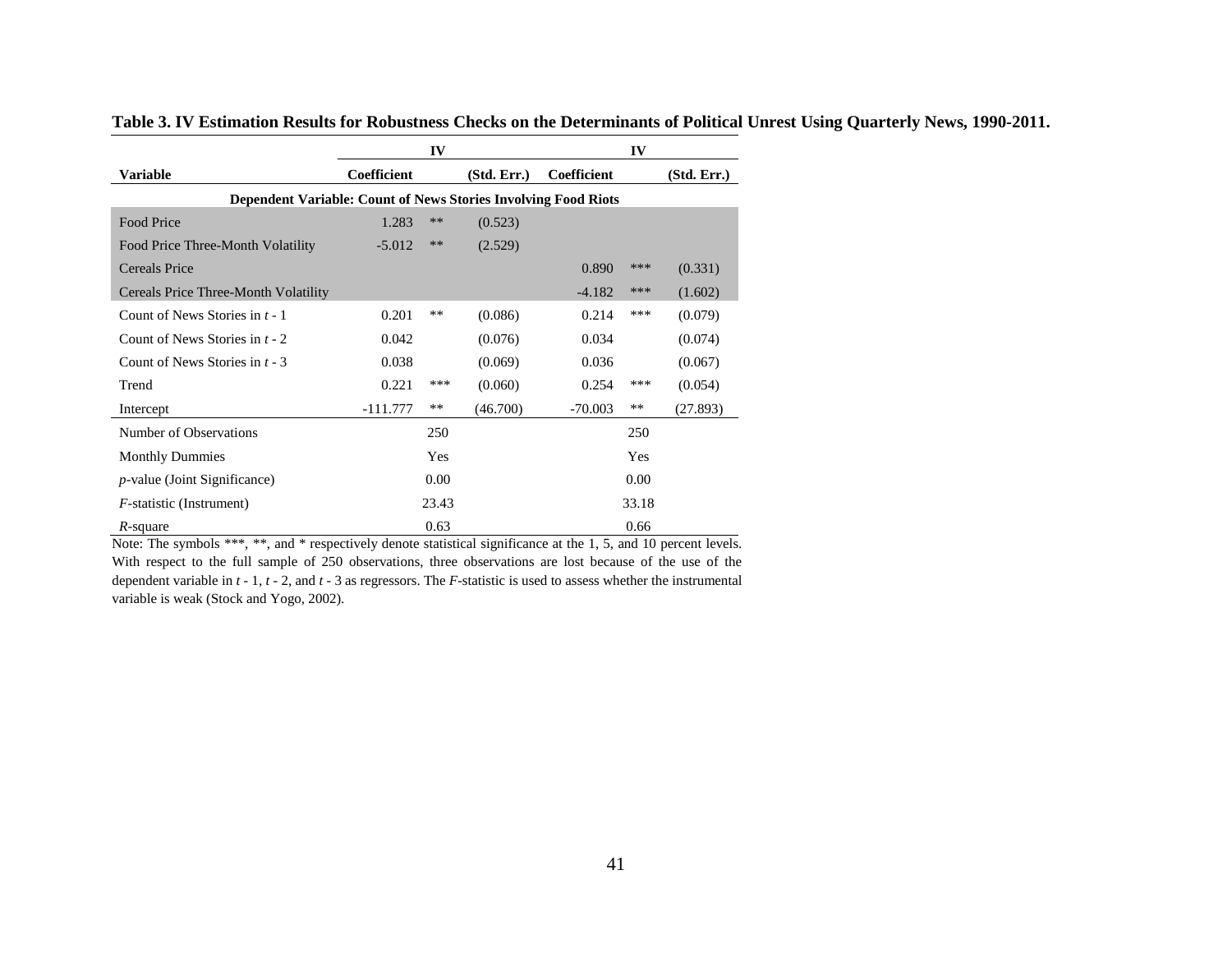| <b>Variable</b>                      | Coefficient |            | (Std, Err.) | Coefficient |       | (Std. Err.)                                                           | Coefficient |            | (Std. Err.) | Coefficient |            | (Std. Err.) |
|--------------------------------------|-------------|------------|-------------|-------------|-------|-----------------------------------------------------------------------|-------------|------------|-------------|-------------|------------|-------------|
|                                      |             |            |             |             |       | <b>Dependent Variable: Count of News Stories Involving Food Riots</b> |             |            |             |             |            |             |
| Food Price                           | 1.314       | $***$      | (0.512)     |             |       |                                                                       | 1.422       | $**$       | (0.651)     |             |            |             |
| Food Price Three-Month Volatility    | $-6.241$    | ***        | (2.254)     |             |       |                                                                       | $-5.221$    | $\ast$     | (2.838)     |             |            |             |
| Cereals Price                        |             |            |             | 0.881       | ***   | (0.331)                                                               |             |            |             | 0.827       | $**$       | (0.339)     |
| Cereals Price Three-Month Volatility |             |            |             | $-4.846$    | ***   | (1.358)                                                               |             |            |             | $-3.960$    | $\ast\ast$ | (1.628)     |
| Count of News Stories in $t - 1$     | 0.155       | $\ast\ast$ | (0.081)     | 0.1752798   | $***$ | (0.072)                                                               | 0.212       | $\ast\ast$ | (0.099)     | 0.241       | ***        | (0.083)     |
| Trend                                | 0.271       | ***        | (0.062)     | 0.301       | ***   | (0.056)                                                               | 0.252       | ***        | (0.057)     | 0.274       | ***        | (0.050)     |
| 2008 Dummy                           | 30.847      | $***$      | (15.907)    | 28.794      |       | (17.842)                                                              |             |            |             |             |            |             |
| 2010-2011 Dummy                      |             |            |             |             |       |                                                                       | $-13.913$   |            | (19.317)    | 12.648      |            | (11.066)    |
| Intercept                            | $-112.232$  | $**$       | (46.435)    | $-67.297$   | $***$ | (28.634)                                                              | $-125.066$  | $***$      | (58.891)    | $-64.061$   | $\ast\ast$ | (28.718)    |
| Number of Observations               |             | 251        |             |             | 251   |                                                                       |             | 251        |             |             | 251        |             |
| <b>Monthly Dummies</b>               |             | Yes        |             |             | Yes   |                                                                       |             | Yes        |             |             | Yes        |             |
| <i>p</i> -value (Joint Significance) |             | 0.00       |             |             | 0.00  |                                                                       |             | 0.00       |             |             | 0.00       |             |
| <i>F</i> -statistic (Instrument)     |             | 24.90      |             |             | 36.12 |                                                                       |             | 16.89      |             |             | 30.14      |             |
| $R$ -square                          |             | 0.63       |             |             | 0.66  |                                                                       |             | 0.61       |             |             | 0.66       |             |

**Table 4. IV Estimation Results for Robustness Checks on the Determinants of Political Unrest Controlling for Food Crises, 1990-2011.** 

Note: The symbols \*\*\*, \*\*, and \* respectively denote statistical significance at the 1, 5, and 10 percent levels. With respect to the full sample of 253 observations, two observations are lost because food price three-month volatility is calculated using food prices in *<sup>t</sup>*, *<sup>t</sup>* - 1, and *<sup>t</sup>* - 2. The *F*-statistic is used to assess whether the instrumental variable is weak (Stock and Yogo, 2002).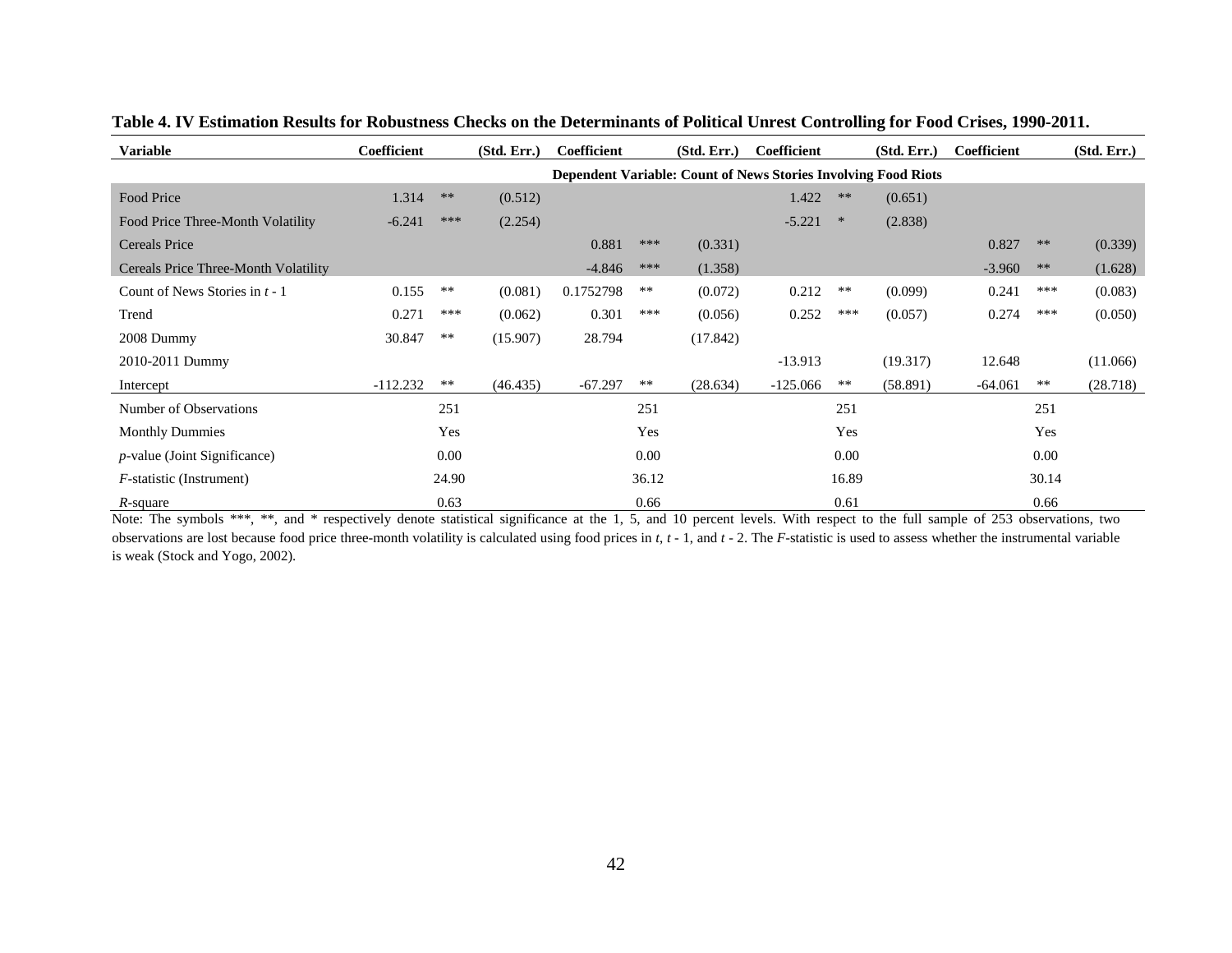|       |  | Table 5. OLS and IV Estimation Results for Robustness Checks on the Determinants of Political Unrest Omitting Price Volatility, 1990- |  |
|-------|--|---------------------------------------------------------------------------------------------------------------------------------------|--|
| 2011. |  |                                                                                                                                       |  |

|                                      |             | <b>OLS</b>               |                |             | <b>OLS</b>               |                |                                                                | IV    |                |             | IV    |               |
|--------------------------------------|-------------|--------------------------|----------------|-------------|--------------------------|----------------|----------------------------------------------------------------|-------|----------------|-------------|-------|---------------|
| <b>Variable</b>                      | Coefficient |                          | (Std.<br>Err.) | Coefficient |                          | (Std.<br>Err.) | Coefficient                                                    |       | (Std.<br>Err.) | Coefficient |       | (Std.<br>Err. |
|                                      |             |                          |                |             |                          |                |                                                                |       |                |             |       |               |
|                                      |             |                          |                |             |                          |                | Dependent Variable: Count of News Stories Involving Food Riots |       |                |             |       |               |
| Food Price                           | 0.521       | ***                      | (0.127)        |             |                          |                | 0.951                                                          | $***$ | (0.385)        |             |       |               |
| <b>Cereals Price</b>                 |             |                          |                | 0.363       | ***                      | (0.090)        |                                                                |       |                | 0.687       | $**$  | (0.279)       |
| Count of News Stories in $t - 1$     | 0.317       | ***                      | (0.063)        | 0.316       | ***                      | (0.063)        | 0.258                                                          | ***   | (0.081)        | 0.253       | ***   | (0.083)       |
| Trend                                | 0.285       | ***                      | (0.046)        | 0.292       | ***                      | (0.045)        | 0.237                                                          | ***   | (0.062)        | 0.246       | ***   | (0.059)       |
| Intercept                            | $-46.598$   | ***                      | (14.378)       | $-29.621$   | ***                      | (11.373)       | $-86.449$                                                      | **    | (36.623)       | $-57.442$   | $***$ | (25.465)      |
| Number of Observations               |             | 252                      |                |             | 252                      |                |                                                                | 252   |                |             | 252   |               |
| <b>Monthly Dummies</b>               |             | Yes                      |                |             | Yes                      |                |                                                                | Yes   |                |             | Yes   |               |
| <i>p</i> -value (Joint Significance) |             | 0.00                     |                |             | 0.00                     |                |                                                                | 0.00  |                |             | 0.00  |               |
| <i>F</i> -statistic (Instrument)     |             | $\overline{\phantom{a}}$ |                |             | $\overline{\phantom{a}}$ |                |                                                                | 30.36 |                |             | 29.05 |               |
| $R$ -square                          |             | 0.65                     |                |             | 0.65                     |                |                                                                | 0.63  |                |             | 0.63  |               |

*R*-square 0.65 0.63 0.63 0.63<br>Note: The symbols \*\*\*, \*\*, and \* respectively denote statistical significance at the 1, 5, and 10 percent levels. With respect to the full sample of 253 observations, one observations is lost because of the use of the dependent variable in *<sup>t</sup>* - 1 as a regressor. The *F*-statistic is used to assess whether the instrumental variable is weak (Stock and Yogo, 2002).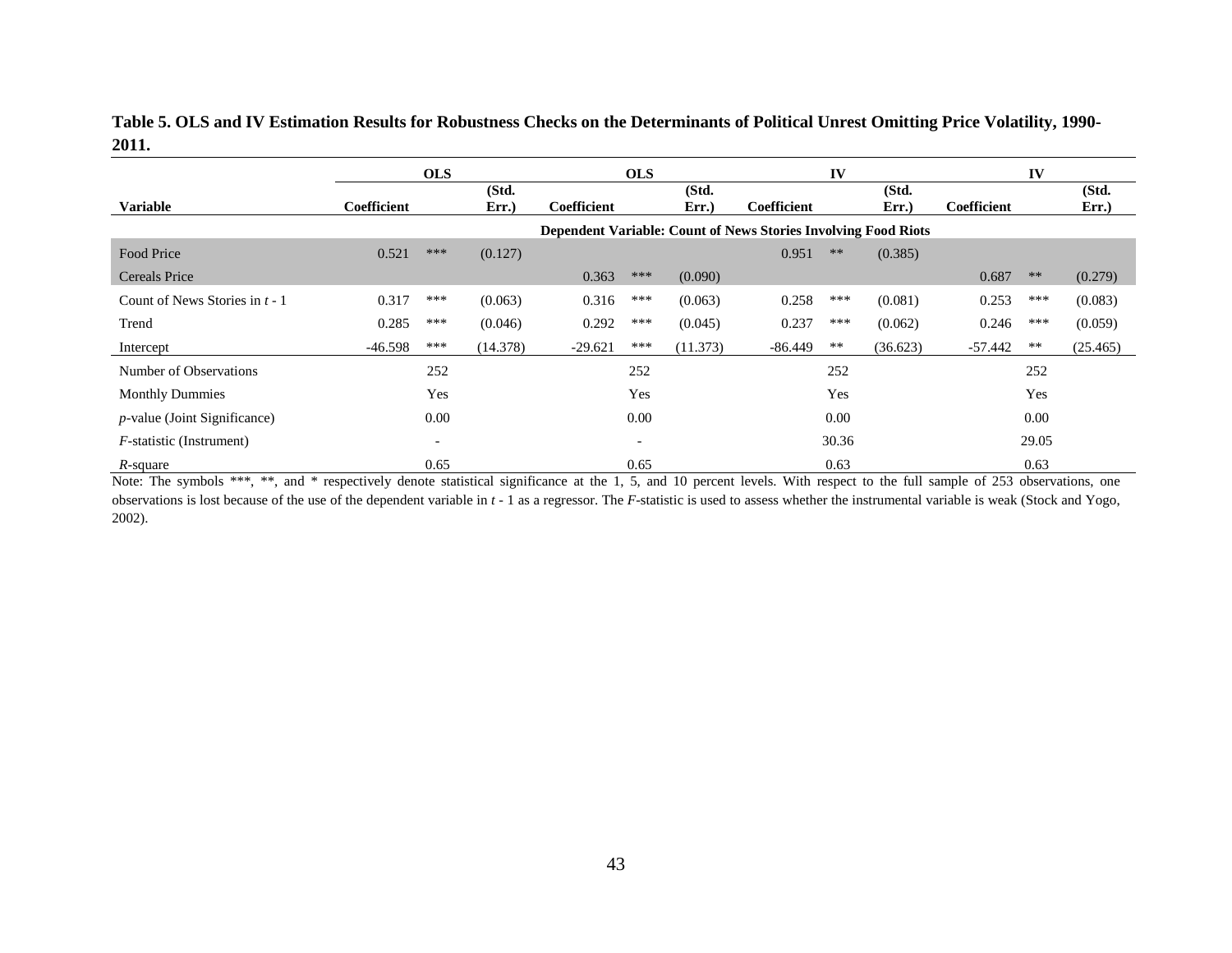|                                      |                    | <b>OLS</b> |             |                                                                       | <b>OLS</b> |             |
|--------------------------------------|--------------------|------------|-------------|-----------------------------------------------------------------------|------------|-------------|
| <b>Variable</b>                      | <b>Coefficient</b> |            | (Std. Err.) | Coefficient                                                           |            | (Std. Err.) |
|                                      |                    |            |             | <b>Dependent Variable: Count of News Stories Involving Food Riots</b> |            |             |
| Food Price Three-Month Volatility    | 0.867              |            | (1.085)     |                                                                       |            |             |
| Cereals Price Three-Month Volatility |                    |            |             | $-0.117$                                                              |            | (0.670)     |
| Count of News Stories in $t - 1$     | 0.057              | ***        | (0.063)     | 0.388                                                                 | ***        | (0.063)     |
| Trend                                | 0.335              | ***        | (0.047)     | 0.346                                                                 | ***        | (0.046)     |
| Intercept                            | 0.5703381          |            | (8.727)     | 1.621                                                                 |            | (8.700)     |
| Number of Observations               |                    | 251        |             |                                                                       | 251        |             |
| <b>Monthly Dummies</b>               |                    | Yes        |             |                                                                       | Yes        |             |
| <i>p</i> -value (Joint Significance) |                    | 0.00       |             |                                                                       | 0.00       |             |
| R-square                             |                    | 0.62       |             |                                                                       | 0.62       |             |

**Table 6. OLS Estimation Results for Robustness Checks on the Determinants of Political Unrest Omitting Price Levels, 1990-2011.** 

*R*-square 0.62 0.62 0.62<br>Note: The symbols \*\*\*, \*\*, and \* respectively denote statistical significance at the 1, 5, and 10 percent levels. With respect to the full sample of 253 observations, two observations are lost because food price three-month volatility is calculated using food prices in *<sup>t</sup>*, *<sup>t</sup>* - 1, and *<sup>t</sup>* - 2.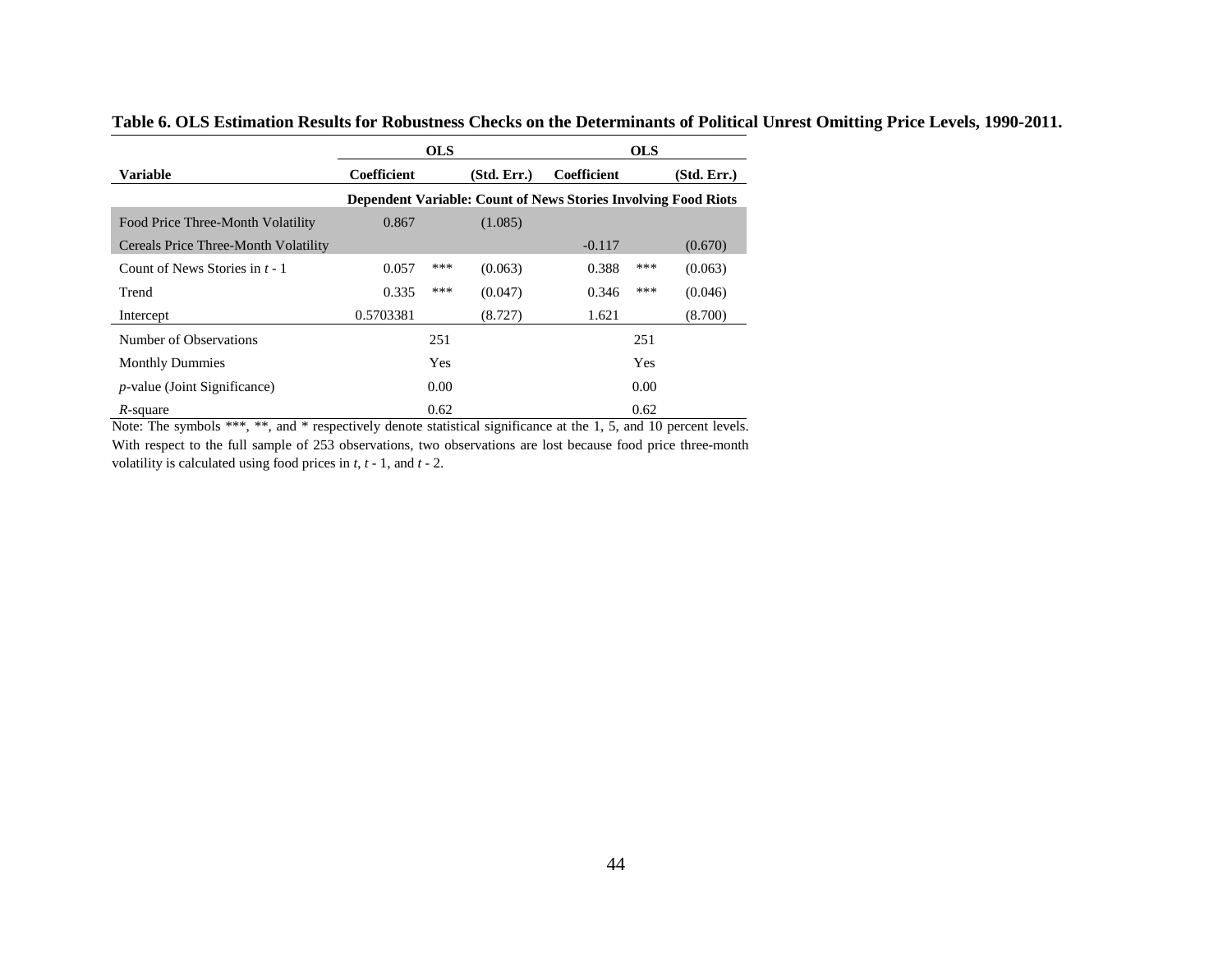#### **Appendix**

**Table A1. OLS Estimation Results for the Reduced Form Relationship between Natural Disasters and Political Unrest, 1990-2011.** 

| <b>Variable</b>                                                       | Coefficient   | (Std. Err.) |  |  |  |  |  |  |  |  |  |
|-----------------------------------------------------------------------|---------------|-------------|--|--|--|--|--|--|--|--|--|
| <b>Dependent Variable: Count of News Stories Involving Food Riots</b> |               |             |  |  |  |  |  |  |  |  |  |
| <b>Count of Natural Disasters</b>                                     | ***<br>1.522  | (0.355)     |  |  |  |  |  |  |  |  |  |
| Intercept                                                             | ***<br>34.142 | (8.857)     |  |  |  |  |  |  |  |  |  |
| Number of Observations                                                | 253           |             |  |  |  |  |  |  |  |  |  |
| <i>p</i> -value (Joint Significance)                                  | 0.01          |             |  |  |  |  |  |  |  |  |  |
| <i>R</i> -square                                                      | 0.07          |             |  |  |  |  |  |  |  |  |  |

*R*-square 0.07<br>Note: The symbols \*\*\*, \*\*, and \* respectively denote statistical significance at the 1, 5, and 10 percent levels.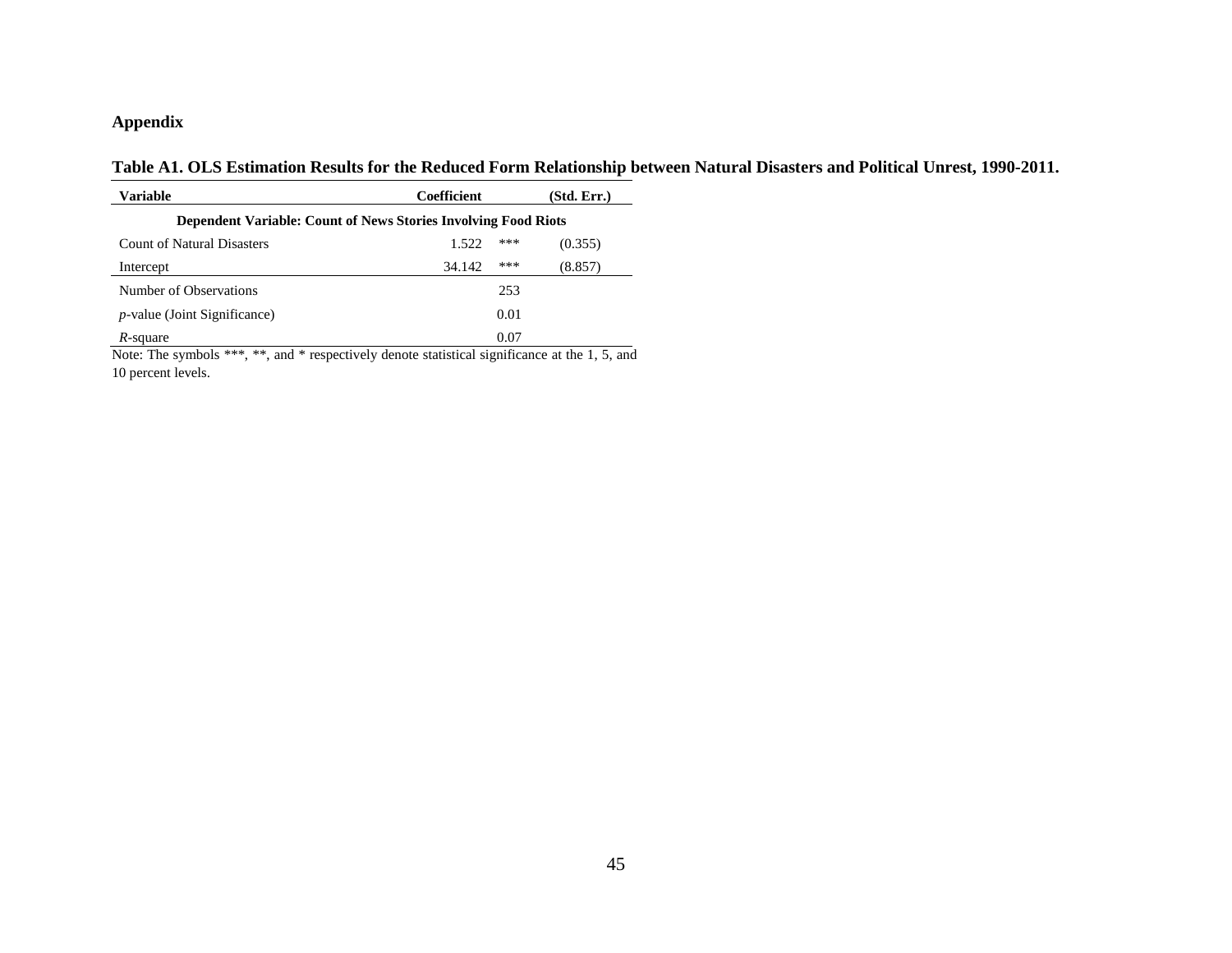|                                      |                              | (1)        |                |                         |                              |                                     |                                                                | (3)                         |                              | (4)                         |          |  |
|--------------------------------------|------------------------------|------------|----------------|-------------------------|------------------------------|-------------------------------------|----------------------------------------------------------------|-----------------------------|------------------------------|-----------------------------|----------|--|
|                                      | <b>IV Includes Droughts,</b> |            |                |                         | (2)                          |                                     |                                                                |                             | <b>IV Includes Droughts,</b> | <b>IV Includes Droughts</b> |          |  |
|                                      | <b>Extreme Temperature,</b>  |            |                |                         | <b>IV Includes Droughts,</b> |                                     |                                                                | <b>Extreme Temperature,</b> | and Floods                   |                             |          |  |
|                                      | Floods, Insect Infestations, |            |                |                         |                              | <b>Extreme Temperature, Floods,</b> |                                                                | and Floods                  |                              |                             |          |  |
|                                      |                              | and Storms |                | and Insect Infestations |                              |                                     |                                                                |                             |                              |                             |          |  |
| <b>Variable</b>                      | <b>Coefficient</b>           |            | (Std.<br>Err.) | Coefficient             |                              | (Std.<br>Err.                       | Coefficient                                                    |                             | (Std.                        | Coefficient                 | (Std.    |  |
|                                      |                              |            |                |                         |                              |                                     |                                                                |                             | Err.)                        |                             | Err.)    |  |
|                                      |                              |            |                |                         |                              |                                     | Dependent Variable: Count of News Stories Involving Food Riots |                             |                              |                             |          |  |
| <b>Food Price</b>                    | 1.562                        | ***        | (0.582)        | 1.455                   | $**$                         | (0.598)                             | 1.403                                                          | $**$                        | (0.604)                      | 1.454<br>$***$              | (0.605)  |  |
| Food Price Three-Month Volatility    | $-6.115$                     | **         | (2.832)        | $-5.634$                | $\ast$                       | (2.891)                             | $-5.404$                                                       | $\ast$                      | (2.917)                      | $-5.631$<br>∗               | (2.922)  |  |
| Count of News Stories in $t - 1$     | 0.190                        | ∗          | (0.098)        | 0.203                   | $***$                        | (0.098)                             | 0.210                                                          | **                          | (0.099)                      | 0.203<br>$***$              | (0.099)  |  |
| Trend                                | 0.232                        | ***        | (0.062)        | 0.239                   | ***                          | (0.062)                             | 0.242                                                          | ***                         | (0.062)                      | 0.239<br>***                | (0.062)  |  |
| Intercept                            | $-136.334$                   | ***        | (51.766)       | $-126.908$              | $***$                        | (53.121)                            | $-122.395$                                                     | $***$                       | (53.703)                     | $-126.847$<br>$***$         | (53.762) |  |
| Number of Observations               |                              | 251        |                |                         | 251                          |                                     |                                                                | 251                         |                              | 251                         |          |  |
| <b>Monthly Dummies</b>               |                              | Yes        |                |                         | Yes                          |                                     |                                                                | Yes                         |                              | Yes                         |          |  |
| <i>p</i> -value (Joint Significance) |                              | 0.00       |                |                         | 0.00                         |                                     | 0.00                                                           |                             |                              | 0.00                        |          |  |
| <i>F</i> -statistic (Instrument)     |                              | 19.71      |                |                         | 17.98                        |                                     |                                                                | 17.31                       |                              | 17.47                       |          |  |
| $R$ -square                          |                              | 0.60       |                |                         | 0.61                         |                                     |                                                                | 0.61                        |                              | 0.61                        |          |  |

**Table A2. IV Estimation Results for Robustness Checks on the Determinants of Political Unrest Using Alternative Definitions of the Instrumental Variable, 1990-2011.** 

*R*-square 0.60 0.61 0.61 0.61 Note: The symbols \*\*\*, \*\*, and \* respectively denote statistical significance at the 1, 5, and 10 percent levels. With respect to the full sample of 253 observations, two observations are lost because food price three-month volatility is calculated using food prices in *<sup>t</sup>*, *<sup>t</sup>* - 1, and *<sup>t</sup>* - 2. The *F*-statistic is used to assess whether the instrumental variable is weak (Stock and Yogo, 2002).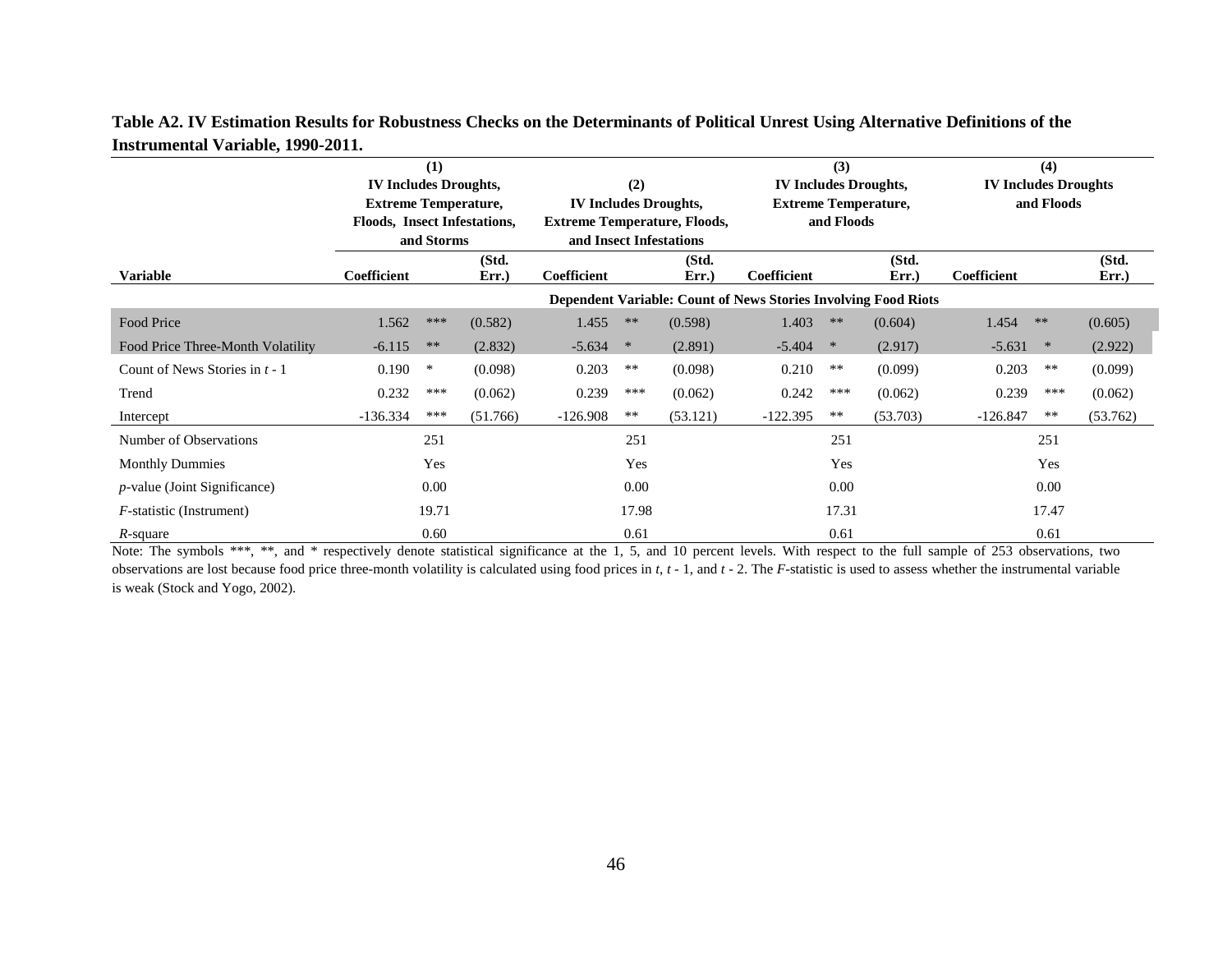|                                      |                                     | (5)                         |          |                                        | (6)   |          |                                                                | (7)        |          |                             | (8)        |          |
|--------------------------------------|-------------------------------------|-----------------------------|----------|----------------------------------------|-------|----------|----------------------------------------------------------------|------------|----------|-----------------------------|------------|----------|
|                                      | <b>IV Includes Droughts,</b>        |                             |          | <b>IV Includes Droughts,</b>           |       |          | <b>IV Includes Droughts,</b>                                   |            |          | <b>IV Includes Droughts</b> |            |          |
|                                      | <b>Extreme Temperature, Floods,</b> |                             |          | <b>Extreme Temperature,</b>            |       |          | <b>Extreme Temperature,</b>                                    |            |          |                             | and Floods |          |
|                                      |                                     | <b>Insect Infestations,</b> |          | <b>Floods, and Insect Infestations</b> |       |          |                                                                | and Floods |          |                             |            |          |
|                                      |                                     | and Storms                  |          |                                        |       |          |                                                                |            |          |                             |            |          |
|                                      |                                     |                             | (Std.    |                                        |       | (Std.    |                                                                |            | (Std.    |                             |            | (Std.    |
| <b>Variable</b>                      | Coefficient                         |                             | Err.     | Coefficient                            |       | Err.     | Coefficient                                                    |            | Err.     | Coefficient                 |            | Err.     |
|                                      |                                     |                             |          |                                        |       |          | Dependent Variable: Count of News Stories Involving Food Riots |            |          |                             |            |          |
| <b>Cereals Price</b>                 | 1.052                               | ***                         | (0.349)  | 0.970                                  | ***   | (0.357)  | 0.954                                                          | ***        | (0.369)  | 0.991                       | ***        | (0.373)  |
| Cereals Price Three-Month Volatility | $-4.865$                            | ***                         | (1.704)  | $-4.495$                               | ***   | (1.736)  | $-4.420$                                                       | **         | (1.786)  | $-4.587$                    | $\ast\ast$ | (1.803)  |
| Count of News Stories in $t - 1$     | 0.206                               | $***$                       | (0.086)  | 0.220                                  | $***$ | (0.086)  | 0.223                                                          | $***$      | (0.088)  | 0.217                       | $***$      | (0.089)  |
| Trend                                | 0.267                               | ***                         | (0.052)  | 0.274                                  | ***   | (0.052)  | 0.275                                                          | ***        | (0.052)  | 0.272                       | ***        | (0.053)  |
| Intercept                            | $-82.968$                           | ***                         | (29.286) | $-76.373$                              | ***   | (29.899) | $-75.047$                                                      | **         | (30.821) | $-78.012$                   | $***$      | (31.133) |
| Number of Observations               |                                     | 251                         |          |                                        | 251   |          |                                                                | 251        |          |                             | 251        |          |
| <b>Monthly Dummies</b>               |                                     | Yes                         |          |                                        | Yes   |          |                                                                | Yes        |          |                             | Yes        |          |
| $p$ -value (Joint Significance)      |                                     | 0.00                        |          |                                        | 0.00  |          |                                                                | 0.00       |          |                             | 0.00       |          |
| <i>F</i> -statistic (Instrument)     |                                     | 29.49                       |          |                                        | 27.35 |          | 25.30                                                          |            |          | 24.90                       |            |          |
| $R$ -square                          |                                     | 0.64                        |          |                                        | 0.65  |          |                                                                | 0.65       |          |                             | 0.65       |          |

**Table A2. IV Estimation Results for Robustness Checks on the Determinants of Political Unrest Using Alternative Definitions of the Instrumental Variable, 1990-2011 (Continued).** 

*R*-square 0.65 0.65 0.65<br>Note: The symbols \*\*\*, \*\*, and \* respectively denote statistical significance at the 1, 5, and 10 percent levels. With respect to the full sample of 253 observations, two observations are lost because food price three-month volatility is calculated using food prices in *<sup>t</sup>*, *<sup>t</sup>* - 1, and *<sup>t</sup>* - 2. The *F*-statistic is used to assess whether the instrumental variable is weak (Stock and Yogo, 2002).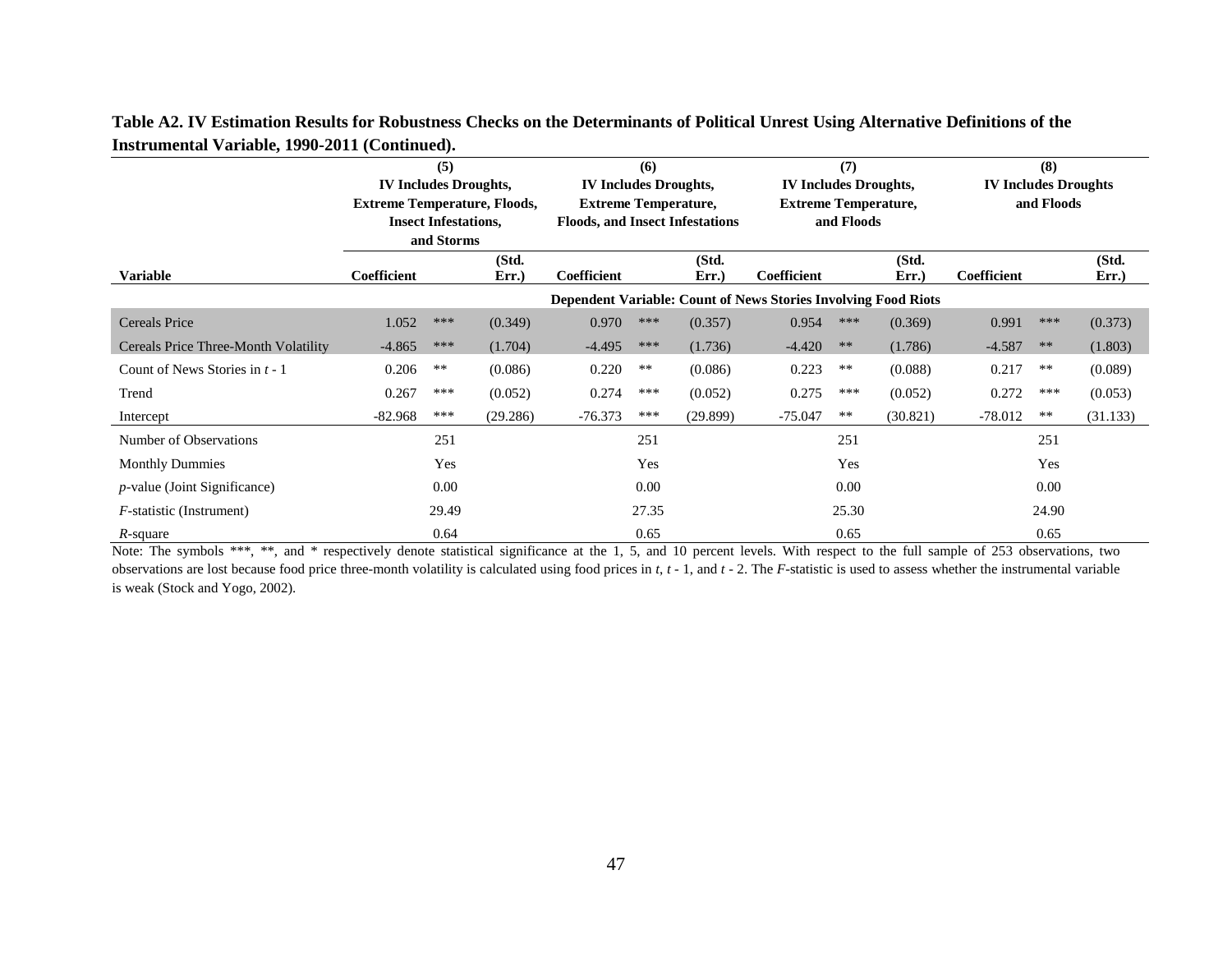|                                                                |             | (1)    |             |             | (2)    |             |
|----------------------------------------------------------------|-------------|--------|-------------|-------------|--------|-------------|
| <b>Variable</b>                                                | Coefficient |        | (Std. Err.) | Coefficient |        | (Std. Err.) |
| Dependent Variable: Count of News Stories Involving Food Riots |             |        |             |             |        |             |
| Food Price                                                     | $-0.658$    |        | (1.169)     |             |        |             |
| Food Price Three-Month Volatility                              | $-2.986$    | **     | (1.377)     |             |        |             |
| Cereals Price                                                  |             |        |             | $-0.340$    |        | (0.685)     |
| Cereals Price Three-Month Volatility                           |             |        |             | $-2.556$    | $\ast$ | (1.378)     |
| Count of News Stories in $t - 1$                               | 0.272       | ***    | (0.065)     | 0.284       | ***    | (0.064)     |
| Trend                                                          | 0.317       | ***    | (0.048)     | 0.313       | ***    | (0.046)     |
| Food Price in $t - 1$                                          | 0.716       |        | (1.162)     |             |        |             |
| Food Price in $t - 2$                                          | 0.629       |        | (1.159)     |             |        |             |
| Food Price in $t - 3$                                          | $-0.167$    |        | (0.745)     |             |        |             |
| Food Price in $t + 1$                                          | $-0.723$    |        | (1.200)     |             |        |             |
| Food Price in $t + 2$                                          | 1.960       | $\ast$ | (1.184)     |             |        |             |
| Food Price in $t + 3$                                          | $-1.102$    |        | (0.717)     |             |        |             |
| Cereal Price in $t - 1$                                        |             |        |             | 0.175       |        | (0.676)     |
| Cereal Price in $t - 2$                                        |             |        |             | 1.390       | $***$  | (0.683)     |
| Cereal Price in $t - 3$                                        |             |        |             | $-0.866$    | $\ast$ | (0.441)     |
| Cereal Price in $t + 1$                                        |             |        |             | $-0.366$    |        | (0.677)     |
| Cereal Price in $t + 2$                                        |             |        |             | 0.755       |        | (0.673)     |
| Cereal Price in $t + 3$                                        |             |        |             | $-0.330$    |        | (0.417)     |
| Intercept                                                      | $-63.516$   | ***    | (17.603)    | $-36.512$   | ***    | (12.812)    |
| Number of Observations                                         |             | 247    |             |             | 247    |             |
| <b>Monthly Dummies</b>                                         |             | Yes    |             |             | Yes    |             |
| $p$ -value (Joint Significance)                                |             | 0.00   |             |             | 0.00   |             |
| $R$ -square                                                    |             | 0.65   |             |             | 0.66   |             |

**Table A3. OLS Estimation Results for a Test of Whether Political Unrest Granger-Causes Food Prices, 1990-2011.** 

Note: The symbols \*\*\*, \*\*, and \* respectively denote statistical significance at the 1, 5, and 10 percent levels. With respect to the full sample of 253 observations, six observations are lost because food price lags and lead are calculated using food prices in  $t - 3$ , to  $t + 3$ .